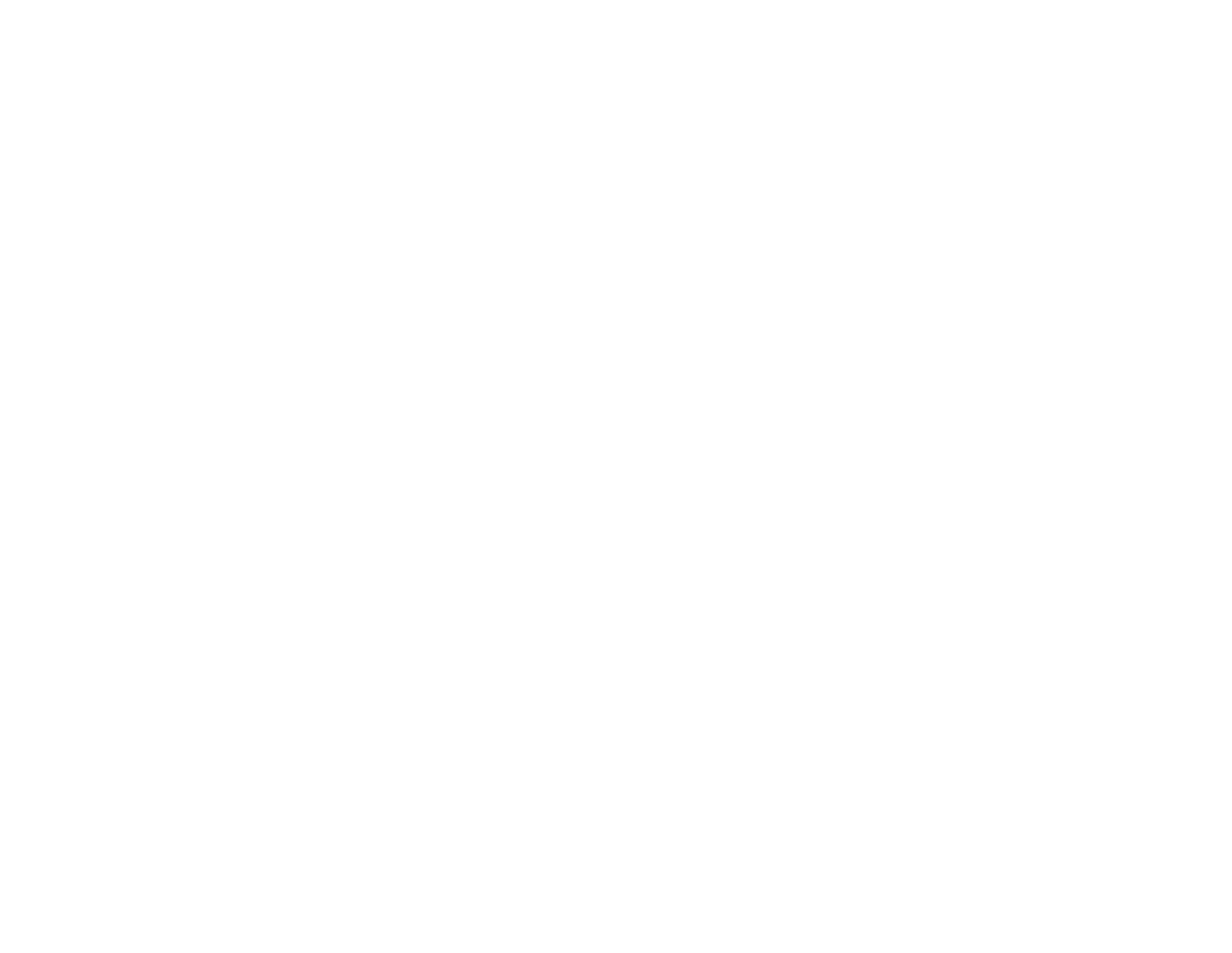### **2020 to 2023**

# **(Project Funds to Nearest Dollar)**

| MPO/RTPO: WCoG            | Y Inside | N Outside | <b>September 25, 2019</b> |
|---------------------------|----------|-----------|---------------------------|
| <b>County: Whatcom</b>    |          |           |                           |
| <b>Agency: Bellingham</b> |          |           |                           |
|                           | Total    |           |                           |

| <b>Func</b> | <b>Project</b>              |                | Imp  | Project<br>∟ength | Environmenta | RW       | Begin    | End        | Total Est.<br>Cost of | <b>STIP</b><br>Amend. |
|-------------|-----------------------------|----------------|------|-------------------|--------------|----------|----------|------------|-----------------------|-----------------------|
| <b>CIs</b>  | <b>Number</b><br><b>PIN</b> | <b>STIP ID</b> | Tvpe |                   | ™урс         | Reauired | Termin.  | Termini    | <b>Project</b>        | No.                   |
| 47          | 5510(007                    | BHAM 44        | nn   | 0.03 <sup>c</sup> | ~-           | Nα       | Holly St | Roeder Ave | 730,000               |                       |

### F Street Crossing

Improvements include four quadrant gates, pedestrian and bicycle improvements and travel lane channelization. Update signs and markings per the MUTCD.

|              |                             |                          | <b>Federal Funds</b> |                        |                    |                    |              |
|--------------|-----------------------------|--------------------------|----------------------|------------------------|--------------------|--------------------|--------------|
| <b>Phase</b> | <b>Start Date</b>           | <b>Federal Fund Code</b> |                      | <b>State Fund Code</b> | <b>State Funds</b> | <b>Local Funds</b> | <b>Total</b> |
| CN           | 2020                        | <b>HSIP</b>              | 640,000              |                        |                    | 30,000             | 670,000      |
|              |                             | <b>Project Totals</b>    | 640,000              |                        | u                  | 30,000             | 670,000      |
|              | <b>Expenditure Schedule</b> |                          |                      |                        |                    |                    |              |
|              | <b>Phase</b>                |                          | 1st                  | 2nd                    | 3rd                | 4th                | 5th & 6th    |
|              | <b>CN</b>                   | 670,000                  |                      | u                      |                    | 0                  | $\Omega$     |
|              | <b>Totals</b>               | 670,000                  |                      | 0                      |                    | $\bf{0}$           | 0            |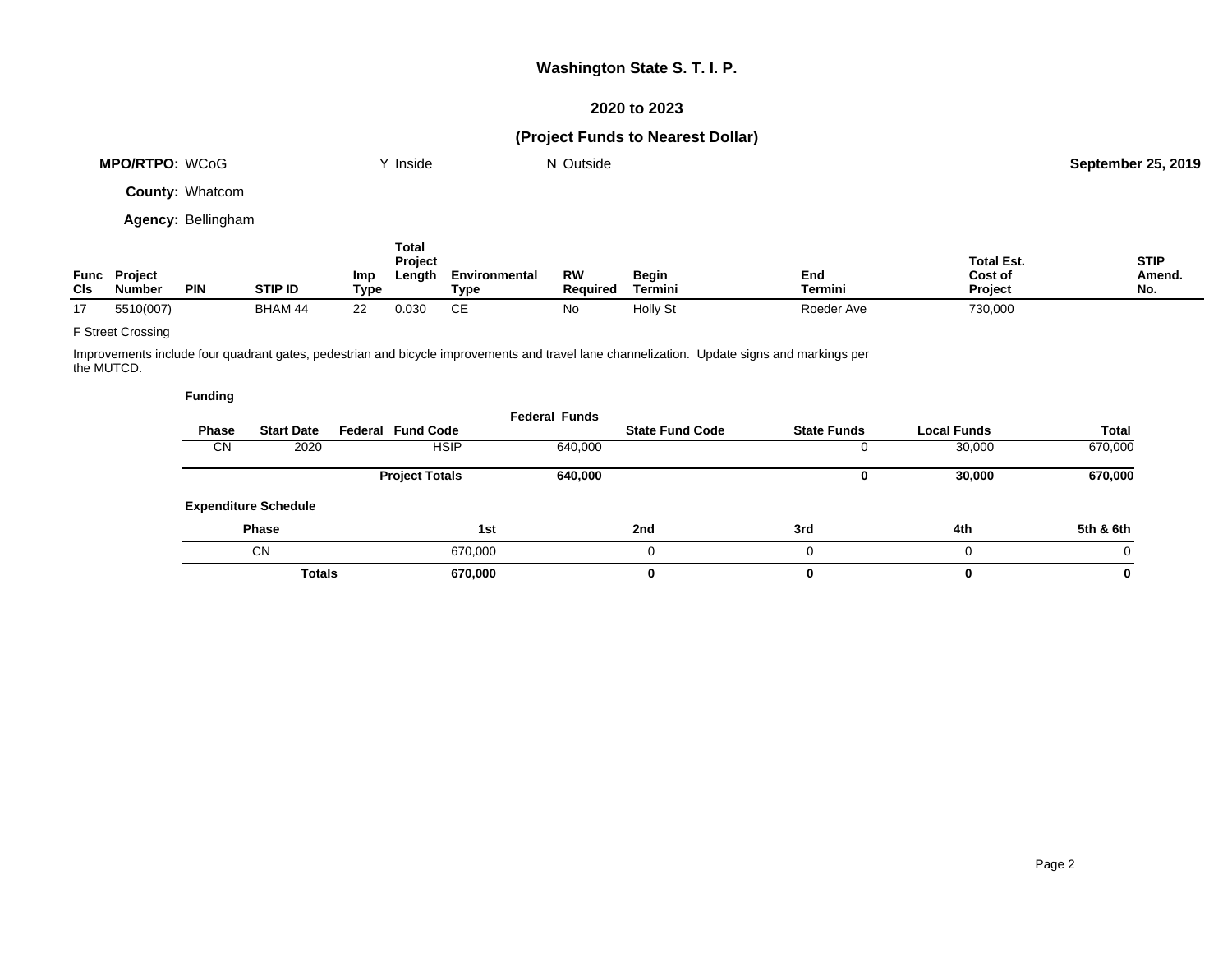### **2020 to 2023**

# **(Project Funds to Nearest Dollar)**

| <b>MPO/RTPO: WCoG</b>  | <sup>v</sup> Inside | N Outside | <b>September 25, 2019</b> |
|------------------------|---------------------|-----------|---------------------------|
| <b>County: Whatcom</b> |                     |           |                           |
| $   -$                 |                     |           |                           |

**Agency:** Bellingham

| CIs | <b>Func Project</b><br><b>Number</b> | <b>PIN</b> | <b>STIP ID</b> | Imp<br>Type | Total<br>Project<br>Length | Environmental<br>Type | RW<br>Reauired | <b>Begin</b><br>Termini | End<br>Termini      | <b>Total Est.</b><br>Cost of<br>Project | <b>STIP</b><br>Amend.<br>No. |
|-----|--------------------------------------|------------|----------------|-------------|----------------------------|-----------------------|----------------|-------------------------|---------------------|-----------------------------------------|------------------------------|
| 16  |                                      |            | BHAM 45        | 03          | 0.020                      | СE                    | Yes            | James St                | <b>Bakerview Rd</b> | 3,170,000                               |                              |

James/Bakerview Intersection Reconstruction

Intersection reconstruction to include dedicated turn lanes or roundabout and ADA curb ramps and crosswalks.

| <b>Phase</b> | <b>Start Date</b>           | <b>Federal Fund Code</b> | <b>Federal Funds</b> | <b>State Fund Code</b> | <b>State Funds</b> | <b>Local Funds</b> | Total     |
|--------------|-----------------------------|--------------------------|----------------------|------------------------|--------------------|--------------------|-----------|
|              |                             |                          |                      |                        |                    |                    |           |
| PE           | 2021                        |                          |                      |                        | 0                  | 20,000             | 20,000    |
| <b>RW</b>    | 2021                        |                          | $\mathbf 0$          |                        | 0                  | 400,000            | 400,000   |
| <b>CN</b>    | 2023                        | STP(US)                  | 2,000,000            |                        | 0                  | 750,000            | 2,750,000 |
|              |                             | <b>Project Totals</b>    | 2,000,000            |                        | 0                  | 1,170,000          | 3,170,000 |
|              | <b>Expenditure Schedule</b> |                          |                      |                        |                    |                    |           |
|              | Phase                       |                          | 1st                  | 2nd                    | 3rd                | 4th                | 5th & 6th |
|              | <b>PE</b>                   |                          | $\mathbf 0$          | 20,000                 | $\Omega$           | 0                  | 0         |
|              | <b>RW</b>                   |                          | 0                    | 400,000                | $\Omega$           | 0                  | 0         |
|              | <b>CN</b>                   |                          | 0                    | 0                      | 2,750,000          | 0                  | 0         |
|              | <b>Totals</b>               |                          | 0                    | 420,000                | 2,750,000          | 0                  | 0         |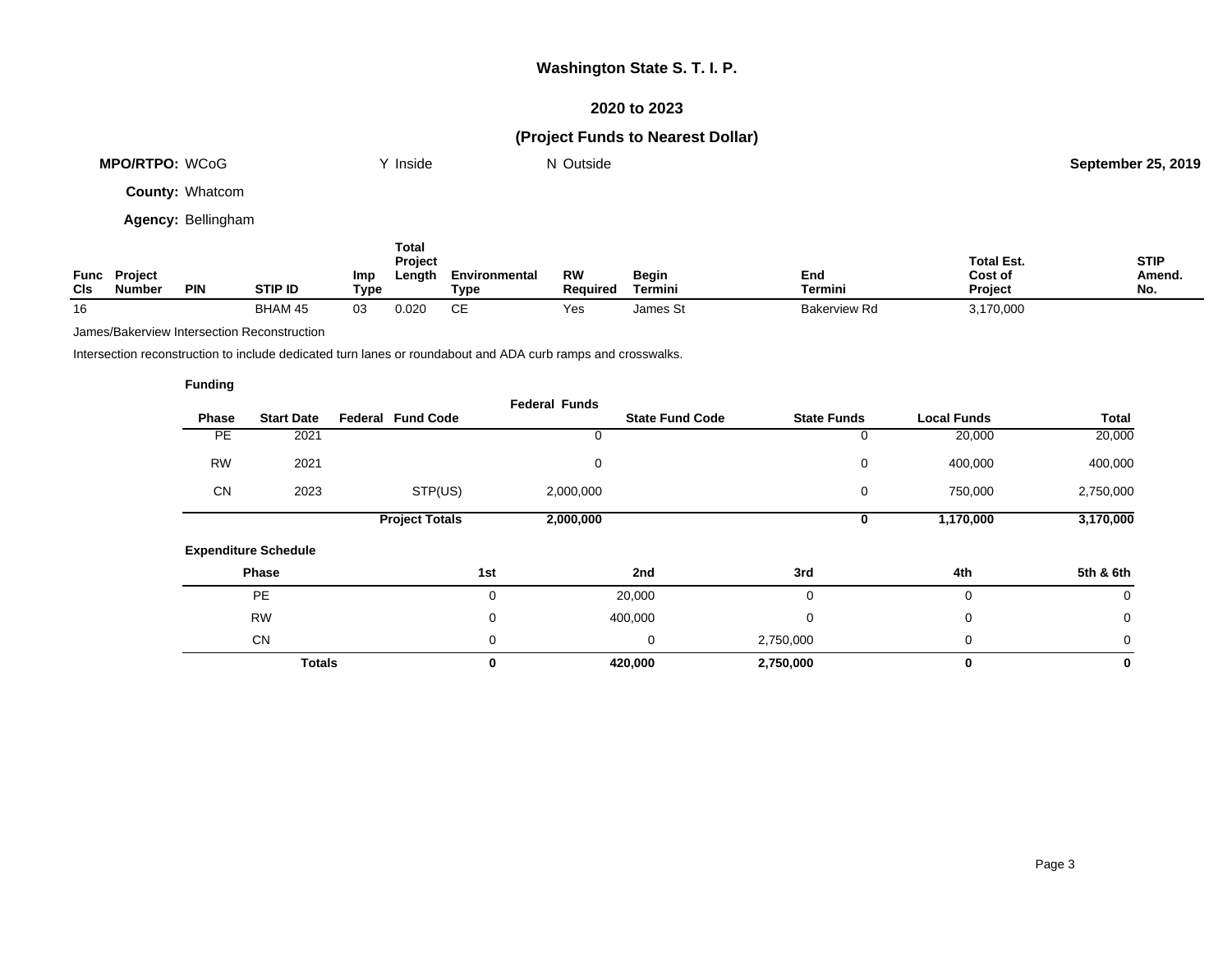### **2020 to 2023**

# **(Project Funds to Nearest Dollar)**

| MPO/RTPO: WCoG            | Y Inside | N Outside | <b>September 25, 2019</b> |
|---------------------------|----------|-----------|---------------------------|
| <b>County: Whatcom</b>    |          |           |                           |
| <b>Agency: Bellingham</b> |          |           |                           |
|                           | Total    |           |                           |

| Func<br>CIs | <b>Project</b><br><b>Number</b> | <b>PIN</b> | <b>STIP ID</b> | Imp<br>Type    | Project<br>Length | Environmental<br>туре | RW<br>Reauired | Begin<br>Termini  | End<br>Termini      | <b>Total Est.</b><br>Cost of<br><b>Project</b> | <b>STIP</b><br>Amend.<br>No. |
|-------------|---------------------------------|------------|----------------|----------------|-------------------|-----------------------|----------------|-------------------|---------------------|------------------------------------------------|------------------------------|
| 16          | 5568(001                        |            | BHAM 36        | 0 <sub>1</sub> | 0.600             | $\sim$<br>◡∟          | Yes            | Squalicum Parkway | <b>James Street</b> | 13,409,206                                     |                              |

Orchard Drive Extension (Birchwood Ave)

Orchard Drive Extension is a new multi-modal arterial connection extending from east Birchwood Ave/Squalicum Parkway, under I-5 along the railroad grade, taking advantage of an existing grade separated crossing, to west of James Street.

|              |                             |                          | <b>Federal Funds</b> |                        |                    |                    |           |
|--------------|-----------------------------|--------------------------|----------------------|------------------------|--------------------|--------------------|-----------|
| <b>Phase</b> | <b>Start Date</b>           | <b>Federal Fund Code</b> |                      | <b>State Fund Code</b> | <b>State Funds</b> | <b>Local Funds</b> | Total     |
| <b>CN</b>    | 2020                        |                          |                      | <b>CWA</b>             | 9,726,596          |                    | 9,726,596 |
|              |                             | <b>Project Totals</b>    |                      |                        | 9,726,596          |                    | 9,726,596 |
|              | <b>Expenditure Schedule</b> |                          |                      |                        |                    |                    |           |
|              | <b>Phase</b>                | 1st                      |                      | 2nd                    | 3rd                | 4th                | 5th & 6th |
|              | CN                          | 9,726,596                |                      |                        |                    | 0                  |           |
|              | <b>Totals</b>               | 9,726,596                |                      | 0                      |                    | 0                  | 0         |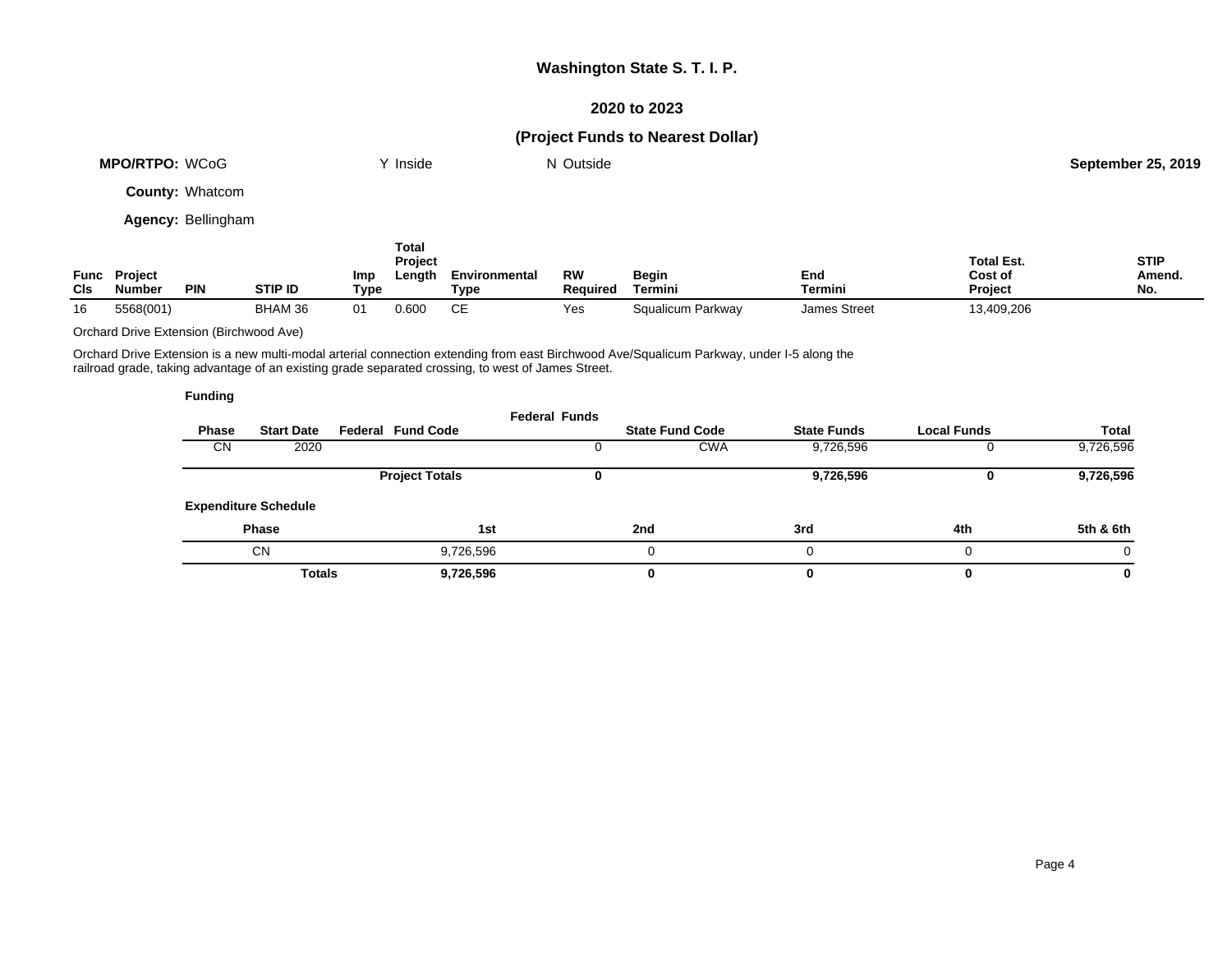### **2020 to 2023**

# **(Project Funds to Nearest Dollar)**

| MPO/RTPO: WCoG            | `' Inside | N Outside | <b>September 25, 2019</b> |
|---------------------------|-----------|-----------|---------------------------|
| <b>County: Whatcom</b>    |           |           |                           |
| <b>Agency: Bellingham</b> |           |           |                           |

| CIs | <b>Func Project</b><br>Number | <b>PIN</b> | <b>STIP ID</b> | Imp<br>Type | Total<br><b>Project</b><br>Length | Environmental<br>Type | RW<br><b>Required</b> | Begin<br>Termini | End<br>Termini | <b>Total Est.</b><br>Cost of<br><b>Project</b> | <b>STIP</b><br>Amend.<br>No. |
|-----|-------------------------------|------------|----------------|-------------|-----------------------------------|-----------------------|-----------------------|------------------|----------------|------------------------------------------------|------------------------------|
| 14  | 5501(005)                     |            | BHAM 43        |             | 0.020                             | CЕ                    | No                    | York St          | Ellis St       | 3,961,104                                      |                              |

### State-Ellis Bridge Replacement

Remove and replace existing bridge with new flaired two-span pre-stressed concrete slab bridge.

| <b>Phase</b> | <b>Start Date</b>           | Federal Fund Code     | <b>Federal Funds</b> | <b>State Fund Code</b> | <b>State Funds</b> | <b>Local Funds</b> | Total     |
|--------------|-----------------------------|-----------------------|----------------------|------------------------|--------------------|--------------------|-----------|
| CN           | 2020                        | STP(BR)               | 2,995,480            |                        |                    | 467,503            | 3,462,983 |
|              |                             | <b>Project Totals</b> | 2,995,480            |                        |                    | 467,503            | 3,462,983 |
|              | <b>Expenditure Schedule</b> |                       |                      |                        |                    |                    |           |
|              | <b>Phase</b>                | 1st                   |                      | 2nd                    | 3rd                | 4th                | 5th & 6th |
|              | <b>CN</b>                   | 3,462,983             |                      |                        | 0                  |                    | 0         |
|              | <b>Totals</b>               | 3,462,983             |                      | 0                      |                    |                    | 0         |
|              |                             |                       |                      |                        |                    |                    |           |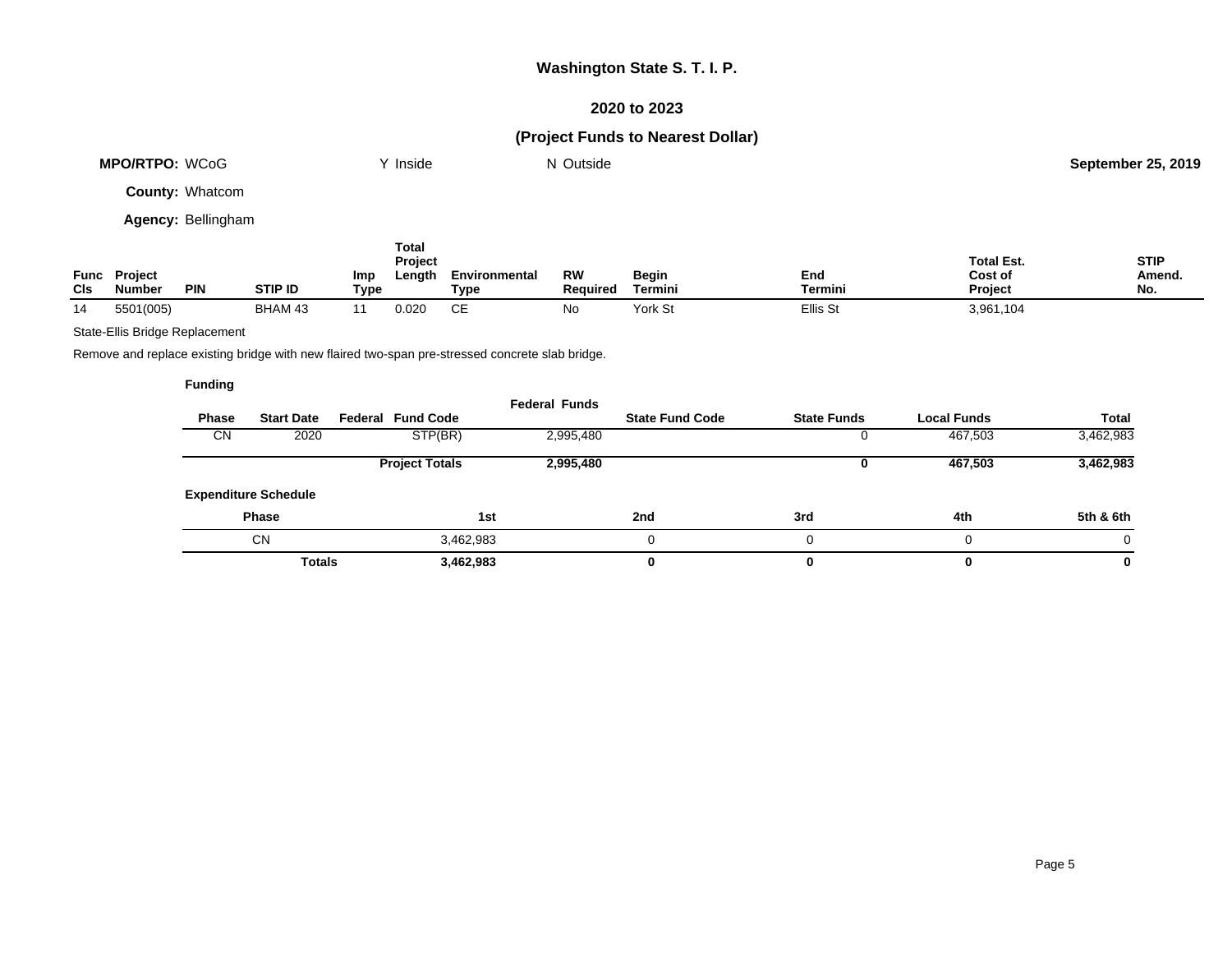### **2020 to 2023**

# **(Project Funds to Nearest Dollar)**

| <b>MPO/RTPO: WCoG</b>     | Y Inside | N Outside | <b>September 25, 2019</b> |
|---------------------------|----------|-----------|---------------------------|
| <b>County: Whatcom</b>    |          |           |                           |
| <b>Agency: Bellingham</b> |          |           |                           |

| Func<br>CIS | <b>Project</b><br><b>Number</b> | <b>PIN</b> | <b>STIP ID</b> | Imp<br>Type | Total<br>Project<br>Length | Environmental<br>Type | RW<br>Reauired | Begin<br>Termini | End<br><b>Termini</b> | <b>Total Est.</b><br>Cost of<br><b>Project</b> | <b>STIP</b><br>Amend.<br>No. |
|-------------|---------------------------------|------------|----------------|-------------|----------------------------|-----------------------|----------------|------------------|-----------------------|------------------------------------------------|------------------------------|
| 17          |                                 |            | BHAM 42        | 03          | 0.670                      | СE                    | Yes            | Deemer Rd        | James St              | 5,780,000                                      |                              |

Telegraph Road Multimodal Safety Improvements

Reconstruct road to add sidewalks, bike lanes, and center turn lane, curb, gutter, storm water, and pedestrian crossing for transit stop access.

| undina |
|--------|
|--------|

|           |                             |                          | <b>Federal Funds</b> |                        |                    |                    |             |
|-----------|-----------------------------|--------------------------|----------------------|------------------------|--------------------|--------------------|-------------|
| Phase     | <b>Start Date</b>           | <b>Federal Fund Code</b> |                      | <b>State Fund Code</b> | <b>State Funds</b> | <b>Local Funds</b> | Total       |
| <b>PE</b> | 2020                        |                          |                      |                        | 0                  | 453,000            | 453,000     |
| <b>RW</b> | 2020                        |                          | 0                    |                        | 0                  | 447,000            | 447,000     |
| <b>CN</b> | 2022                        | STP(US)                  | 1,650,000            |                        | 0                  | 3,230,000          | 4,880,000   |
|           |                             | <b>Project Totals</b>    | 1,650,000            |                        | 0                  | 4,130,000          | 5,780,000   |
|           | <b>Expenditure Schedule</b> |                          |                      |                        |                    |                    |             |
|           | Phase                       |                          | 1st                  | 2nd                    | 3rd                | 4th                | 5th & 6th   |
|           | <b>PE</b>                   | 453,000                  |                      | 0                      | 0                  | 0                  | 0           |
|           | <b>RW</b>                   | 447,000                  |                      | 0                      | $\Omega$           | 0                  | $\mathbf 0$ |
|           | <b>CN</b>                   |                          | 0                    | 0                      | 4,880,000          | 0                  | 0           |
|           | <b>Totals</b>               | 900,000                  |                      | 0                      | 4,880,000          | 0                  | 0           |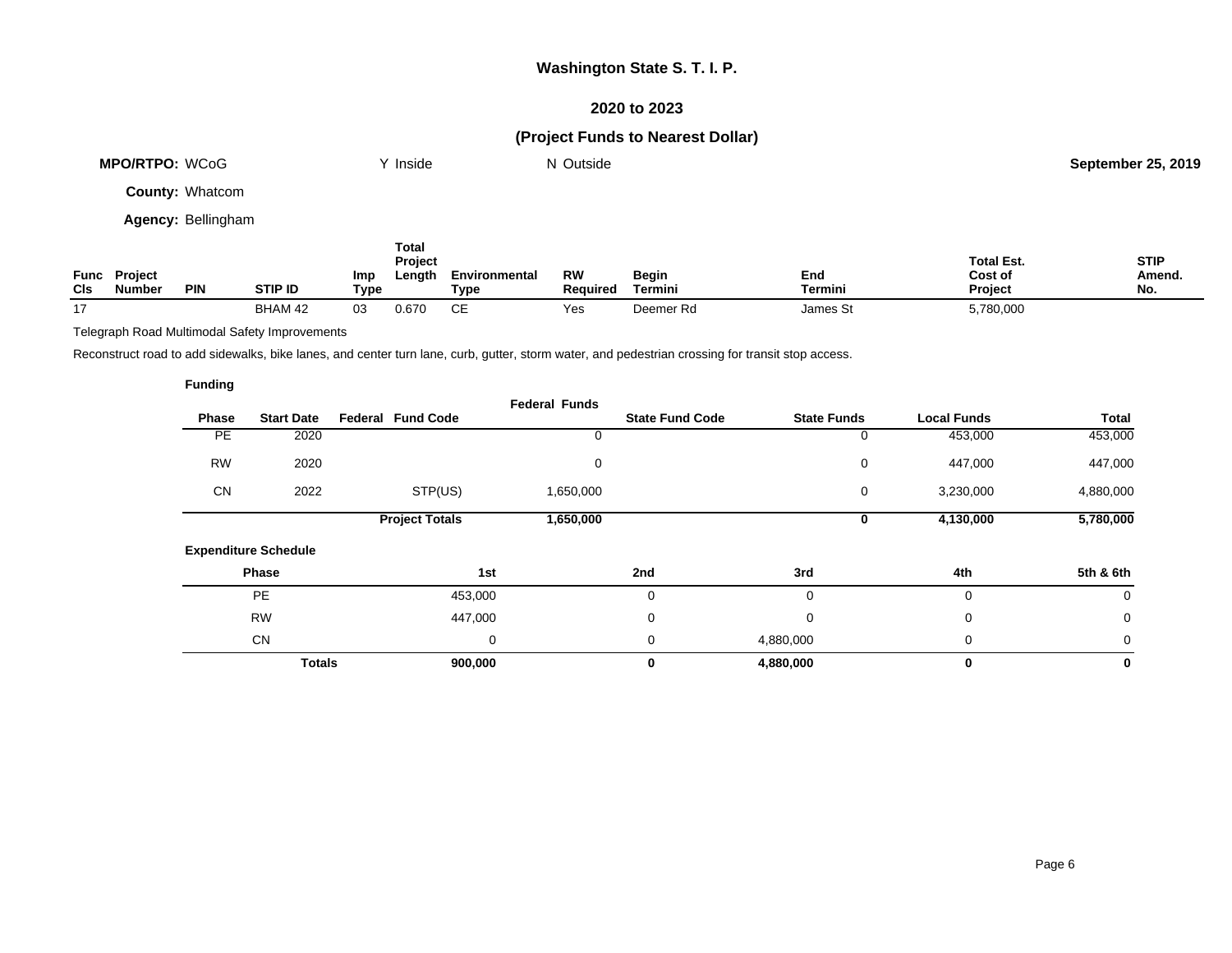### **2020 to 2023**

### **(Project Funds to Nearest Dollar)**

| <b>MPO/RTPO: WCoG</b>     | Y Inside | N Outside | <b>September 25, 2019</b> |
|---------------------------|----------|-----------|---------------------------|
| <b>County: Whatcom</b>    |          |           |                           |
| <b>Agency: Bellingham</b> |          |           |                           |

**Func Project Cls Number PIN STIP ID Imp Type Total Project Length Environmental Type RW Required Begin Termini End Termini Total Est. Cost of Project STIP Amend. No.** 16 5559(002) BHAM 41 01 0.500 CE Yes Aldrich Rd Northwest Dr 15,000,000

West Horton Road Extension, Phase 2

New road construction extending Horton Rd west as a secondary urban arterial with sidewalks, bike lanes, and turn lanes.

|           |                             |                          | <b>Federal Funds</b> |                        |                    |                    |              |
|-----------|-----------------------------|--------------------------|----------------------|------------------------|--------------------|--------------------|--------------|
| Phase     | <b>Start Date</b>           | <b>Federal Fund Code</b> |                      | <b>State Fund Code</b> | <b>State Funds</b> | <b>Local Funds</b> | <b>Total</b> |
| <b>RW</b> | 2020                        |                          |                      |                        |                    | 160,000            | 160,000      |
|           |                             | <b>Project Totals</b>    |                      |                        | U                  | 160,000            | 160,000      |
|           | <b>Expenditure Schedule</b> |                          |                      |                        |                    |                    |              |
|           | <b>Phase</b>                | 1st                      |                      | 2nd                    | 3rd                | 4th                | 5th & 6th    |
|           | <b>RW</b>                   | 160,000                  |                      |                        |                    | 0                  | 0            |
|           | <b>Totals</b>               | 160,000                  |                      | 0                      |                    | 0                  | 0            |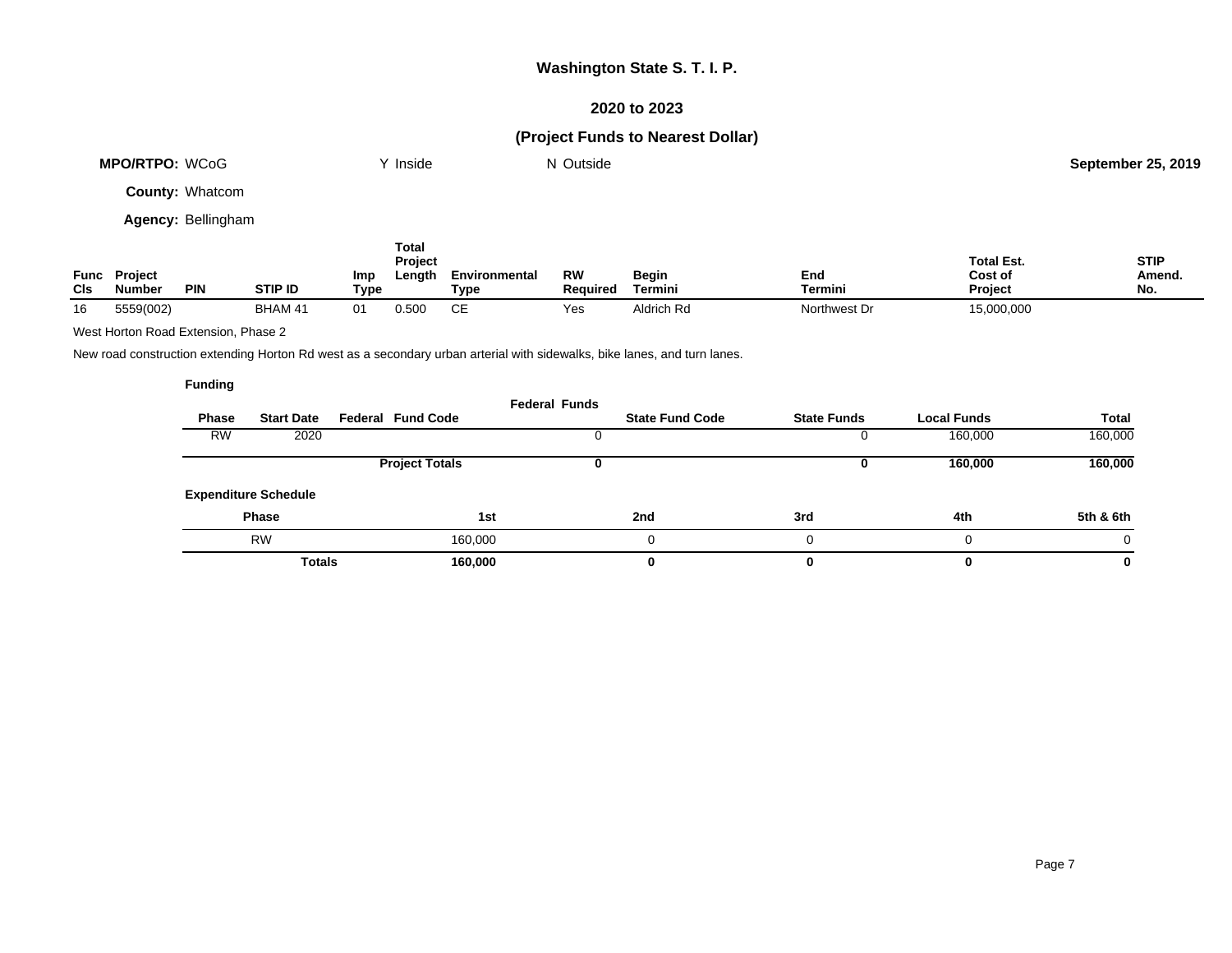### **2020 to 2023**

# **(Project Funds to Nearest Dollar)**

| <b>MPO/RTPO: WCoG</b>     | <sup>∨</sup> Inside | N Outside | <b>September 25, 2019</b> |
|---------------------------|---------------------|-----------|---------------------------|
| <b>County: Whatcom</b>    |                     |           |                           |
| <b>Agency: Bellingham</b> |                     |           |                           |

| CIS | <b>Func Project</b><br><b>Number</b><br><b>PIN</b> | <b>STIP ID</b> | Imp<br>Type | Total<br><b>Project</b><br>Length | Environmental<br>Type | RW<br><b>Required</b> | Begin<br>Termini | End<br>Termini | <b>Total Est.</b><br>Cost of<br><b>Project</b> | <b>STIP</b><br><b>Amend</b><br>No. |
|-----|----------------------------------------------------|----------------|-------------|-----------------------------------|-----------------------|-----------------------|------------------|----------------|------------------------------------------------|------------------------------------|
| 16  | 5559(001)                                          | BHAM 26        | 01          | 0.250                             | CЕ                    | No                    | Pacific Rim Ln   | Aldrich Rd     | 5,412,000                                      |                                    |

West Horton Road, Phase 1

New road construction extending Horton Rd west as an urban arterial with sidewalks, bike lanes, turn lanes, illumination, and intersection improvements.

|              |                    |                    |                        | <b>Federal Funds</b> |                          |                             |           |
|--------------|--------------------|--------------------|------------------------|----------------------|--------------------------|-----------------------------|-----------|
| <b>Total</b> | <b>Local Funds</b> | <b>State Funds</b> | <b>State Fund Code</b> |                      | <b>Federal Fund Code</b> | <b>Start Date</b>           | Phase     |
| 4,333,000    | 2,933,000          |                    |                        | 1,400,000            | STP(US)                  | 2021                        | <b>CN</b> |
| 4,333,000    | 2,933,000          |                    |                        | 1,400,000            | <b>Project Totals</b>    |                             |           |
|              |                    |                    |                        |                      |                          | <b>Expenditure Schedule</b> |           |
| 5th & 6th    | 4th                | 3rd                | 2nd                    | 1st                  |                          | <b>Phase</b>                |           |
| $\Omega$     | $\Omega$           | 0                  | 4,333,000              | 0                    |                          | CN                          |           |
| 0            | 0                  |                    | 4,333,000              | 0                    |                          | <b>Totals</b>               |           |

|                                     | <b>Federal Funds</b> |                    |             |              |
|-------------------------------------|----------------------|--------------------|-------------|--------------|
|                                     |                      | <b>State Funds</b> | Local Funds | <b>Total</b> |
| <b>Agency Totals for Bellingham</b> | 8,685,480            | 9,726,596          | 8,890,503   | 27,302,579   |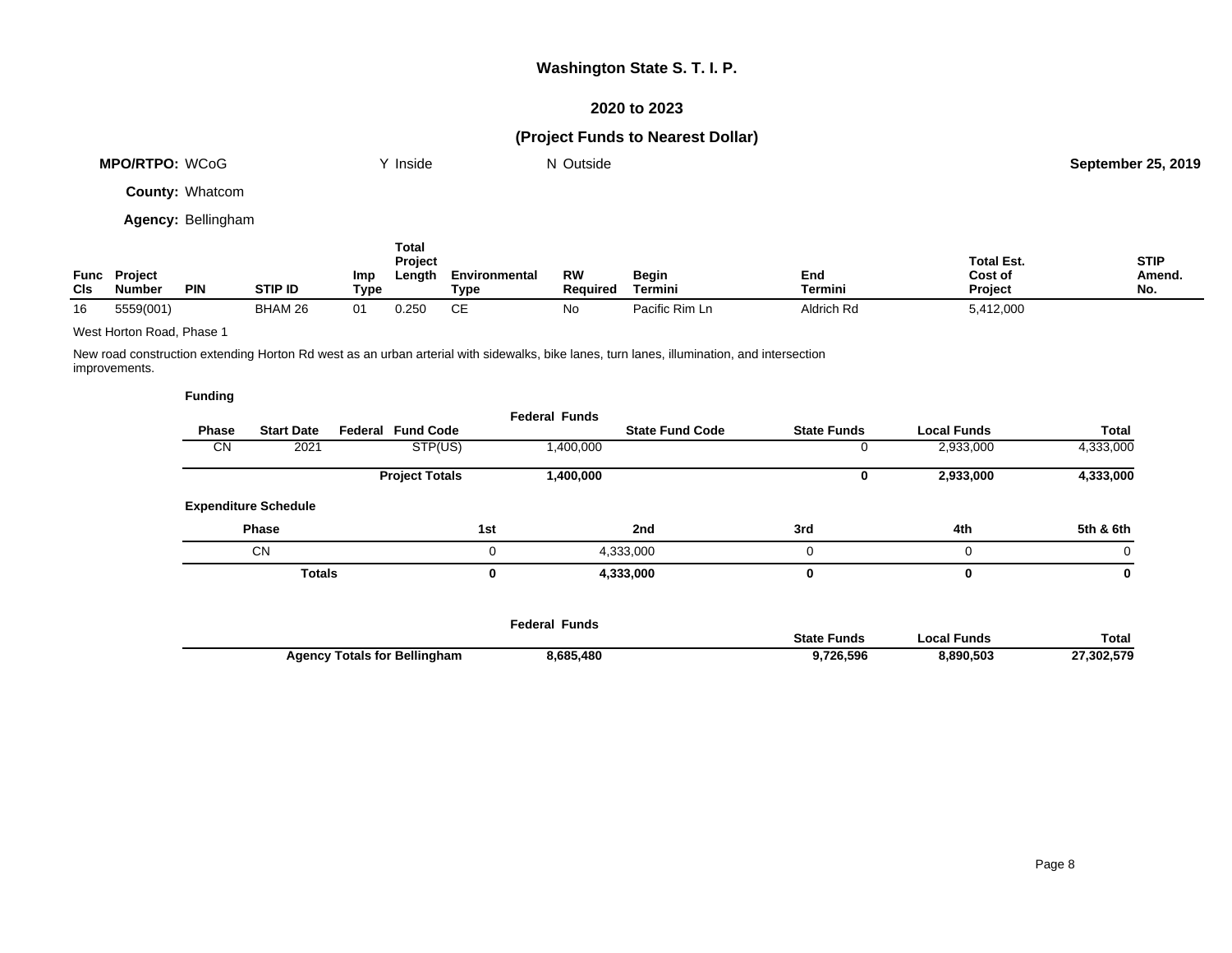### **2020 to 2023**

# **(Project Funds to Nearest Dollar)**

|                       | <b>MPO/RTPO: WCoG</b>                |                        |                | Inside                                                  |                              | N Outside             |                         |     |         |                                                | <b>September 25, 2019</b>    |
|-----------------------|--------------------------------------|------------------------|----------------|---------------------------------------------------------|------------------------------|-----------------------|-------------------------|-----|---------|------------------------------------------------|------------------------------|
|                       |                                      | <b>County: Whatcom</b> |                |                                                         |                              |                       |                         |     |         |                                                |                              |
| <b>Agency: Blaine</b> |                                      |                        |                |                                                         |                              |                       |                         |     |         |                                                |                              |
| <b>CIs</b>            | <b>Func Project</b><br><b>Number</b> | <b>PIN</b>             | <b>STIP ID</b> | <b>Total</b><br><b>Project</b><br>Imp<br>Length<br>Type | Environmental<br><b>Type</b> | <b>RW</b><br>Required | <b>Begin</b><br>Termini | End | Termini | <b>Total Est.</b><br>Cost of<br><b>Project</b> | <b>STIP</b><br>Amend.<br>No. |

Bell Rd and Peace Portal Lane Improvements

The project will widen Peace Portal at the Bell Rd intersection by adding a left turn lane on the southeast leg to mitigate traffic buildup as a result of BNSF rail crossing delays.

17 BLAINE 45 04 0.020 CE No Bell Rd (SR 548) Peace Portal Lane 475,000

| <b>Funding</b> |                             |                          |                      |                        |                    |                    |              |
|----------------|-----------------------------|--------------------------|----------------------|------------------------|--------------------|--------------------|--------------|
| Phase          | <b>Start Date</b>           | <b>Federal Fund Code</b> | <b>Federal Funds</b> | <b>State Fund Code</b> | <b>State Funds</b> | <b>Local Funds</b> | <b>Total</b> |
| <b>PE</b>      | 2021                        |                          |                      |                        | 0                  | 35,000             | 35,000       |
| <b>CN</b>      | 2023                        | STP(US)                  | 385,000              |                        | 0                  | 55,000             | 440,000      |
|                |                             | <b>Project Totals</b>    | 385,000              |                        | 0                  | 90,000             | 475,000      |
|                | <b>Expenditure Schedule</b> |                          |                      |                        |                    |                    |              |
|                | Phase                       |                          | 1st                  | 2nd                    | 3rd                | 4th                | 5th & 6th    |
|                | <b>PE</b>                   |                          | 0                    | 35,000                 | 0                  | 0                  | 0            |
|                | <b>CN</b>                   |                          | 0                    | 0                      | 0                  | 440,000            | 0            |
|                | <b>Totals</b>               |                          | 0                    | 35,000                 | 0                  | 440,000            | 0            |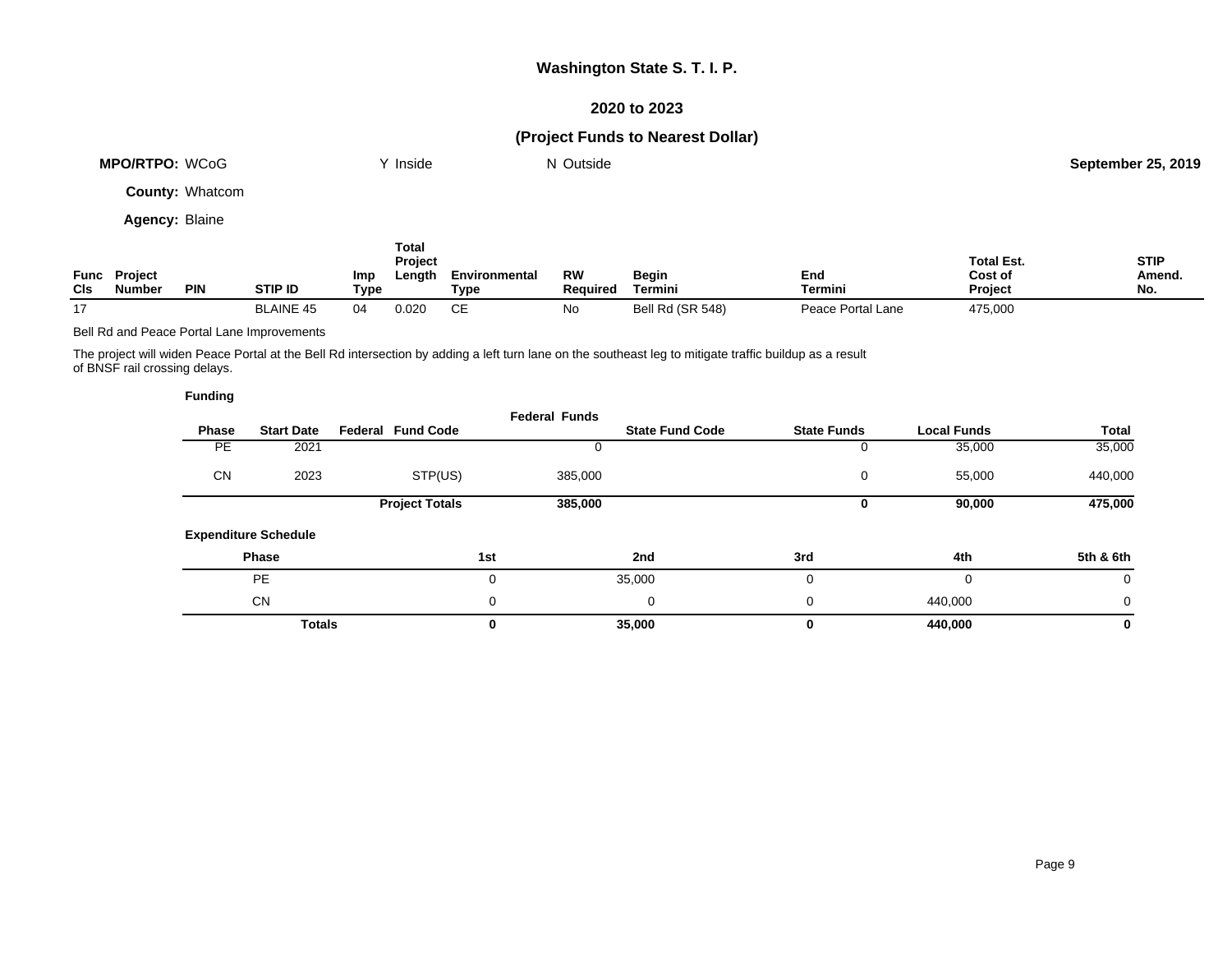### **2020 to 2023**

# **(Project Funds to Nearest Dollar)**

|     | <b>MPO/RTPO: WCoG</b>         |                        |                |                    | Inside                            |                       | N Outside                    |                         |                |                                                | <b>September 25, 2019</b>    |
|-----|-------------------------------|------------------------|----------------|--------------------|-----------------------------------|-----------------------|------------------------------|-------------------------|----------------|------------------------------------------------|------------------------------|
|     |                               | <b>County: Whatcom</b> |                |                    |                                   |                       |                              |                         |                |                                                |                              |
|     | <b>Agency: Blaine</b>         |                        |                |                    |                                   |                       |                              |                         |                |                                                |                              |
| CIs | Func Project<br><b>Number</b> | <b>PIN</b>             | <b>STIP ID</b> | <b>Imp</b><br>Type | Total<br><b>Project</b><br>Length | Environmental<br>Type | <b>RW</b><br><b>Required</b> | <b>Begin</b><br>Termini | End<br>Termini | <b>Total Est.</b><br>Cost of<br><b>Project</b> | <b>STIP</b><br>Amend.<br>No. |

17 5635(001) BLAINE 12 21 0.280 CE Yes SR 543 Ludwick Ave 1,631,285

Boblett St Traffic Channelization and Corridor Improvements

Improvements will include: Channelization, non-motorized, sidewalk replacement, storm drainage, roundabout construction.

|           |                             |                          | <b>Federal Funds</b> |                        |                    |                    |             |
|-----------|-----------------------------|--------------------------|----------------------|------------------------|--------------------|--------------------|-------------|
| Phase     | <b>Start Date</b>           | <b>Federal Fund Code</b> |                      | <b>State Fund Code</b> | <b>State Funds</b> | <b>Local Funds</b> | Total       |
| PE        | 2020                        | STP(US)                  | 180,300              |                        | 0                  | 28,140             | 208,440     |
| <b>RW</b> | 2020                        | STP(US)                  | 129,750              |                        | 0                  | 70,250             | 200,000     |
| <b>CN</b> | 2021                        | STP(US)                  | 900,230              |                        | 0                  | 140,500            | 1,040,730   |
|           |                             | <b>Project Totals</b>    | 1,210,280            |                        | 0                  | 238,890            | 1,449,170   |
|           | <b>Expenditure Schedule</b> |                          |                      |                        |                    |                    |             |
|           | Phase                       | 1st                      |                      | 2nd                    | 3rd                | 4th                | 5th & 6th   |
|           | <b>PE</b>                   | 208,440                  |                      | 0                      | 0                  | 0                  | 0           |
|           | <b>RW</b>                   | 200,000                  |                      | 0                      | 0                  | 0                  | 0           |
|           | CN                          |                          | 0                    | 1,040,730              | 0                  | 0                  | $\mathbf 0$ |
|           | <b>Totals</b>               | 408,440                  |                      | 1,040,730              | 0                  | 0                  | 0           |
|           |                             |                          |                      |                        |                    |                    |             |

|                                      | Federal Funds |                              |              |               |
|--------------------------------------|---------------|------------------------------|--------------|---------------|
|                                      |               | <b>State</b><br><b>Funds</b> | ` ocal Funds | Total         |
| <b>Totals for Blaine</b><br>Agency T | ,595,280      |                              | 328.890      | .4.170<br>924 |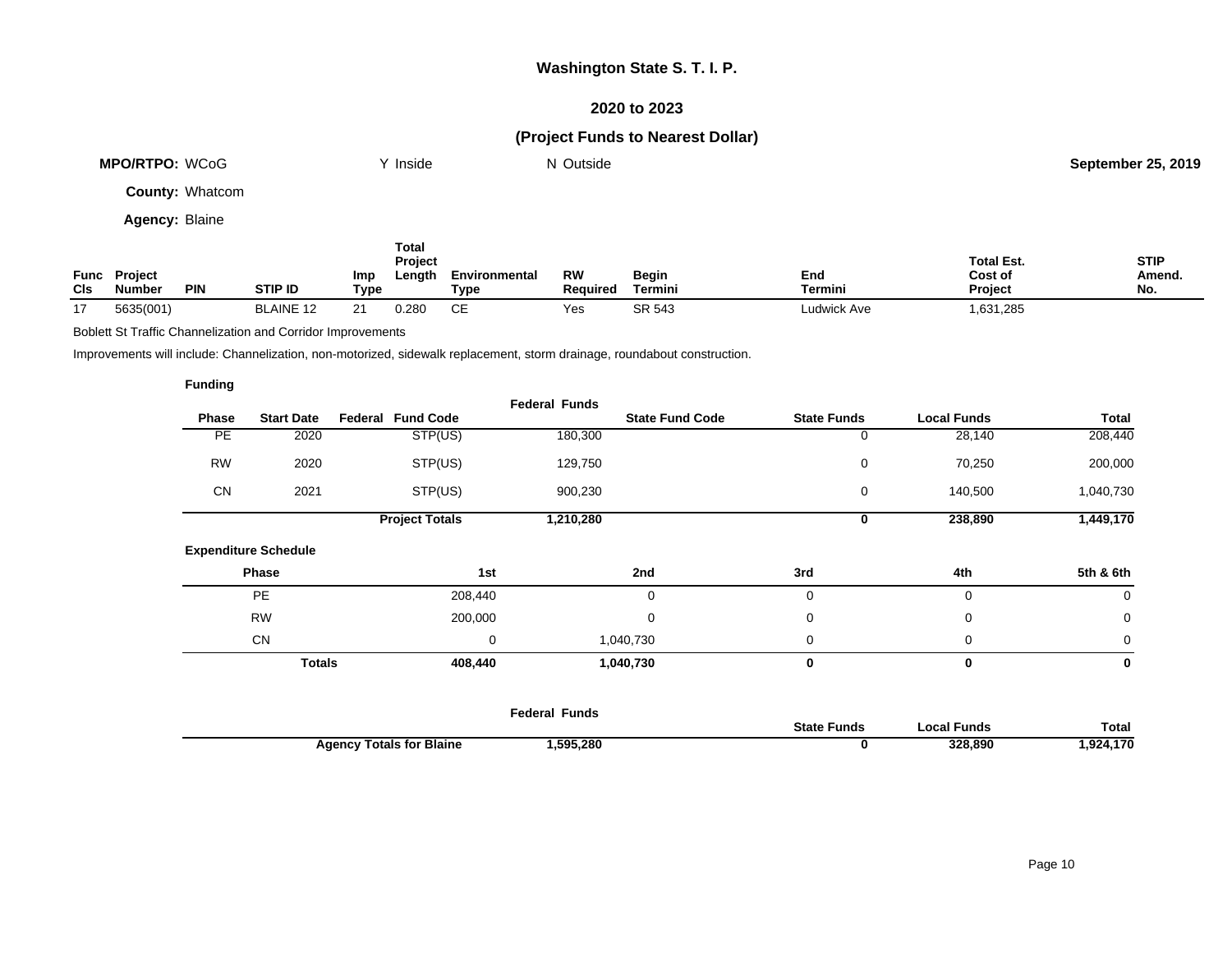### **2020 to 2023**

# **(Project Funds to Nearest Dollar)**

|     | <b>MPO/RTPO: WCoG</b>         |                        |                |             | Y Inside                          |                       | N Outside             |                         |                       |                                         | <b>September 25, 2019</b>    |
|-----|-------------------------------|------------------------|----------------|-------------|-----------------------------------|-----------------------|-----------------------|-------------------------|-----------------------|-----------------------------------------|------------------------------|
|     |                               | <b>County: Whatcom</b> |                |             |                                   |                       |                       |                         |                       |                                         |                              |
|     |                               | <b>Agency: Everson</b> |                |             |                                   |                       |                       |                         |                       |                                         |                              |
| CIs | Func Project<br><b>Number</b> | <b>PIN</b>             | <b>STIP ID</b> | Imp<br>Type | <b>Total</b><br>Project<br>Length | Environmental<br>Type | <b>RW</b><br>Required | <b>Begin</b><br>Termini | End<br><b>Termini</b> | <b>Total Est.</b><br>Cost of<br>Project | <b>STIP</b><br>Amend.<br>No. |
| 07  | 0544(002)                     |                        | EVER4          | 28          | 0.690                             | СE                    | Yes                   | MP 6.73                 | MP 7.42               | 2,378,356                               |                              |

SR 544 S. Everson Sidewalk Improvements

Fill in missing segments of sidewalk along SR 544 from approximately Robinson Street to Everson Road.

|           |                             |                          | <b>Federal Funds</b> |                        |                    |                    |              |
|-----------|-----------------------------|--------------------------|----------------------|------------------------|--------------------|--------------------|--------------|
| Phase     | <b>Start Date</b>           | <b>Federal Fund Code</b> |                      | <b>State Fund Code</b> | <b>State Funds</b> | <b>Local Funds</b> | <b>Total</b> |
| PE.       | 2021                        | TAP(R)                   | 174,427              |                        |                    | 0                  | 174,427      |
| <b>RW</b> | 2022                        | TAP(R)                   | 228,000              |                        | 0                  | 0                  | 228,000      |
|           |                             | <b>Project Totals</b>    | 402,427              |                        | 0                  | 0                  | 402,427      |
|           | <b>Expenditure Schedule</b> |                          |                      |                        |                    |                    |              |
|           | Phase                       | 1st                      |                      | 2nd                    | 3rd                | 4th                | 5th & 6th    |
|           | <b>PE</b>                   | 174,427                  |                      | $\mathbf 0$            | 0                  | 0                  | 0            |
|           | <b>RW</b>                   | 228,000                  |                      | $\mathbf 0$            | $\mathbf 0$        | 0                  | $\mathbf 0$  |
|           | <b>CN</b>                   |                          | 0                    | $\mathbf 0$            | $\Omega$           | 0                  | 1,842,929    |
|           | <b>Totals</b>               | 402,427                  |                      | 0                      | 0                  | 0                  | 1,842,929    |
|           |                             |                          |                      |                        |                    |                    |              |

|                                                  | Federal Funds |                    |             |              |
|--------------------------------------------------|---------------|--------------------|-------------|--------------|
|                                                  |               | <b>State Funds</b> | Local Funds | <b>Total</b> |
| <sup>,</sup> Totals for Everson<br><b>Agency</b> | 402.427       |                    |             | 402,427      |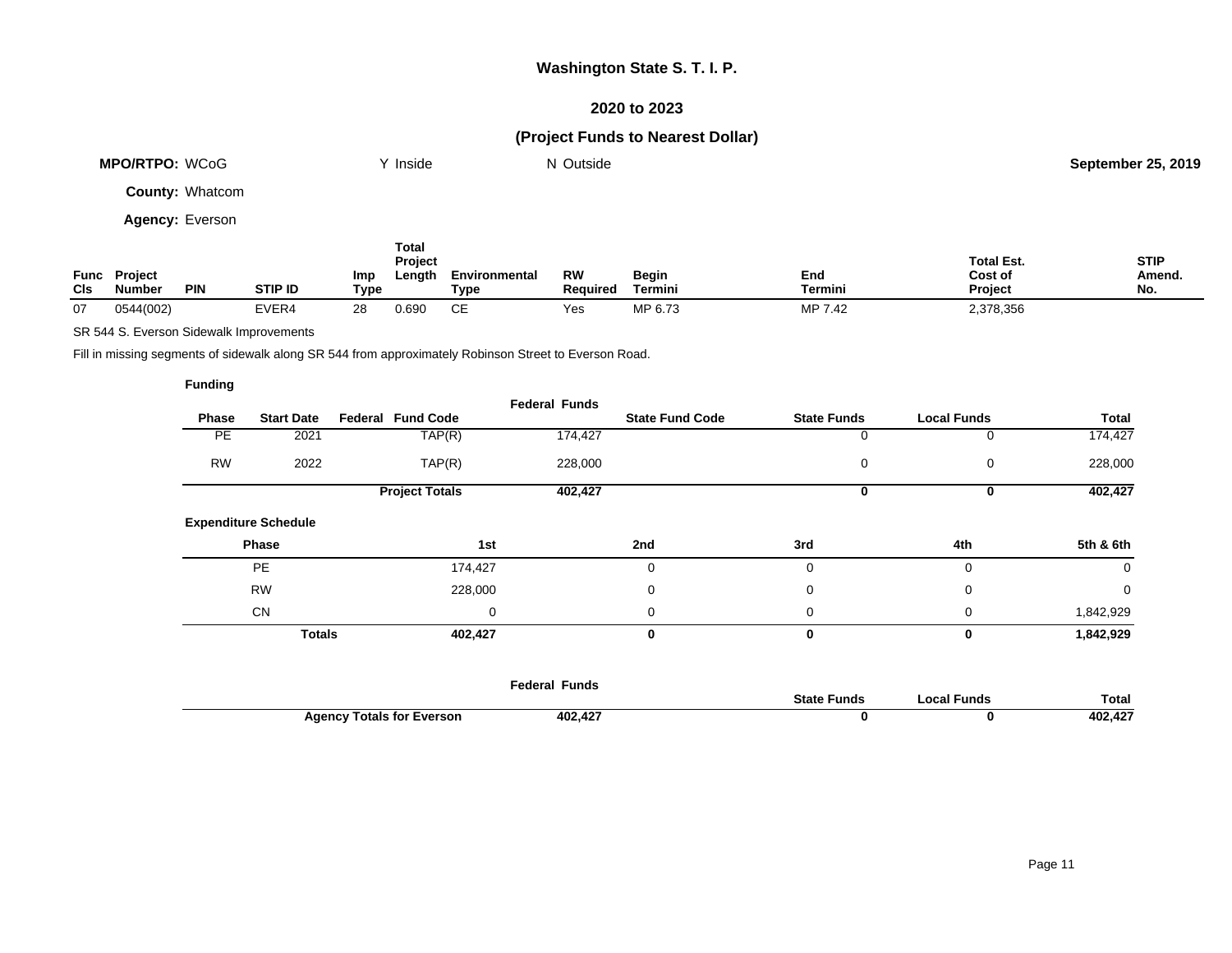### **2020 to 2023**

# **(Project Funds to Nearest Dollar)**

| MPO/RTPO: WCoG         | Y Inside                | N Outside |           | <b>September 25, 2019</b> |
|------------------------|-------------------------|-----------|-----------|---------------------------|
| <b>County: Whatcom</b> |                         |           |           |                           |
| Agency: Ferndale       |                         |           |           |                           |
|                        | Total<br><b>Drainet</b> |           | Total Est | <b>CTID</b>               |

| Func<br><b>CIs</b> | <b>Project</b><br><b>Number</b> | <b>PIN</b> | STIP ID  | Imp<br>Type | <b>Project</b><br>∟enath | Environmental<br>Type | <b>RW</b><br>Reauired | Begin<br>Termini | End<br>Termini | <b>Total Est.</b><br><b>Cost of</b><br><b>Project</b> | <b>STIP</b><br>Amend.<br>No. |
|--------------------|---------------------------------|------------|----------|-------------|--------------------------|-----------------------|-----------------------|------------------|----------------|-------------------------------------------------------|------------------------------|
|                    |                                 |            | FERNDL 8 |             | 0.300                    | ◡∟                    | No                    | Vista Drive      | Mallov Avenue  | 600,000,                                              |                              |

Thornton St Project, Vista Dr to Malloy Ave

Reconstruct roadway to include sidewalks, bus pullouts where needed, and illumination.

|              |                             |                          | <b>Federal Funds</b> |                        |                    |                    |           |
|--------------|-----------------------------|--------------------------|----------------------|------------------------|--------------------|--------------------|-----------|
| <b>Phase</b> | <b>Start Date</b>           | <b>Federal Fund Code</b> |                      | <b>State Fund Code</b> | <b>State Funds</b> | <b>Local Funds</b> | Total     |
| <b>PE</b>    | 2021                        |                          |                      |                        |                    | 150,000            | 150,000   |
| <b>CN</b>    | 2023                        | STP(US)                  | 1,095,100            |                        | 0                  | 354,900            | 1,450,000 |
|              |                             | <b>Project Totals</b>    | 1,095,100            |                        |                    | 504,900            | 1,600,000 |
|              | <b>Expenditure Schedule</b> |                          |                      |                        |                    |                    |           |
|              | Phase                       | 1st                      |                      | 2nd                    | 3rd                | 4th                | 5th & 6th |
|              | <b>PE</b>                   | 150,000                  |                      | 0                      | $\Omega$           | 0                  | 0         |
|              | <b>CN</b>                   | 0                        |                      | 0                      | $\Omega$           | 1,450,000          | 0         |
|              | <b>Totals</b>               | 150,000                  |                      | 0                      |                    | 1,450,000          | 0         |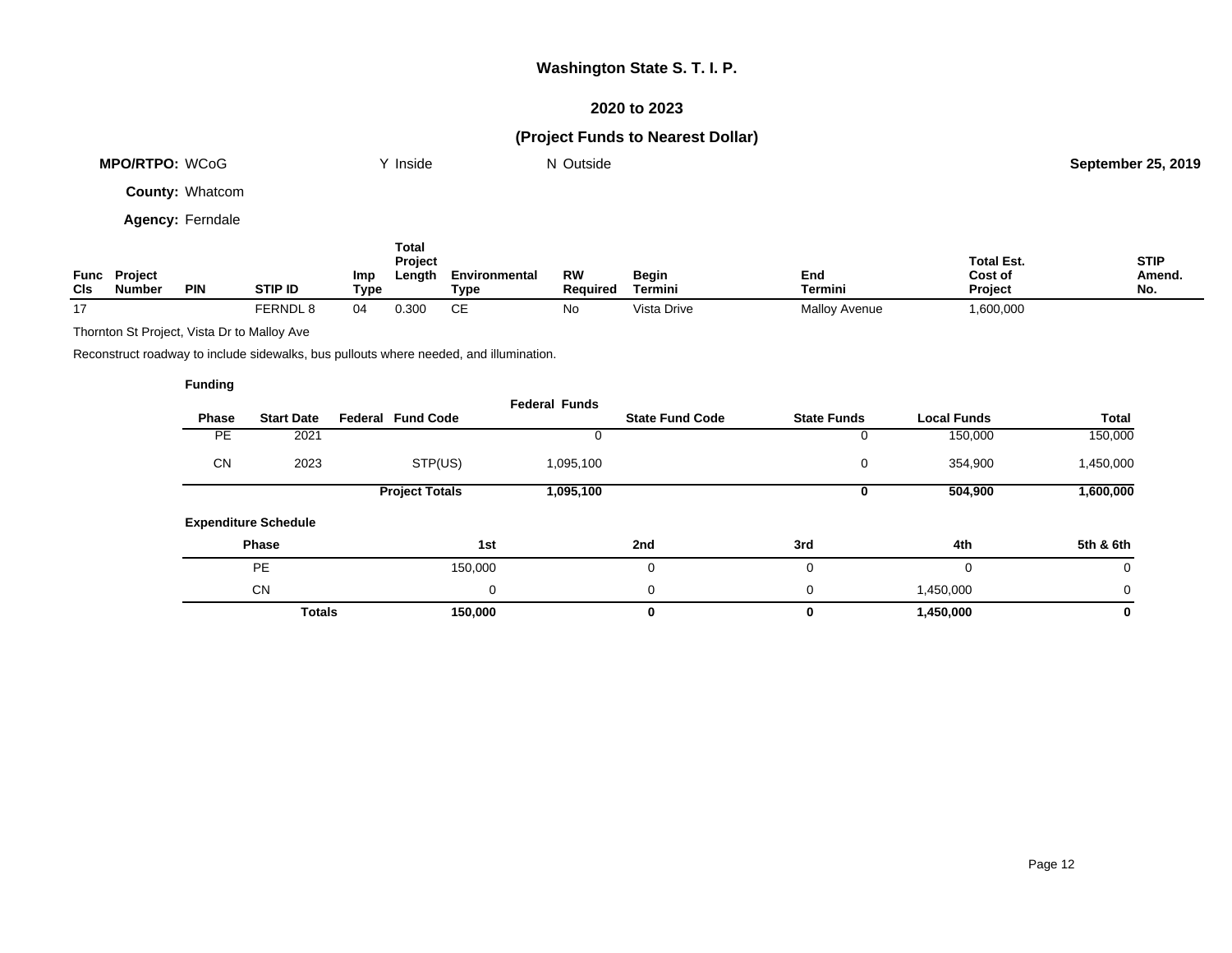### **2020 to 2023**

# **(Project Funds to Nearest Dollar)**

|             | <b>MPO/RTPO: WCoG</b>    |                         |                | Y Inside           |                            | N Outside             |                       |                         |                | <b>September 25, 2019</b>               |                              |
|-------------|--------------------------|-------------------------|----------------|--------------------|----------------------------|-----------------------|-----------------------|-------------------------|----------------|-----------------------------------------|------------------------------|
|             |                          | <b>County: Whatcom</b>  |                |                    |                            |                       |                       |                         |                |                                         |                              |
|             |                          | <b>Agency: Ferndale</b> |                |                    |                            |                       |                       |                         |                |                                         |                              |
| Func<br>CIs | <b>Project</b><br>Number | <b>PIN</b>              | <b>STIP ID</b> | Imp<br><b>Type</b> | Total<br>Project<br>Length | Environmental<br>Type | <b>RW</b><br>Required | <b>Begin</b><br>Termini | End<br>Termini | <b>Total Est.</b><br>Cost of<br>Project | <b>STIP</b><br>Amend.<br>No. |

### Thornton Street Overpass

Improve and connect Thornton Street from Malloy Avenue to the roundabout at Portal Way / Second Avenue via elevated crossing of the BNSF railway right of way and tracks.

16 8034(002) FERNDL 7 01 0.750 DCE Yes Malloy Ave Portal Way 26,275,000

| <b>Funding</b> |                             |                          |             |                      |                        |                    |                    |            |
|----------------|-----------------------------|--------------------------|-------------|----------------------|------------------------|--------------------|--------------------|------------|
| <b>Phase</b>   | <b>Start Date</b>           | <b>Federal Fund Code</b> |             | <b>Federal Funds</b> | <b>State Fund Code</b> | <b>State Funds</b> | <b>Local Funds</b> | Total      |
| CN             | 2021                        |                          |             |                      | <b>CWA</b>             | 16,167,000         | 2,833,000          | 19,000,000 |
| <b>CN</b>      | 2021                        |                          |             | 0                    | <b>TIB</b>             | 2,500,000          | 0                  | 2,500,000  |
|                |                             | <b>Project Totals</b>    |             | 0                    |                        | 18,667,000         | 2,833,000          | 21,500,000 |
|                | <b>Expenditure Schedule</b> |                          |             |                      |                        |                    |                    |            |
|                | <b>Phase</b>                |                          | 1st         |                      | 2nd                    | 3rd                | 4th                | 5th & 6th  |
|                | <b>CN</b>                   |                          | $\mathbf 0$ | 23,410,000           |                        | $\Omega$           | $\Omega$           | 0          |
|                | <b>Totals</b>               |                          | 0           | 23,410,000           |                        | 0                  | 0                  | 0          |
|                |                             |                          |             |                      |                        |                    |                    |            |

|                                   | Funds<br>-ederal |                |                  |         |
|-----------------------------------|------------------|----------------|------------------|---------|
|                                   |                  | State<br>Funds | ้ Funds<br>con l | Total   |
| <b>Agency Totals for Ferndale</b> | ,095,100         | 18.667.000     | .337.900         | 100.000 |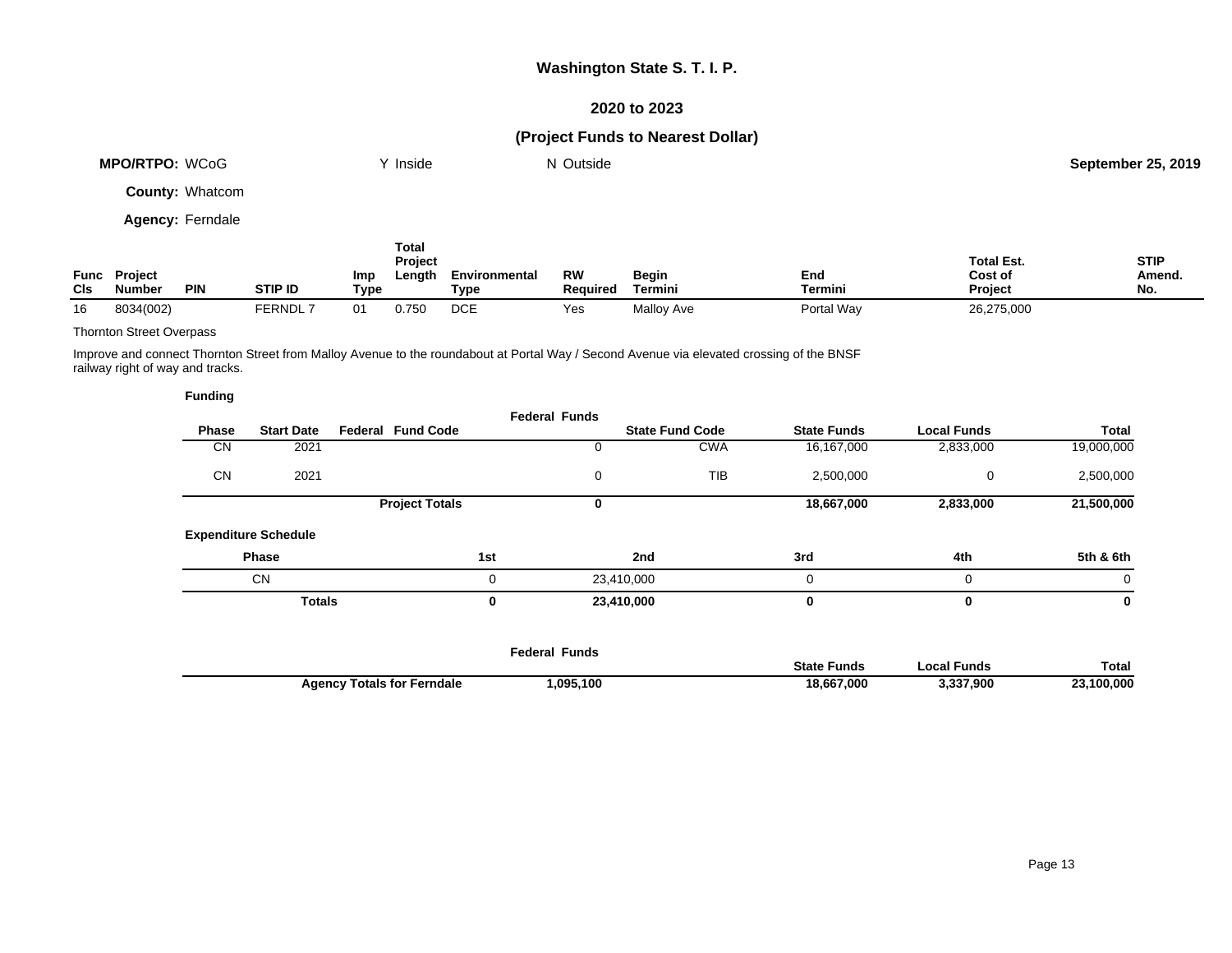### **2020 to 2023**

# **(Project Funds to Nearest Dollar)**

| <b>MPO/RTPO: WCoG</b>  | <sup>V</sup> Inside | N Outside | <b>September 25, 2019</b> |
|------------------------|---------------------|-----------|---------------------------|
| <b>County: Whatcom</b> |                     |           |                           |

**Agency:** Lynden

|             |                                 |            |                |                    | Total<br>Project |                       |                       |                     |                | <b>Total Est.</b>         | <b>STIP</b>   |
|-------------|---------------------------------|------------|----------------|--------------------|------------------|-----------------------|-----------------------|---------------------|----------------|---------------------------|---------------|
| Func<br>CIS | <b>Project</b><br><b>Number</b> | <b>PIN</b> | <b>STIP ID</b> | <b>Imp</b><br>Type | Length           | Environmental<br>Туре | RW<br><b>Required</b> | Begin<br>Termini    | End<br>Termini | Cost of<br><b>Project</b> | Amend.<br>No. |
| 08          | 8160(002)                       |            | -YNDN 1        | 04                 | 0.500            | CЕ                    | No.                   | 1/2 mile W of SR539 | Berthusen Road | 2,108,754                 |               |

#### Main Street Corridor Completion

Improve remaining section of Main Street between SR539 and Berthusen Road to full City all-weather arterial standards.

|              |                             |                          | <b>Federal Funds</b> |                        |                    |                    |           |
|--------------|-----------------------------|--------------------------|----------------------|------------------------|--------------------|--------------------|-----------|
| <b>Phase</b> | <b>Start Date</b>           | <b>Federal Fund Code</b> |                      | <b>State Fund Code</b> | <b>State Funds</b> | <b>Local Funds</b> | Total     |
| <b>PE</b>    | 2020                        | STP(US)                  | 8,437                |                        |                    | 2,317              | 10,754    |
| CN           | 2020                        |                          | 0                    |                        | 0                  | 1,800,000          | 1,800,000 |
|              |                             | <b>Project Totals</b>    | 8,437                |                        |                    | 1,802,317          | 1,810,754 |
|              | <b>Expenditure Schedule</b> |                          |                      |                        |                    |                    |           |
|              | Phase                       | 1st                      |                      | 2nd                    | 3rd                | 4th                | 5th & 6th |
|              | <b>PE</b>                   | 10,754                   |                      | 0                      |                    | 0                  | 0         |
|              | <b>CN</b>                   | 1,800,000                |                      | 0                      | 0                  | 0                  | $\Omega$  |
|              | <b>Totals</b>               | 1,810,754                |                      | 0                      |                    | 0                  | 0         |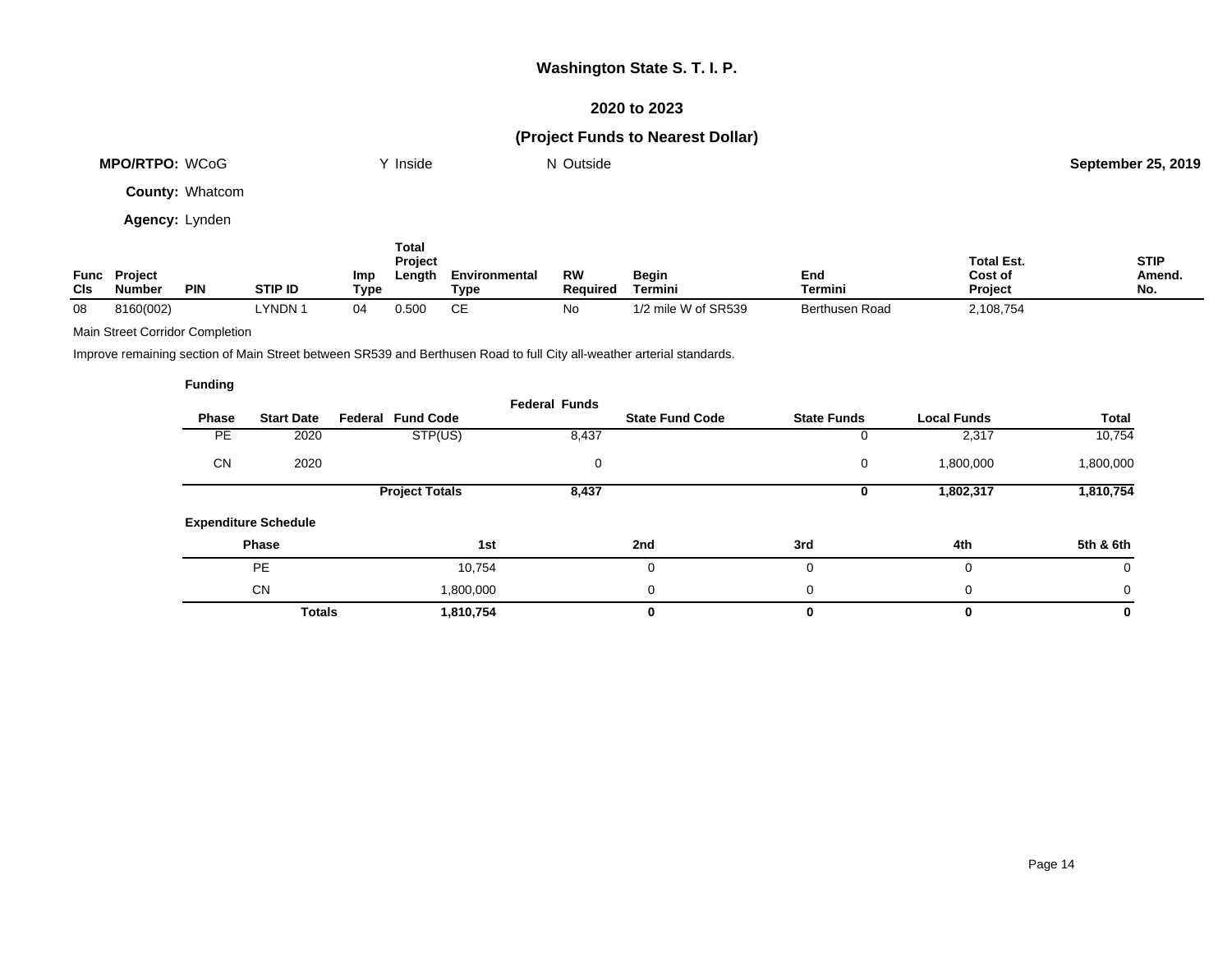### **2020 to 2023**

# **(Project Funds to Nearest Dollar)**

| <b>MPO/RTPO: WCoG</b>  | $\vee$ Inside    | N Outside |                   | <b>September 25, 2019</b> |
|------------------------|------------------|-----------|-------------------|---------------------------|
| <b>County: Whatcom</b> |                  |           |                   |                           |
| Agency: Lynden         |                  |           |                   |                           |
|                        | Total<br>Project |           | <b>Total Est.</b> | <b>STIP</b>               |

| Func<br>CIs    | <b>Project</b><br><b>Number</b> | <b>PIN</b> | <b>STIP ID</b>   | Imp<br>Type | ∟enath | <b>Environmental</b><br>Type | RW<br>Reauired | Begin<br>Terminı | End<br>Termini | ______<br><b>Cost of</b><br><b>Project</b> | Amend.<br>No. |
|----------------|---------------------------------|------------|------------------|-------------|--------|------------------------------|----------------|------------------|----------------|--------------------------------------------|---------------|
| $\overline{a}$ |                                 |            | <b>LYNDEN 15</b> |             | 020.ر  |                              | Yes            | West Main St     | Berthusen Rd   | ,450,000                                   |               |

West Main St and Berthusen Roundabout

Construct a roundabout.

|           |                             |                          | <b>Federal Funds</b> |                        |                    |                    |              |
|-----------|-----------------------------|--------------------------|----------------------|------------------------|--------------------|--------------------|--------------|
| Phase     | <b>Start Date</b>           | <b>Federal Fund Code</b> |                      | <b>State Fund Code</b> | <b>State Funds</b> | <b>Local Funds</b> | <b>Total</b> |
| <b>PE</b> | 2020                        |                          | 0                    |                        | 0                  | 100,000            | 100,000      |
| <b>RW</b> | 2020                        |                          | 0                    |                        | 0                  | 100,000            | 100,000      |
|           |                             | <b>Project Totals</b>    | 0                    |                        | 0                  | 200,000            | 200,000      |
|           | <b>Expenditure Schedule</b> |                          |                      |                        |                    |                    |              |
|           | Phase                       | 1st                      |                      | 2nd                    | 3rd                | 4th                | 5th & 6th    |
|           | <b>PE</b>                   | 100,000                  |                      | $\Omega$               | 0                  | 0                  | 0            |
|           | <b>RW</b>                   | 100,000                  |                      | $\mathbf 0$            | 0                  | $\mathbf 0$        | 0            |
|           | <b>CN</b>                   |                          | 0                    | $\Omega$               | 0                  | 1,250,000          | $\mathbf 0$  |
|           | <b>Totals</b>               | 200,000                  |                      | $\bf{0}$               | 0                  | 1,250,000          | 0            |
|           |                             |                          |                      |                        |                    |                    |              |
|           |                             |                          |                      |                        |                    |                    |              |

|                                 | <b>Federal Funds</b> |                    |             |           |
|---------------------------------|----------------------|--------------------|-------------|-----------|
|                                 |                      | <b>State Funds</b> | Local Funds | Total     |
| <b>Agency Totals for Lynden</b> | 8,437                |                    | 2.002.317   | 2,010,754 |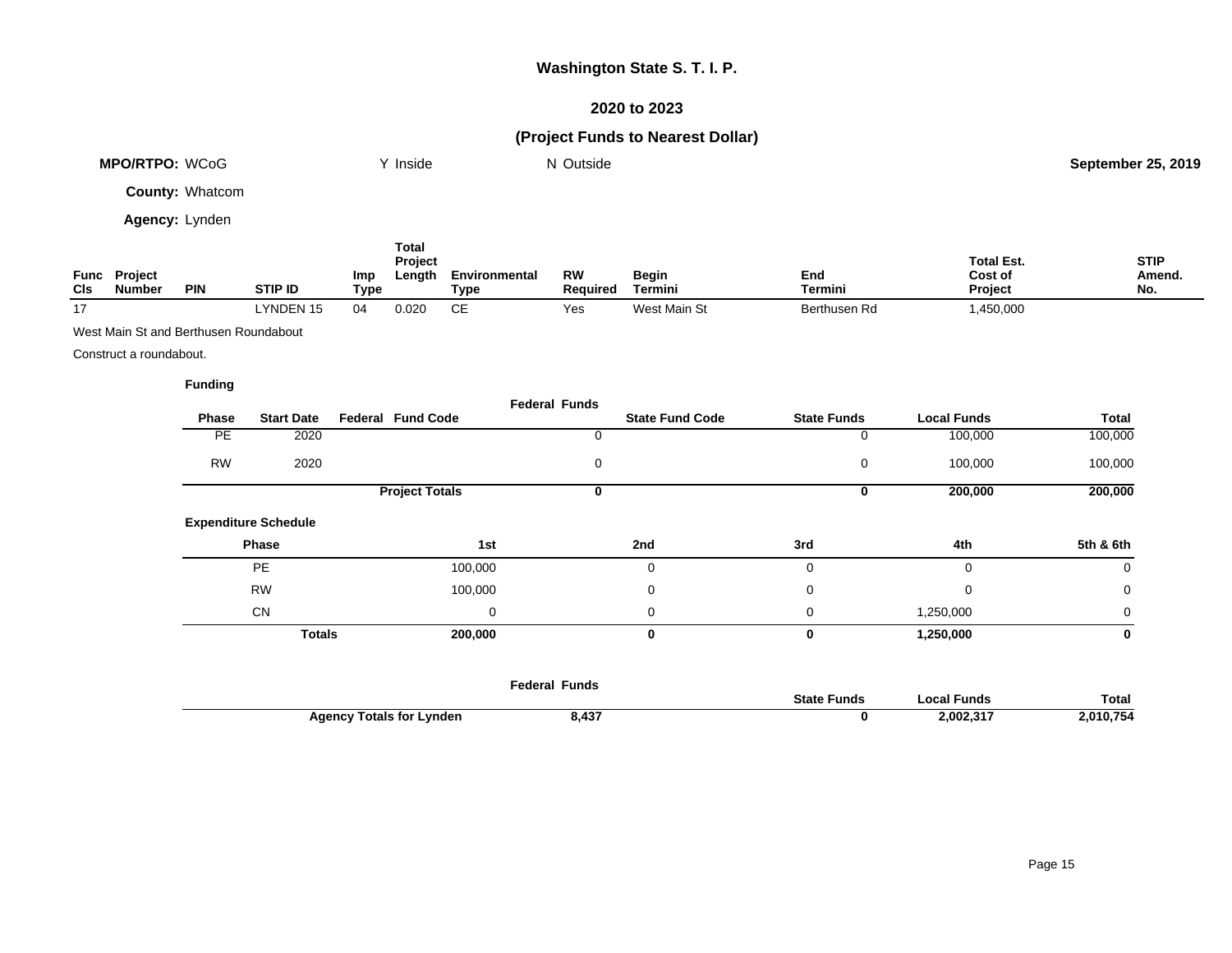### **2020 to 2023**

# **(Project Funds to Nearest Dollar)**

| <b>MPO/RTPO:</b><br>WCoG | <b>Inside</b> | Outside | 25.2019<br>September 25 |
|--------------------------|---------------|---------|-------------------------|
|                          |               |         |                         |

**County:** Whatcom

**Agency:** Port of Bellingham

|                    |                   |            |         |             | Total<br><b>Project</b> |                       |                              |                         |                       | <b>Total Est.</b>         | <b>STIP</b>   |
|--------------------|-------------------|------------|---------|-------------|-------------------------|-----------------------|------------------------------|-------------------------|-----------------------|---------------------------|---------------|
| Func<br><b>CIs</b> | Project<br>Number | <b>PIN</b> | STIP ID | Imp<br>Type | Lenath                  | Environmental<br>Type | <b>RW</b><br><b>Required</b> | <b>Begin</b><br>Termini | End<br>Termini        | Cost of<br><b>Project</b> | Amend.<br>No. |
| 17                 | 5522(002)         |            | POB 1   | nn<br>--    | 0.110                   | CЕ                    | No                           | 4th St                  | 200' W. of Harris Ave | 762,029                   |               |

Harris Ave Crossing

Construct ADA compliant railroad pedestrian/bike crossings surfaces on both sides of Harris Ave. Provide channelization for pedestrian pathways and vehicles. Relocate entrance to Marine Park to allow installation of non-mountable center medians. Upgrade/replace the railroad signal system including LED, and update signs and markings.

| <b>Funding</b> |                             |                          |                      |                        |                    |                    |           |
|----------------|-----------------------------|--------------------------|----------------------|------------------------|--------------------|--------------------|-----------|
| <b>Phase</b>   | <b>Start Date</b>           | <b>Federal Fund Code</b> | <b>Federal Funds</b> | <b>State Fund Code</b> | <b>State Funds</b> | <b>Local Funds</b> | Total     |
| CN             | 2020                        | <b>HSIP</b>              | 217,625              |                        |                    | 397,321            | 614,946   |
|                |                             | <b>Project Totals</b>    | 217,625              |                        | U                  | 397,321            | 614,946   |
|                | <b>Expenditure Schedule</b> |                          |                      |                        |                    |                    |           |
|                | <b>Phase</b>                |                          | 1st                  | 2nd                    | 3rd                | 4th                | 5th & 6th |
|                | <b>CN</b>                   | 353,889                  |                      | $\Omega$               | $\Omega$           | 0                  | 0         |
|                | <b>Totals</b>               | 353,889                  |                      | 0                      | 0                  | 0                  | 0         |

|                                                | Federal Funds |                |              |              |
|------------------------------------------------|---------------|----------------|--------------|--------------|
|                                                |               | State<br>Funds | ∟ocal Funds⊣ | <b>Total</b> |
| <b>Totals for Port of Bellingham</b><br>Agency | 217.625       |                | 397,32       | 4.946        |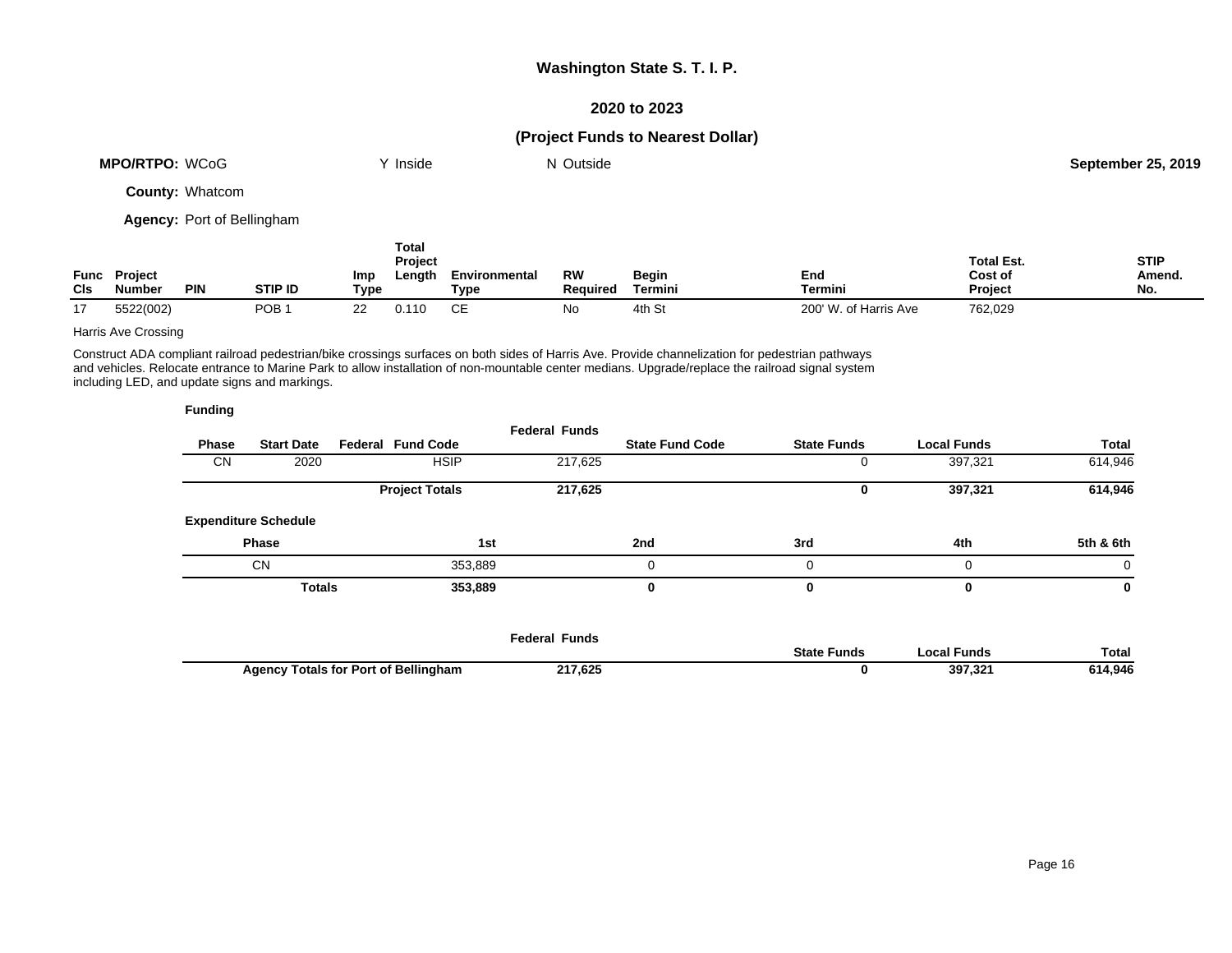### **2020 to 2023**

# **(Project Funds to Nearest Dollar)**

|              | <b>MPO/RTPO: WCoG</b>                |                        |                | Inside<br>N Outside |                            |                       |                       |                         |                | <b>September 25, 2019</b>               |                              |
|--------------|--------------------------------------|------------------------|----------------|---------------------|----------------------------|-----------------------|-----------------------|-------------------------|----------------|-----------------------------------------|------------------------------|
|              |                                      | <b>County: Whatcom</b> |                |                     |                            |                       |                       |                         |                |                                         |                              |
| Agency: WCoG |                                      |                        |                |                     |                            |                       |                       |                         |                |                                         |                              |
| CIs          | <b>Func Project</b><br><b>Number</b> | <b>PIN</b>             | <b>STIP ID</b> | <b>Imp</b><br>Type  | Total<br>Project<br>Length | Environmental<br>Type | <b>RW</b><br>Required | <b>Begin</b><br>Termini | End<br>Termini | <b>Total Est.</b><br>Cost of<br>Project | <b>STIP</b><br>Amend.<br>No. |
| 00           |                                      |                        | WCOG 23        | 18                  | 0.000                      | СE                    | No                    |                         |                | 169,525                                 |                              |

### UPWP - SFY 2021

Planning and programming responsibilities identified in the WCOG SFY 2020 Unified Planning Work Program.

|           |                             |                          | <b>Federal Funds</b> |                        |                    |                    |           |
|-----------|-----------------------------|--------------------------|----------------------|------------------------|--------------------|--------------------|-----------|
| Phase     | <b>Start Date</b>           | <b>Federal Fund Code</b> |                      | <b>State Fund Code</b> | <b>State Funds</b> | <b>Local Funds</b> | Total     |
| <b>PL</b> | 2020                        | STP(US)                  | 146,639              |                        | U                  | 22,886             | 169,525   |
|           |                             | <b>Project Totals</b>    | 146,639              |                        | υ                  | 22,886             | 169,525   |
|           | <b>Expenditure Schedule</b> |                          |                      |                        |                    |                    |           |
|           | <b>Phase</b>                |                          | 1st                  | 2nd                    | 3rd                | 4th                | 5th & 6th |
|           | PL                          |                          | 84,763               | 84,762                 | 0                  | 0                  | 0         |
|           | <b>Totals</b>               |                          | 84,763               | 84,762                 | 0                  | 0                  | 0         |
|           |                             |                          |                      |                        |                    |                    |           |

|                               | <b>Federal Funds</b> |                    |             |              |
|-------------------------------|----------------------|--------------------|-------------|--------------|
|                               |                      | <b>State Funds</b> | Local Funds | <b>Total</b> |
| <b>Agency Totals for WCoG</b> | 146,639              |                    | 22,886      | 169,525      |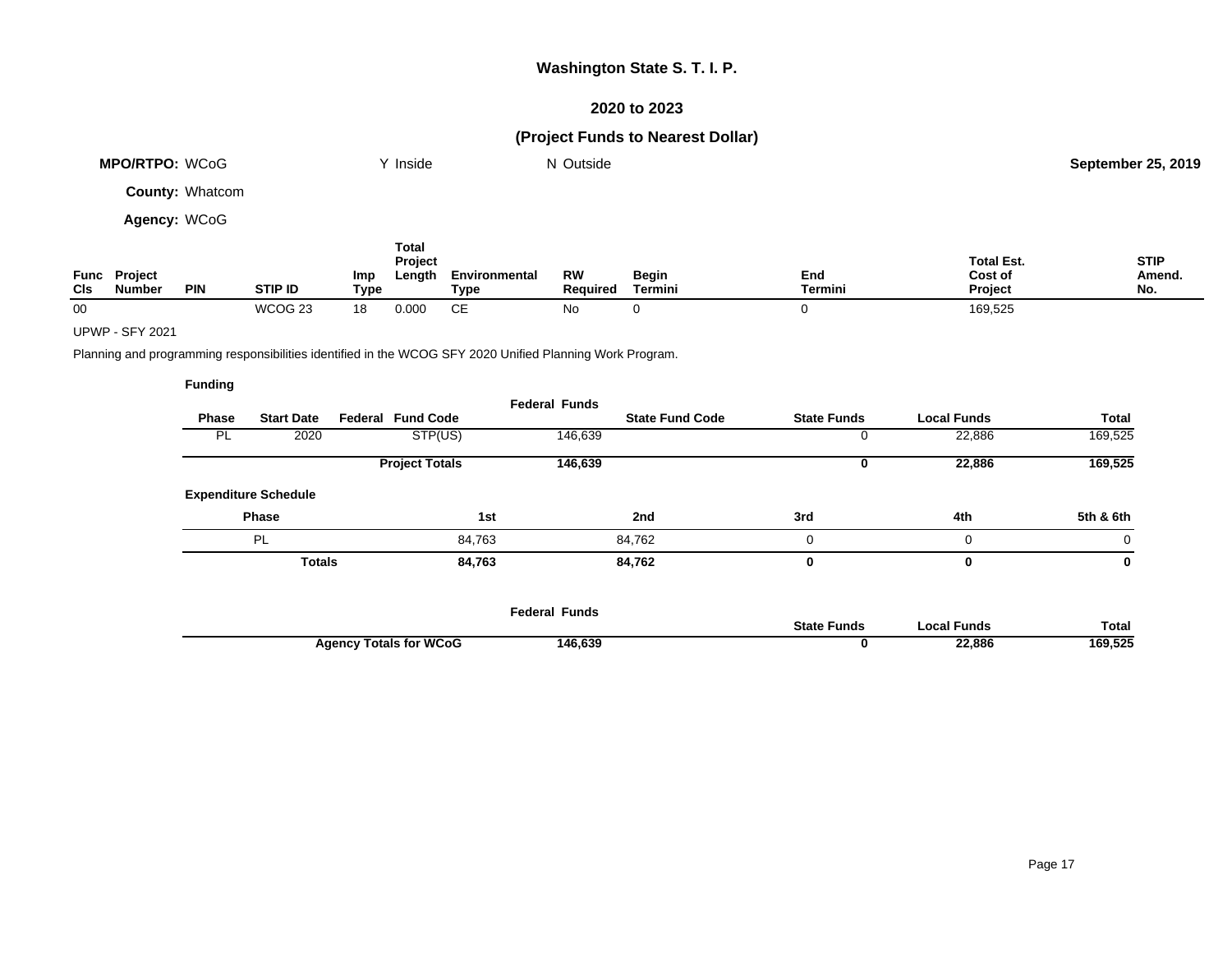### **2020 to 2023**

# **(Project Funds to Nearest Dollar)**

| MPO/RTPO: WCoG         |     | Inside                                               | N Outside |       |            |                              | <b>September 25, 2019</b>   |
|------------------------|-----|------------------------------------------------------|-----------|-------|------------|------------------------------|-----------------------------|
| <b>County: Whatcom</b> |     |                                                      |           |       |            |                              |                             |
| Agency: Whatcom Co.    |     |                                                      |           |       |            |                              |                             |
| <b>Func</b> Project    | lmn | Total<br>Project<br><b>Environmental</b><br>l enath. | <b>RW</b> | Regin | <b>Fnd</b> | <b>Total Est.</b><br>Cost of | <b>STIP</b><br><b>Amend</b> |

| <b>Func</b><br>CIs | Project<br><b>Number</b> | <b>PIN</b> | STIP ID                 | Imp<br>Type | Lengtl | Environmental<br>Type | RW<br><b>Required</b> | <b>Begin</b><br><b>Fermini</b> | End<br>Termini  | Cost of<br>Project | Amend.<br>NI.<br>IV. |
|--------------------|--------------------------|------------|-------------------------|-------------|--------|-----------------------|-----------------------|--------------------------------|-----------------|--------------------|----------------------|
| 07                 |                          |            | WH<br>TTOMA<br>ט ועוט ו | 03          | 0.400  | ~-                    | ہ ہ<br>ರು             | Hannegan Road                  | East Smith Road | 3,965,000          |                      |

E. Smith & Hannegan Road Intersection Improvements

This project will reconstruct the intersection to improve the level of service and safety, address drainage and stormwater issues, and improve multi-modal access.

| <b>Funding</b> |                             |                          |                      |                        |                    |                    |             |
|----------------|-----------------------------|--------------------------|----------------------|------------------------|--------------------|--------------------|-------------|
| Phase          | <b>Start Date</b>           | <b>Federal Fund Code</b> | <b>Federal Funds</b> | <b>State Fund Code</b> | <b>State Funds</b> | <b>Local Funds</b> | Total       |
| PE             | 2020                        |                          | 0                    |                        | 0                  | 200,000            | 200,000     |
| <b>RW</b>      | 2020                        |                          | 0                    |                        | 0                  | 350,000            | 350,000     |
| CN             | 2021                        | STP(R)                   | 928,079              |                        | $\mathbf 0$        | 2,315,000          | 3,243,079   |
| <b>CN</b>      | 2021                        | HIP(R)                   | 71,921               |                        | 0                  | 100,000            | 171,921     |
|                |                             | <b>Project Totals</b>    | 1,000,000            |                        | 0                  | 2,965,000          | 3,965,000   |
|                | <b>Expenditure Schedule</b> |                          |                      |                        |                    |                    |             |
|                | Phase                       |                          | 1st                  | 2nd                    | 3rd                | 4th                | 5th & 6th   |
|                | <b>PE</b>                   | 200,000                  |                      | 0                      | $\mathbf 0$        | 0                  | 0           |
|                | <b>RW</b>                   | 350,000                  |                      | 0                      | 0                  | 0                  | $\mathbf 0$ |
|                | <b>CN</b>                   |                          | 0                    | 3,415,000              | 0                  | 0                  | 0           |
|                | <b>Totals</b>               | 550,000                  |                      | 3,415,000              | 0                  | $\mathbf 0$        | 0           |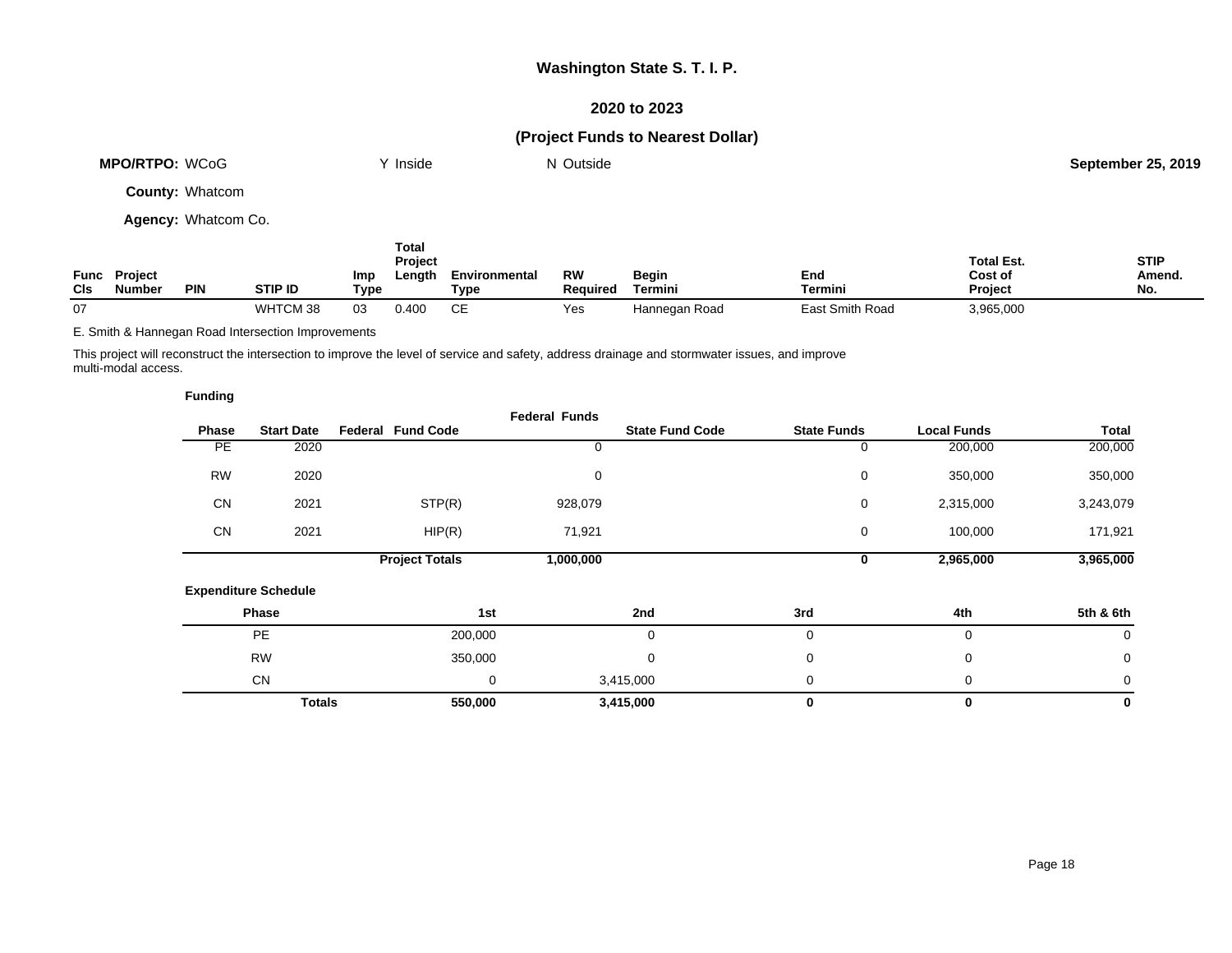### **2020 to 2023**

# **(Project Funds to Nearest Dollar)**

| <b>MPO/RTPO: WCoG</b>  | Y Inside | N Outside | <b>September 25, 2019</b> |
|------------------------|----------|-----------|---------------------------|
| <b>County: Whatcom</b> |          |           |                           |
| Agency: Whatcom Co.    |          |           |                           |
|                        | Total    |           |                           |

| Func<br>CIs | Project<br><b>Number</b> | <b>PIN</b> | <b>STIP ID</b> | $\overline{\phantom{a}}$<br><b>Project</b><br>Length<br>Imp<br>Tvpe | Environmental<br>Type | RW<br><b>Required</b> | Begin<br>Termini | End<br>Termini | <b>Total Est.</b><br>Cost of<br><b>Project</b> | <b>STIP</b><br>Amend.<br>No. |
|-------------|--------------------------|------------|----------------|---------------------------------------------------------------------|-----------------------|-----------------------|------------------|----------------|------------------------------------------------|------------------------------|
| 00          | A373(001)                |            | WHTCM 3        | nc<br>∠٥                                                            | ັ                     | No                    | N/A              | N/f            | 1,800,000                                      |                              |

Lummi Island Breakwater Replacement

Replace existing timber pile breakwater with steel pile supported structures.

|           |                             |                          | <b>Federal Funds</b> |                        |                    |                    |              |
|-----------|-----------------------------|--------------------------|----------------------|------------------------|--------------------|--------------------|--------------|
| Phase     | <b>Start Date</b>           | <b>Federal Fund Code</b> |                      | <b>State Fund Code</b> | <b>State Funds</b> | <b>Local Funds</b> | <b>Total</b> |
| <b>PE</b> | 2020                        | <b>FBP</b>               | 80,000               |                        |                    | 20,000             | 100,000      |
|           |                             | <b>Project Totals</b>    | 80,000               |                        |                    | 20,000             | 100,000      |
|           | <b>Expenditure Schedule</b> |                          |                      |                        |                    |                    |              |
|           | <b>Phase</b>                |                          | 1st                  | 2nd                    | 3rd                | 4th                | 5th & 6th    |
|           | <b>PE</b>                   |                          | 100.000              |                        |                    | 0                  | 0            |
|           | <b>Totals</b>               |                          | 100,000              | 0                      |                    | 0                  | 0            |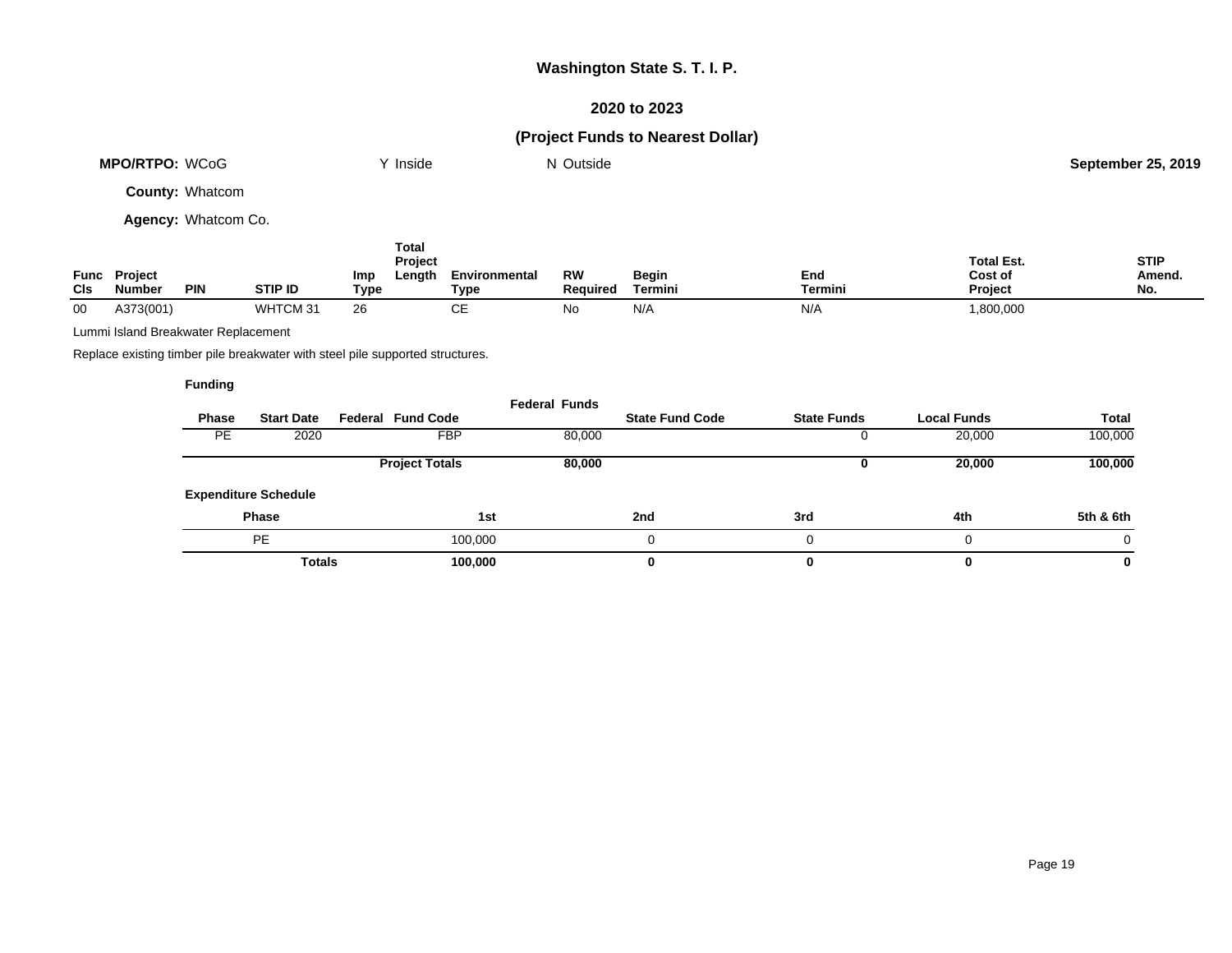### **2020 to 2023**

# **(Project Funds to Nearest Dollar)**

| <b>MPO/RTPO: WCoG</b>      | Y Inside | N Outside | <b>September 25, 2019</b> |
|----------------------------|----------|-----------|---------------------------|
| <b>County: Whatcom</b>     |          |           |                           |
| <b>Agency: Whatcom Co.</b> |          |           |                           |

| Func<br><b>CIs</b> | <b>Project</b><br><b>Number</b> | <b>PIN</b> | <b>STIP ID</b> | Imp<br>Type | Total<br><b>Project</b><br>Length | Environmental<br>Type | RW<br><b>Required</b> | <b>Begin</b><br>Termini | End<br><b>Termini</b> | <b>Total Est.</b><br>Cost of<br>Project | <b>STIP</b><br>Amend.<br>No. |
|--------------------|---------------------------------|------------|----------------|-------------|-----------------------------------|-----------------------|-----------------------|-------------------------|-----------------------|-----------------------------------------|------------------------------|
| 00                 |                                 |            | WHTCM 40       | 26          |                                   | CЕ                    | No                    | N/A                     | N/A                   | 820,000                                 |                              |

Lummi Island Terminal Preservation Project

Painting and high strength bolt replacement on the transfer span and towers at the Lummi Island Ferry Terminal.

|           |                             |                          | <b>Federal Funds</b> |                        |                    |                    |              |
|-----------|-----------------------------|--------------------------|----------------------|------------------------|--------------------|--------------------|--------------|
| Phase     | <b>Start Date</b>           | <b>Federal Fund Code</b> |                      | <b>State Fund Code</b> | <b>State Funds</b> | <b>Local Funds</b> | <b>Total</b> |
| <b>CN</b> | 2020                        | <b>FBP</b>               | 656,000              |                        |                    | 164,000            | 820,000      |
|           |                             | <b>Project Totals</b>    | 656,000              |                        |                    | 164,000            | 820,000      |
|           | <b>Expenditure Schedule</b> |                          |                      |                        |                    |                    |              |
|           | <b>Phase</b>                | 1st                      |                      | 2nd                    | 3rd                | 4th                | 5th & 6th    |
|           | <b>CN</b>                   | 820,000                  |                      |                        | 0                  |                    | $\Omega$     |
|           | <b>Totals</b>               | 820,000                  |                      | 0                      | 0                  |                    | 0            |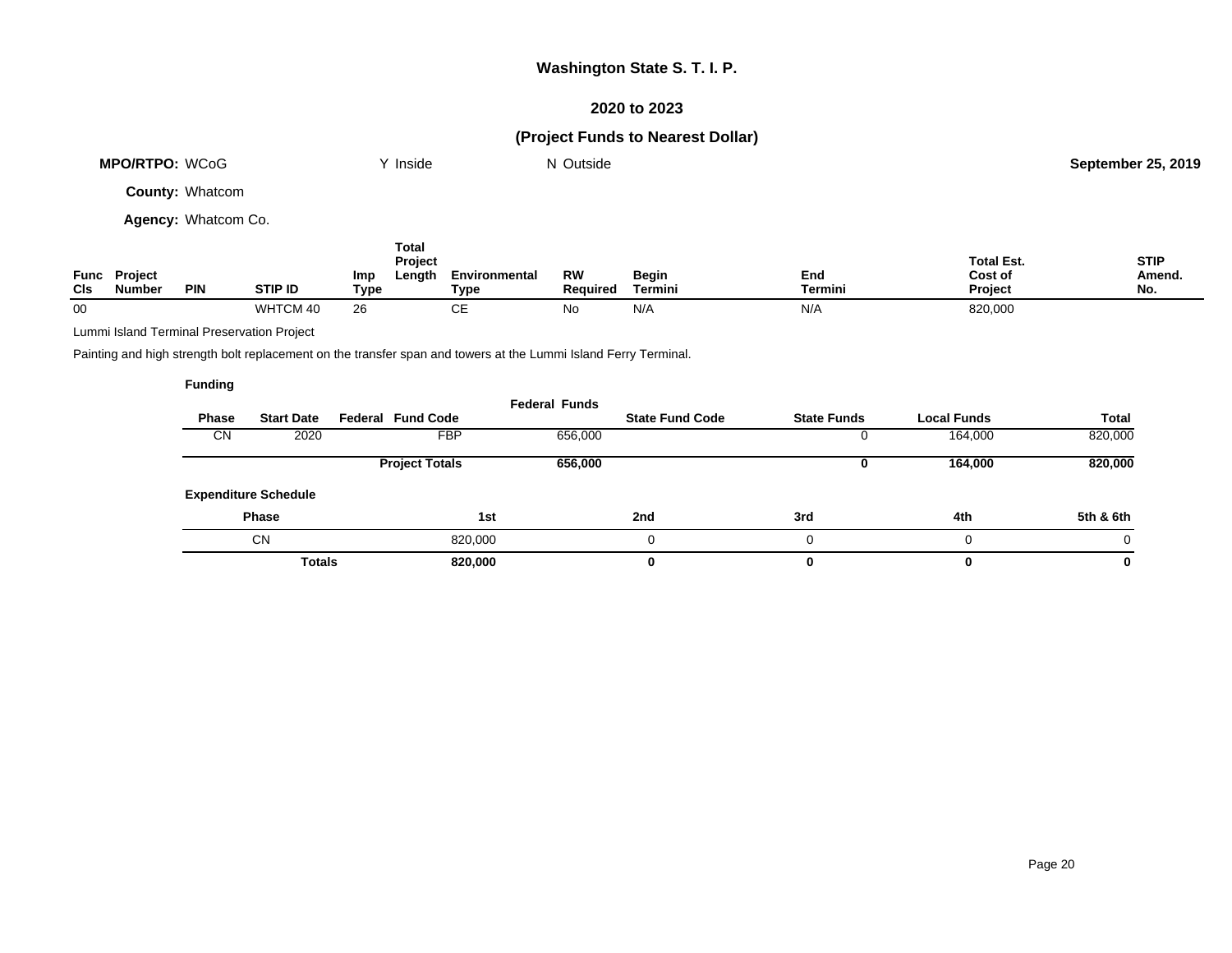### **2020 to 2023**

# **(Project Funds to Nearest Dollar)**

| <b>MPO/RTPO: WCoG</b>  | Y Inside | N Outside | <b>September 25, 2019</b> |
|------------------------|----------|-----------|---------------------------|
| <b>County: Whatcom</b> |          |           |                           |

**Agency:** Whatcom Co.

| Func<br>CIs | <b>Project</b><br>Number | <b>PIN</b> | <b>STIP ID</b> | Imp<br>Type | Total<br>Project<br>∟ength | <b>Environmental</b><br>Type | <b>RW</b><br>Reauired | <b>Begin</b><br>Termini | End<br>Termini | <b>Total Est.</b><br>Cost of<br>Project | <b>STIP</b><br>Amend<br>No. |
|-------------|--------------------------|------------|----------------|-------------|----------------------------|------------------------------|-----------------------|-------------------------|----------------|-----------------------------------------|-----------------------------|
| 16          |                          |            | WHTCM 37       |             | 0.650                      | ◡∟                           | Yes                   | Locust Ave              | Alderwood Ave  | 3,210,695                               |                             |

Marine Drive Reconstruction

This project will reconstruct the roadway and add pedestrian and bicycle facilities.

|           |                             |                          | <b>Federal Funds</b> |                        |                    |                    |              |
|-----------|-----------------------------|--------------------------|----------------------|------------------------|--------------------|--------------------|--------------|
| Phase     | <b>Start Date</b>           | <b>Federal Fund Code</b> |                      | <b>State Fund Code</b> | <b>State Funds</b> | <b>Local Funds</b> | <b>Total</b> |
| PE        | 2020                        |                          | 0                    |                        | 0                  | 300,000            | 300,000      |
| <b>RW</b> | 2020                        |                          | 0                    |                        | 0                  | 300,000            | 300,000      |
| CN        | 2022                        | STP(US)                  | 1,304,695            |                        | 0                  | 952,365            | 2,257,060    |
| CN        | 2022                        | TAP(US)                  | 205,000              |                        | 0                  | 148,635            | 353,635      |
|           |                             | <b>Project Totals</b>    | 1,509,695            |                        | $\mathbf 0$        | 1,701,000          | 3,210,695    |
|           | <b>Expenditure Schedule</b> |                          |                      |                        |                    |                    |              |
|           | Phase                       | 1st                      |                      | 2nd                    | 3rd                | 4th                | 5th & 6th    |
|           | <b>PE</b>                   | 300,000                  |                      | $\mathbf 0$            | $\mathbf 0$        | 0                  | $\mathbf 0$  |
|           |                             |                          |                      |                        |                    |                    |              |
|           | <b>RW</b>                   | 300,000                  |                      | 0                      | $\mathbf 0$        | 0                  | 0            |
|           | CN                          |                          | 0                    | 0                      | 2,610,695          | 0                  | 0            |

|                                      | reuerar<br>runus |                    |             |           |
|--------------------------------------|------------------|--------------------|-------------|-----------|
|                                      |                  | <b>State Funds</b> | Local Funds | Гоtal     |
| <b>Agency Totals for Whatcom Co.</b> | 3.245.695        |                    | ,850,000    | 3,095,695 |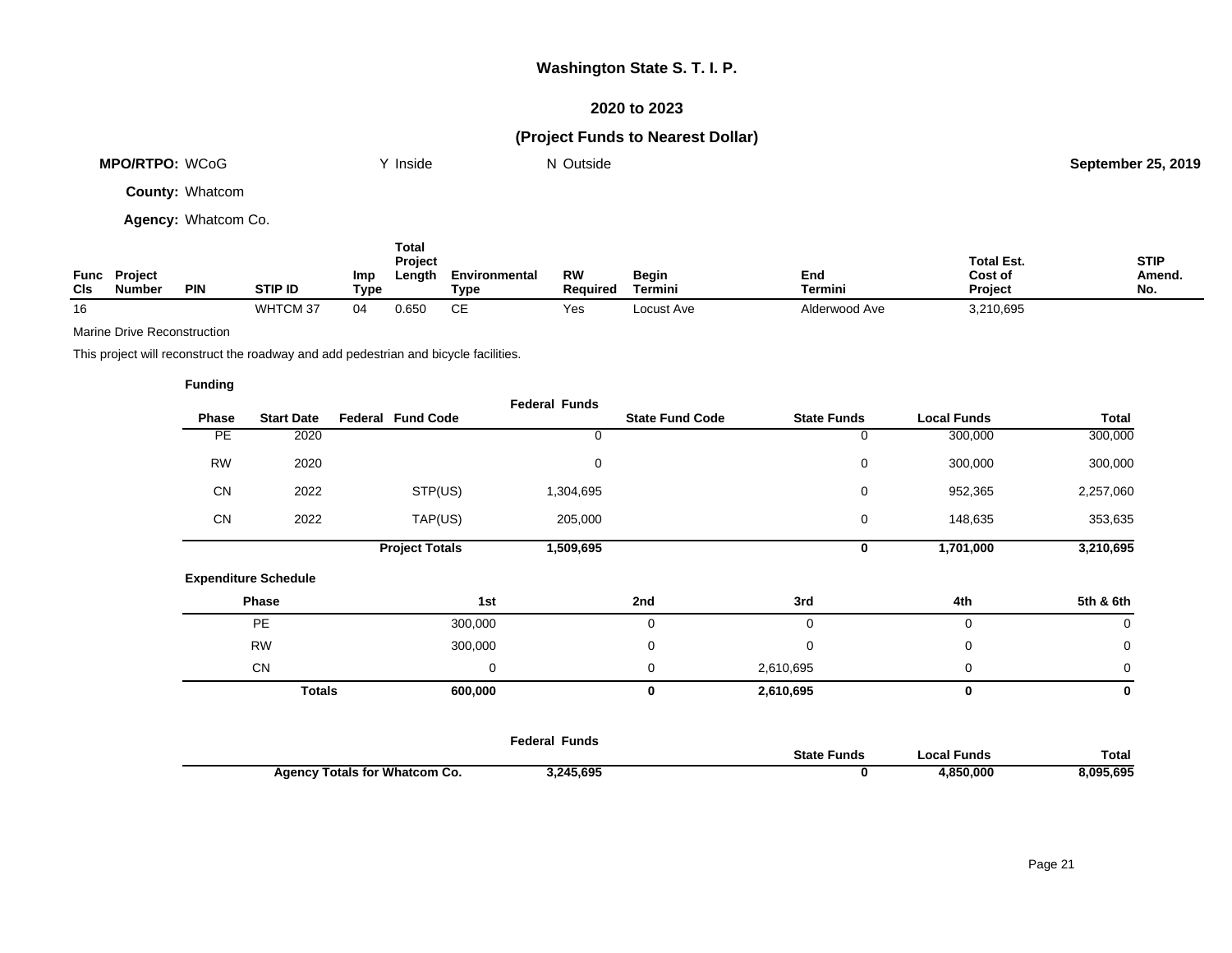# **2020 to 2023**

| <b>MPO/RTPO: WCoG</b> |                                            | Y Inside                             |                                                    | N Outside          |                                   |                              |                       | <b>September 25, 2019</b> |                    |                                         |                              |
|-----------------------|--------------------------------------------|--------------------------------------|----------------------------------------------------|--------------------|-----------------------------------|------------------------------|-----------------------|---------------------------|--------------------|-----------------------------------------|------------------------------|
|                       |                                            | County: Whatcom                      |                                                    |                    |                                   |                              |                       |                           |                    |                                         |                              |
|                       |                                            | Agency: Whatcom Transp.<br>Authority |                                                    |                    |                                   |                              |                       |                           |                    |                                         |                              |
| Func<br>CIs           | <b>Project</b><br><b>Number</b>            | <b>PIN</b>                           | STIP ID                                            | Imp<br><b>Type</b> | <b>Total</b><br>Project<br>Length | Environmental<br><b>Type</b> | <b>RW</b><br>Required | Begin<br>Termini          | End<br>Termini     | <b>Total Est.</b><br>Cost of<br>Project | <b>STIP</b><br>Amend.<br>No. |
| $00\,$                |                                            |                                      | <b>WTA134</b>                                      | 23                 |                                   | <b>CE</b>                    | No                    | N/A                       | N/A                | 3,000,000                               |                              |
|                       | Purchase electric buses and infrastructure |                                      |                                                    |                    |                                   |                              |                       |                           |                    |                                         |                              |
|                       |                                            |                                      | Purchase two (2) electric buses and infrastructure |                    |                                   |                              |                       |                           |                    |                                         |                              |
|                       |                                            | <b>Funding</b>                       |                                                    |                    |                                   |                              |                       |                           |                    |                                         |                              |
|                       |                                            |                                      |                                                    |                    |                                   |                              | <b>Federal Funds</b>  |                           |                    |                                         |                              |
|                       |                                            | <b>Phase</b>                         | <b>Start Date</b>                                  |                    | <b>Federal Fund Code</b>          |                              |                       | <b>State Fund Code</b>    | <b>State Funds</b> | <b>Local Funds</b>                      | <b>Total</b>                 |
|                       |                                            | <b>CN</b>                            | 2020                                               |                    | 5339(c)                           |                              | 2,290,000             |                           | 0                  | 710,000                                 | 3,000,000                    |
|                       |                                            | <b>Expenditure Schedule</b>          |                                                    |                    | <b>Project Totals</b>             |                              | 2,290,000             |                           | 0                  | 710,000                                 | 3,000,000                    |
|                       |                                            |                                      |                                                    |                    |                                   |                              |                       |                           |                    |                                         |                              |
|                       |                                            |                                      | Phase                                              |                    |                                   | 1st                          |                       | 2nd                       | 3rd                | 4th                                     | 5th & 6th                    |
|                       |                                            |                                      | <b>ALL</b>                                         |                    |                                   | 3,000,000                    |                       | $\mathbf 0$               | 0                  | $\mathbf 0$                             | $\Omega$                     |
|                       |                                            |                                      | <b>Totals</b>                                      |                    |                                   | 3,000,000                    |                       | $\bf{0}$                  | $\mathbf 0$        | 0                                       | 0                            |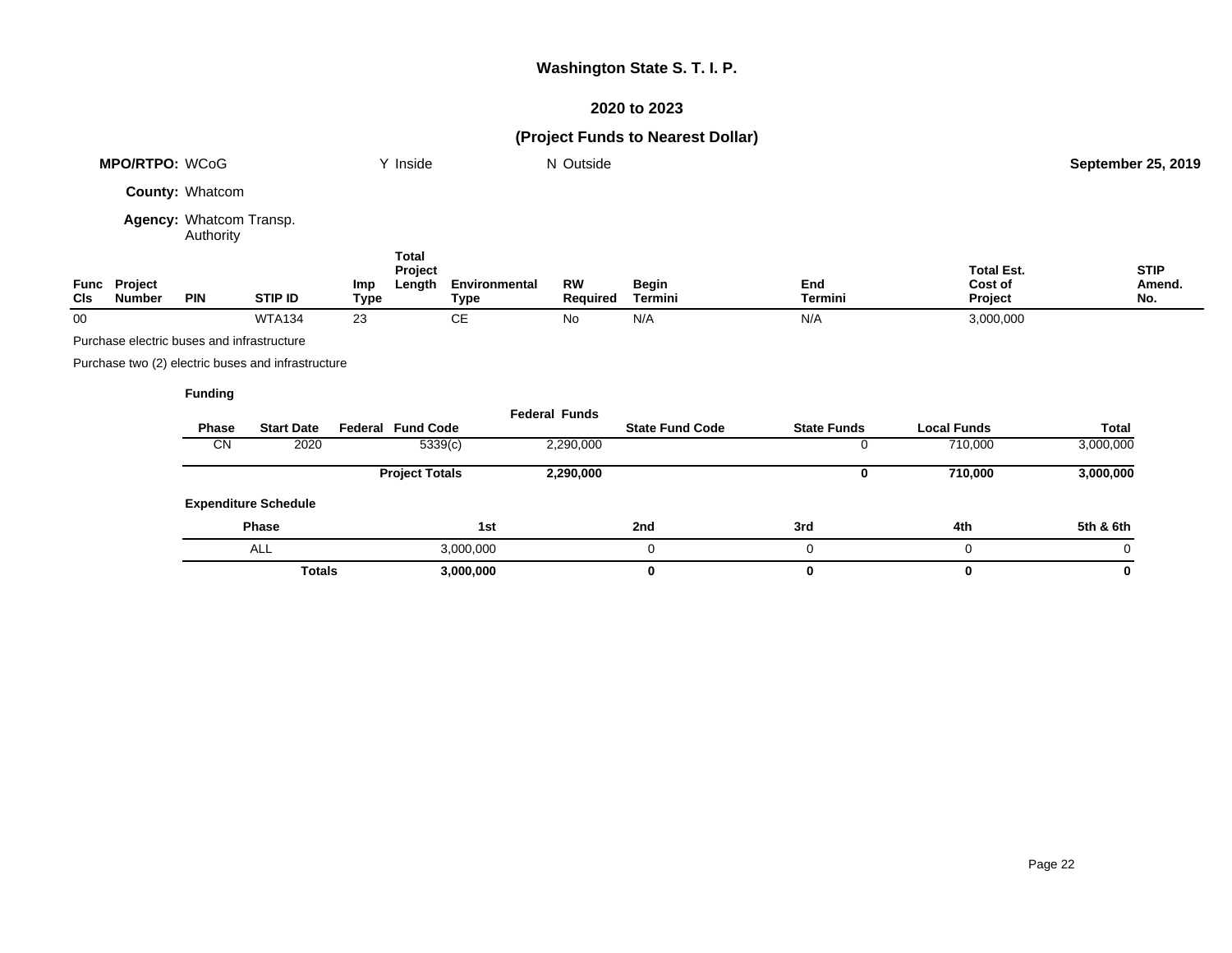# **2020 to 2023**

| <b>MPO/RTPO: WCoG</b>  |               | Y Inside                                    |                           | N Outside          |                                   |                              |                       | September 25, 2019      |                                      |                                         |                              |
|------------------------|---------------|---------------------------------------------|---------------------------|--------------------|-----------------------------------|------------------------------|-----------------------|-------------------------|--------------------------------------|-----------------------------------------|------------------------------|
|                        |               | County: Whatcom                             |                           |                    |                                   |                              |                       |                         |                                      |                                         |                              |
|                        |               | Agency: Whatcom Transp.<br>Authority        |                           |                    |                                   |                              |                       |                         |                                      |                                         |                              |
| Func<br>Project<br>CIs | <b>Number</b> | <b>PIN</b>                                  | STIP ID                   | Imp<br><b>Type</b> | <b>Total</b><br>Project<br>Length | Environmental<br><b>Type</b> | <b>RW</b><br>Required | <b>Begin</b><br>Termini | End<br>Termini                       | <b>Total Est.</b><br>Cost of<br>Project | <b>STIP</b><br>Amend.<br>No. |
| $00\,$                 |               |                                             | <b>WTA117</b>             | 23                 |                                   | $\mathsf{CE}$                | No                    | N/A                     | N/A                                  | 7,040,000                               |                              |
|                        |               | REPLACE FULL-SIZE DIESEL BUSES              |                           |                    |                                   |                              |                       |                         |                                      |                                         |                              |
|                        |               | Replace (approx. 11) full-size diesel buses |                           |                    |                                   |                              |                       |                         |                                      |                                         |                              |
|                        |               | <b>Funding</b>                              |                           |                    |                                   |                              |                       |                         |                                      |                                         |                              |
|                        |               |                                             |                           |                    |                                   |                              | <b>Federal Funds</b>  |                         |                                      |                                         |                              |
|                        |               | Phase<br>ALL                                | <b>Start Date</b><br>2020 |                    | <b>Federal Fund Code</b>          | 5307                         | 5,632,000             | <b>State Fund Code</b>  | <b>State Funds</b><br>$\overline{0}$ | <b>Local Funds</b><br>1,408,000         | <b>Total</b><br>7,040,000    |
|                        |               |                                             |                           |                    |                                   |                              |                       |                         |                                      |                                         |                              |
|                        |               | <b>Expenditure Schedule</b>                 |                           |                    | <b>Project Totals</b>             |                              | 5,632,000             |                         | 0                                    | 1,408,000                               | 7,040,000                    |
|                        |               |                                             |                           |                    |                                   |                              |                       |                         |                                      |                                         |                              |
|                        |               |                                             | Phase                     |                    |                                   | 1st                          |                       | 2nd                     | 3rd                                  | 4th                                     | 5th & 6th                    |
|                        |               |                                             | <b>ALL</b>                |                    |                                   | 7,040,000                    |                       | $\mathbf 0$             | $\mathbf 0$                          | 0                                       | $\Omega$                     |
|                        |               |                                             | <b>Totals</b>             |                    |                                   | 7,040,000                    |                       | $\bf{0}$                | $\bf{0}$                             | 0                                       | $\mathbf 0$                  |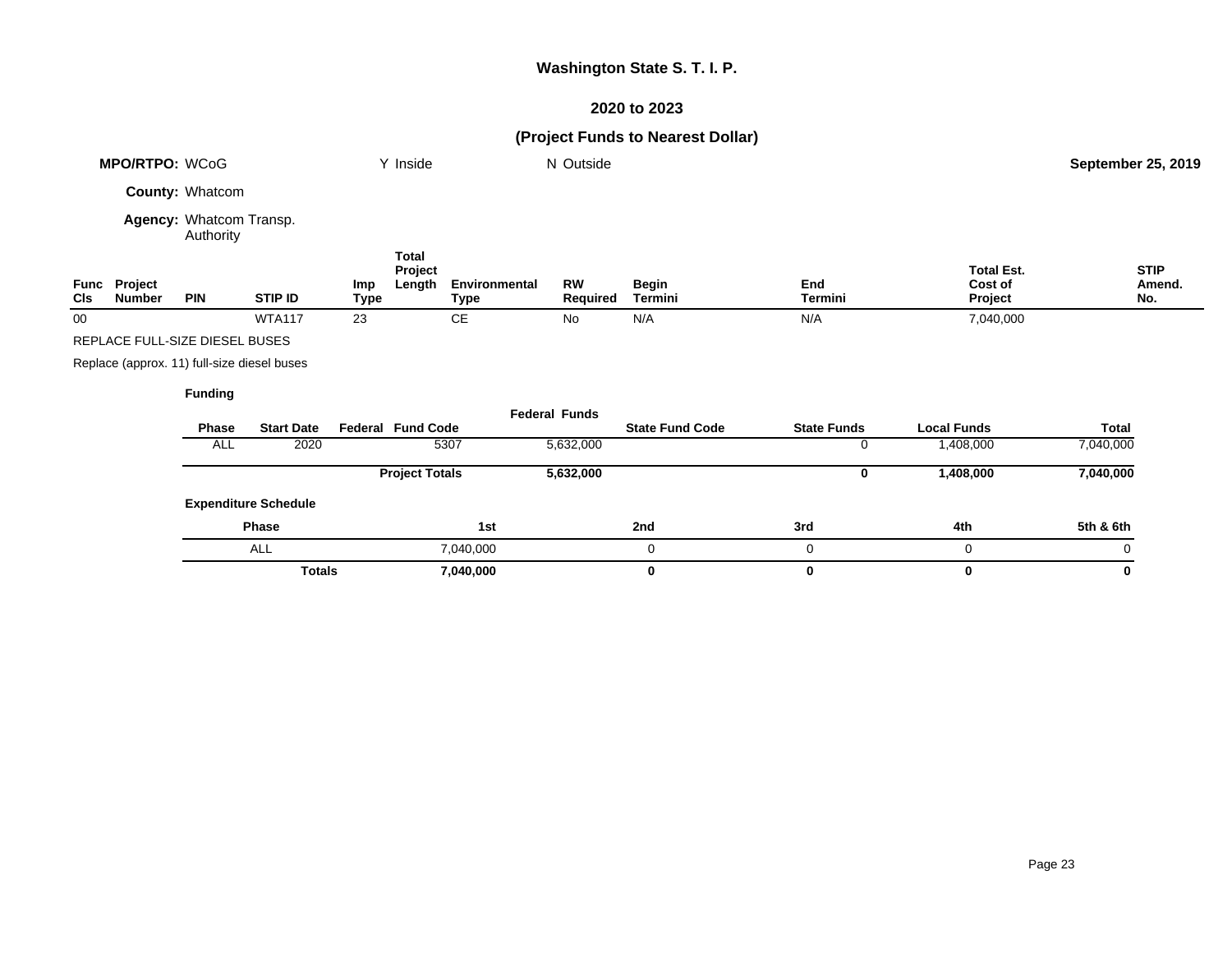# **2020 to 2023**

| MPO/RTPO: WCoG |                                | Y Inside                             |                                                 | N Outside   |                                   |                              |                       | September 25, 2019     |                    |                                         |                              |
|----------------|--------------------------------|--------------------------------------|-------------------------------------------------|-------------|-----------------------------------|------------------------------|-----------------------|------------------------|--------------------|-----------------------------------------|------------------------------|
|                |                                | County: Whatcom                      |                                                 |             |                                   |                              |                       |                        |                    |                                         |                              |
|                |                                | Agency: Whatcom Transp.<br>Authority |                                                 |             |                                   |                              |                       |                        |                    |                                         |                              |
| Func<br>Cls    | Project<br><b>Number</b>       | <b>PIN</b>                           | <b>STIP ID</b>                                  | Imp<br>Type | <b>Total</b><br>Project<br>Length | Environmental<br><b>Type</b> | <b>RW</b><br>Required | Begin<br>Termini       | End<br>Termini     | <b>Total Est.</b><br>Cost of<br>Project | <b>STIP</b><br>Amend.<br>No. |
| $00\,$         |                                |                                      | <b>WTA116</b>                                   | 23          |                                   | <b>CE</b>                    | No                    | N/A                    | N/A                | 8,120,000                               |                              |
|                | REPLACE FULL-SIZE DIESEL BUSES |                                      |                                                 |             |                                   |                              |                       |                        |                    |                                         |                              |
|                |                                |                                      | Replace approximately 14 full-size diesel buses |             |                                   |                              |                       |                        |                    |                                         |                              |
|                |                                | <b>Funding</b>                       |                                                 |             |                                   |                              |                       |                        |                    |                                         |                              |
|                |                                |                                      |                                                 |             |                                   |                              | <b>Federal Funds</b>  |                        |                    |                                         |                              |
|                |                                | Phase                                | <b>Start Date</b>                               |             | Federal Fund Code                 |                              |                       | <b>State Fund Code</b> | <b>State Funds</b> | <b>Local Funds</b>                      | <b>Total</b>                 |
|                |                                | ALL                                  | 2020                                            |             |                                   | 5307                         | 6,496,000             |                        | 0                  | 1,624,000                               | 8,120,000                    |
|                |                                | <b>Expenditure Schedule</b>          |                                                 |             | <b>Project Totals</b>             |                              | 6,496,000             |                        | 0                  | 1,624,000                               | 8,120,000                    |
|                |                                |                                      |                                                 |             |                                   |                              |                       |                        |                    |                                         |                              |
|                |                                |                                      | Phase                                           |             |                                   | 1st                          |                       | 2nd                    | 3rd                | 4th                                     | 5th & 6th                    |
|                |                                |                                      | <b>ALL</b>                                      |             | 8,120,000                         |                              |                       | $\mathbf 0$            | $\mathbf 0$        | $\mathbf 0$                             | $\mathbf 0$                  |
|                |                                |                                      | <b>Totals</b>                                   |             |                                   | 8,120,000                    |                       | $\pmb{0}$              | $\bf{0}$           | 0                                       | $\bf{0}$                     |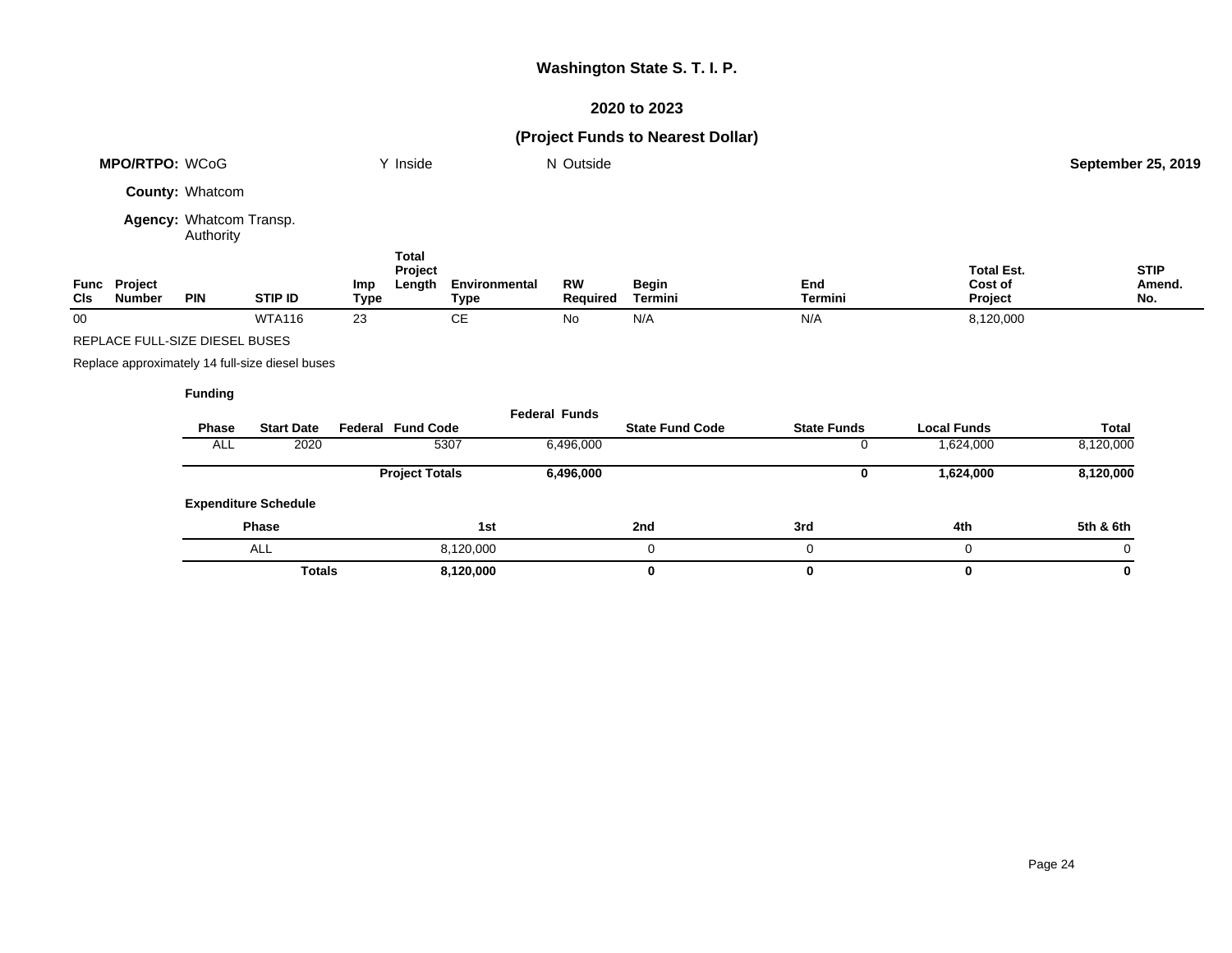# **2020 to 2023**

|                                                       | MPO/RTPO: WCoG                              |                                      |                   |                    | Y Inside                          |                              | N Outside             |                         |                       |                                         | <b>September 25, 2019</b>    |
|-------------------------------------------------------|---------------------------------------------|--------------------------------------|-------------------|--------------------|-----------------------------------|------------------------------|-----------------------|-------------------------|-----------------------|-----------------------------------------|------------------------------|
|                                                       |                                             | County: Whatcom                      |                   |                    |                                   |                              |                       |                         |                       |                                         |                              |
|                                                       |                                             | Agency: Whatcom Transp.<br>Authority |                   |                    |                                   |                              |                       |                         |                       |                                         |                              |
| CIs                                                   | Func Project<br><b>Number</b>               | <b>PIN</b>                           | <b>STIP ID</b>    | Imp<br><b>Type</b> | <b>Total</b><br>Project<br>Length | Environmental<br><b>Type</b> | <b>RW</b><br>Required | <b>Begin</b><br>Termini | End<br><b>Termini</b> | <b>Total Est.</b><br>Cost of<br>Project | <b>STIP</b><br>Amend.<br>No. |
| 00                                                    |                                             |                                      | <b>WTA118</b>     | 23                 |                                   | $\mathsf{CE}$                | No                    | N/A                     | N/A                   | 1,458,000                               |                              |
|                                                       | REPLACE PARATRANSIT MINI BUSES              |                                      |                   |                    |                                   |                              |                       |                         |                       |                                         |                              |
|                                                       | Replace (approx. 11) Paratransit mini buses |                                      |                   |                    |                                   |                              |                       |                         |                       |                                         |                              |
|                                                       |                                             | <b>Funding</b>                       |                   |                    |                                   |                              |                       |                         |                       |                                         |                              |
|                                                       |                                             |                                      |                   |                    |                                   |                              | <b>Federal Funds</b>  |                         |                       |                                         |                              |
|                                                       |                                             | Phase                                | <b>Start Date</b> |                    | <b>Federal Fund Code</b>          |                              |                       | <b>State Fund Code</b>  | <b>State Funds</b>    | <b>Local Funds</b>                      | <b>Total</b>                 |
|                                                       |                                             | <b>ALL</b>                           | 2020              |                    |                                   | 5307                         | 1,239,200             |                         | 0                     | 218,800                                 | 1,458,000                    |
|                                                       |                                             |                                      |                   |                    | <b>Project Totals</b>             |                              | 1,239,200             |                         | $\mathbf 0$           | 218,800                                 | 1,458,000                    |
|                                                       |                                             | <b>Expenditure Schedule</b>          |                   |                    |                                   |                              |                       |                         |                       |                                         |                              |
|                                                       |                                             |                                      | Phase             |                    |                                   | 1st                          |                       | 2nd                     | 3rd                   | 4th                                     | 5th & 6th                    |
|                                                       |                                             |                                      | <b>ALL</b>        |                    |                                   | 1,458,000                    |                       | 0                       | 0                     | 0                                       | 0                            |
|                                                       |                                             | <b>Totals</b><br>1,458,000           |                   |                    |                                   |                              | $\bf{0}$              | 0                       | $\bf{0}$              | $\bf{0}$                                |                              |
|                                                       |                                             |                                      |                   |                    | <b>Federal Funds</b>              |                              | <b>State Funds</b>    | <b>Local Funds</b>      | <b>Total</b>          |                                         |                              |
| <b>Agency Totals for Whatcom Transp.</b><br>Authority |                                             |                                      |                   | 15,657,200         |                                   | 0                            | 3,960,800             | 19,618,000              |                       |                                         |                              |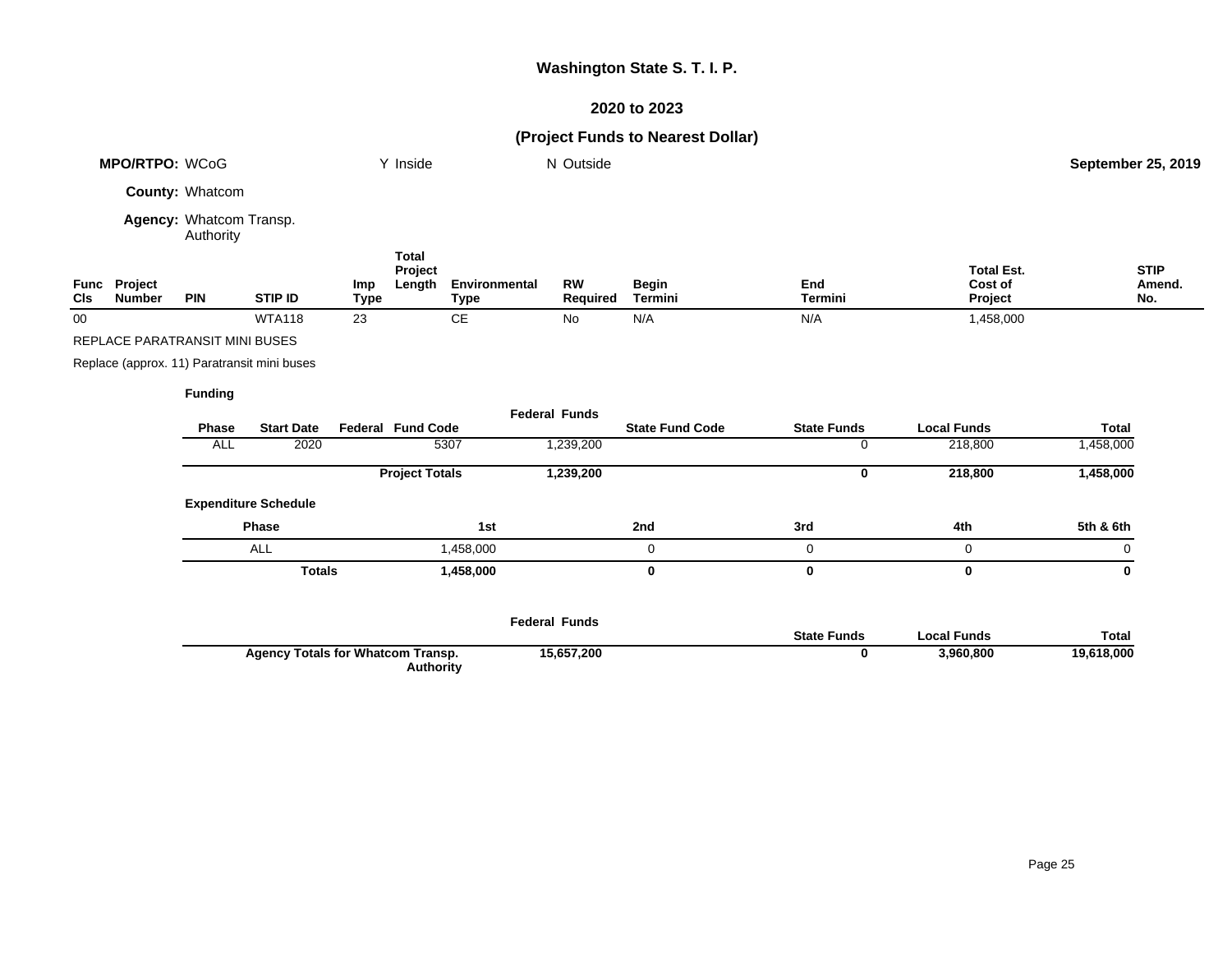### **2020 to 2023**

# **(Project Funds to Nearest Dollar)**

| <b>MPO/RTPO: WCoG</b> | <b>Inside</b> | Outside<br>NL | <b>September 25, 2019</b> |
|-----------------------|---------------|---------------|---------------------------|
|                       |               |               |                           |

**County:**

**Agency:** WSDOT - NW

|            |                                      |               |                |             | Total<br><b>Project</b> |                       |                       |                         |                | <b>Total Est.</b>         | <b>STIP</b>   |
|------------|--------------------------------------|---------------|----------------|-------------|-------------------------|-----------------------|-----------------------|-------------------------|----------------|---------------------------|---------------|
| <b>CIs</b> | <b>Func</b> Project<br><b>Number</b> | <b>PIN</b>    | <b>STIP ID</b> | Imp<br>Type | Length                  | Environmental<br>Туре | RW<br><b>Required</b> | <b>Begin</b><br>Termini | End<br>Termini | Cost of<br><b>Project</b> | Amend.<br>No. |
| 00         |                                      | <b>BPWCOG</b> | WA-08598       | 06          | 0.000                   | CЕ                    | No                    | MP 0.00                 | MP 0.00        | 13,090,215                |               |

Asphalt/Chip Seal Preservation Whatcom Council of Governments

Resurface the roadway with chip seal or hot mix asphalt to preserve the structural integrity of the roadway and extend the service life of the pavement. The individual projects may be found at http://www.wsdot.wa.gov/projects/search/ under the "Programmatic Projects in STIP" tab.

| <b>Funding</b> |                             |                          |                      |                        |                    |                    |           |
|----------------|-----------------------------|--------------------------|----------------------|------------------------|--------------------|--------------------|-----------|
| Phase          | <b>Start Date</b>           | <b>Federal Fund Code</b> | <b>Federal Funds</b> | <b>State Fund Code</b> | <b>State Funds</b> | <b>Local Funds</b> | Total     |
| PE             | 2021                        | <b>NHPP</b>              | 722,116              |                        | 0                  | 28,885             | 751,001   |
| <b>PE</b>      | 2022                        | <b>NHPP</b>              | 334,737              |                        | 0                  | 13,389             | 348,126   |
| <b>CN</b>      | 2021                        | <b>NHPP</b>              | 2,366,475            |                        | 0                  | 47,330             | 2,413,805 |
| <b>CN</b>      | 2022                        | <b>NHPP</b>              | 5,150,825            |                        | 0                  | 103,017            | 5,253,842 |
|                |                             | <b>Project Totals</b>    | 8,574,153            |                        | 0                  | 192,621            | 8,766,774 |
|                | <b>Expenditure Schedule</b> |                          |                      |                        |                    |                    |           |
|                | Phase                       |                          | 1st                  | 2nd                    | 3rd                | 4th                | 5th & 6th |
|                | <b>PE</b>                   |                          | 0                    | 751,001                | 348,126            | 0                  | 4,323,441 |
|                | <b>CN</b>                   |                          | 0                    | 2,413,805              | 5,253,842          | 0                  | 0         |
|                | <b>Totals</b>               |                          | 0                    | 3,164,806              | 5,601,968          | 0                  | 4,323,441 |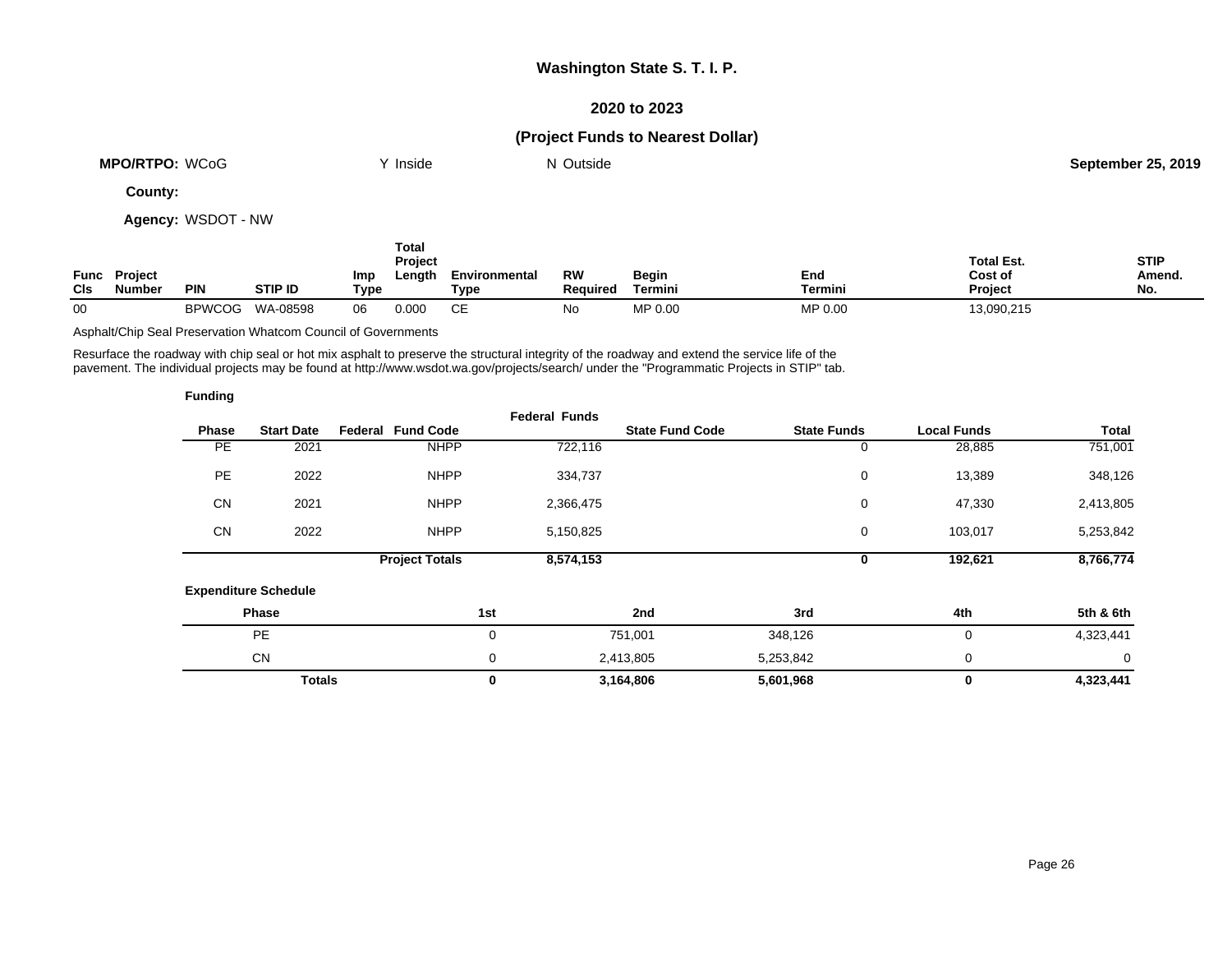### **2020 to 2023**

### **(Project Funds to Nearest Dollar)**

| WCoG<br><b>MPO/RTPO:</b> | Inside | Outside<br>NL | September 25, 2019 |
|--------------------------|--------|---------------|--------------------|
| $\sim$ $\sim$            |        |               |                    |

**County:**

**Agency:** WSDOT - NW

| <b>CIs</b> | <b>Func</b> Project<br>Number | <b>PIN</b> | <b>STIP ID</b>  | Imp<br>Type | Total<br><b>Project</b><br>Length | Environmental<br><b>Type</b> | <b>RW</b><br><b>Required</b> | Begin<br>Termini | End<br><b>Termini</b> | <b>Total Est.</b><br>Cost of<br><b>Project</b> | <b>STIP</b><br><b>Amend</b><br>No. |
|------------|-------------------------------|------------|-----------------|-------------|-----------------------------------|------------------------------|------------------------------|------------------|-----------------------|------------------------------------------------|------------------------------------|
| 00         |                               |            | WPWCOG WA-12465 | 05          | 0.000                             | СE                           | No                           | MP 0.00          | MP 0.00               | 349,263                                        |                                    |

Concrete Roadway Preservation Whatcom Council of Governments

Replace existing concrete with a thicker concrete and steel bars at the joints. This work will extend the life of the highway at least another 40 years, and provide a smoother ride. The individual projects may be found at http://www.wsdot.wa.gov/projects/search/ under the "Programmatic Projects in STIP" tab.

|           |                             |                          | <b>Federal Funds</b> |                        |                    |                    |           |
|-----------|-----------------------------|--------------------------|----------------------|------------------------|--------------------|--------------------|-----------|
| Phase     | <b>Start Date</b>           | <b>Federal Fund Code</b> |                      | <b>State Fund Code</b> | <b>State Funds</b> | <b>Local Funds</b> | Total     |
| <b>PE</b> | 2021                        | <b>NHPP</b>              | 335,830              |                        |                    | 13,433             | 349,263   |
|           |                             | <b>Project Totals</b>    | 335,830              |                        |                    | 13,433             | 349,263   |
|           | <b>Expenditure Schedule</b> |                          |                      |                        |                    |                    |           |
|           | <b>Phase</b>                |                          | 1st                  | 2nd                    | 3rd                | 4th                | 5th & 6th |
|           | <b>PE</b>                   |                          |                      | 349,263                |                    | 0                  | 0         |
|           | <b>Totals</b>               |                          | 0                    | 349,263                |                    | 0                  | 0         |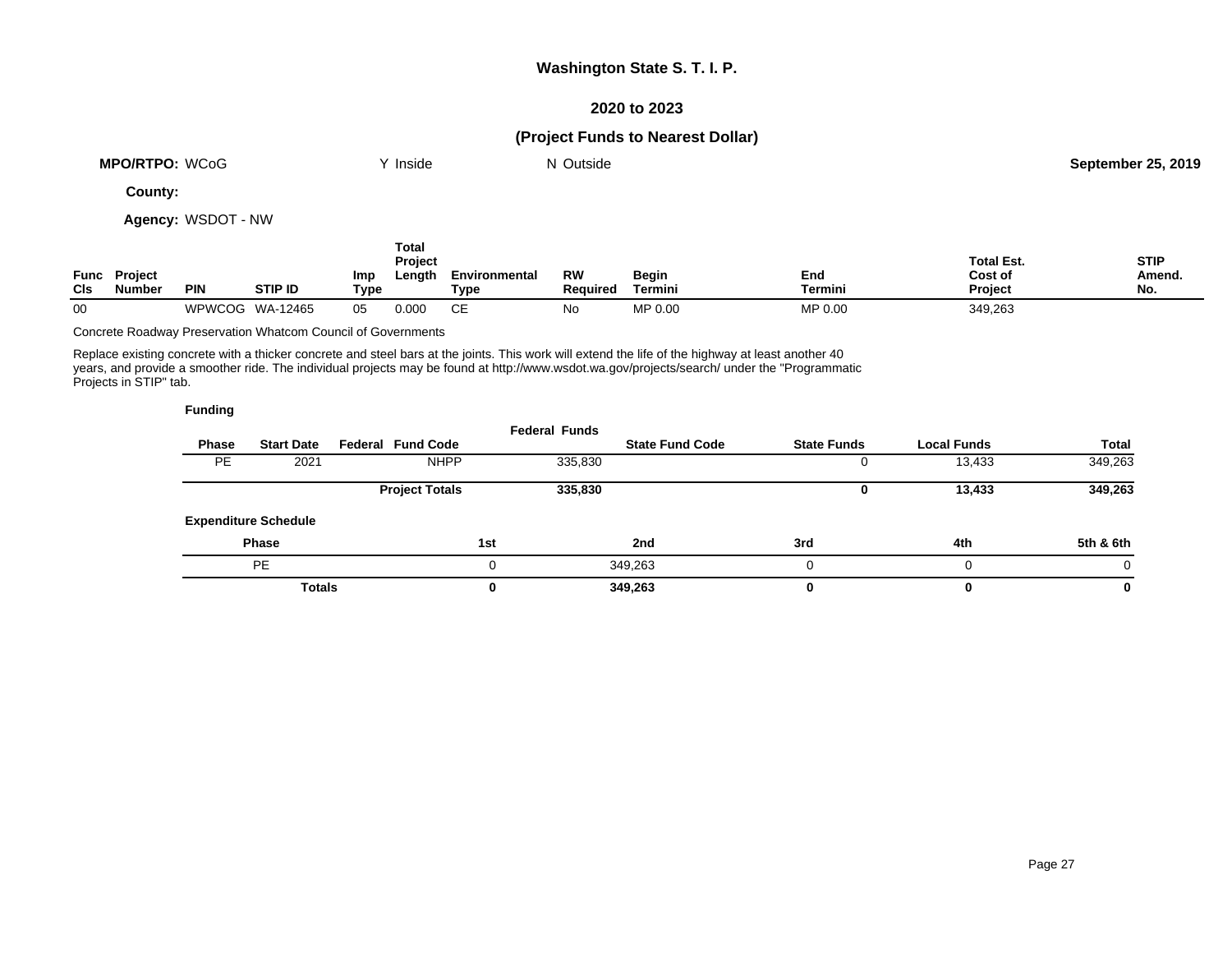### **2020 to 2023**

# **(Project Funds to Nearest Dollar)**

| <b>MPO/RTPO: WCoG</b> | Inside | Outside<br>NL | <b>September 25, 2019</b> |
|-----------------------|--------|---------------|---------------------------|
|                       |        |               |                           |

**County:**

**Agency:** WSDOT - NW

|                    |                                 |            |                |             | <b>Total</b><br><b>Project</b> |                       |                       |                         |                | <b>Total Est.</b>  | <b>STIP</b>   |
|--------------------|---------------------------------|------------|----------------|-------------|--------------------------------|-----------------------|-----------------------|-------------------------|----------------|--------------------|---------------|
| Func<br><b>CIs</b> | <b>Project</b><br><b>Number</b> | <b>PIN</b> | <b>STIP ID</b> | Imp<br>Type | Length                         | Environmental<br>Tvpe | <b>RW</b><br>Reauired | Begin<br><b>Termini</b> | End<br>Termini | Cost of<br>Project | Amend.<br>No. |
| $\overline{A}$     |                                 | 100591R    | WA-08546       | 03          | 0.850                          | CЕ                    | Yes                   | I-5 MP 257.65           | I-5 MP 258.50  | 10,000,000         |               |

I-5/Northbound On-Ramp at Bakerview - Improvements

The overcrossing at I-5 and Bakerview Rd. experiences significant congestion. This project will construct a northbound on-ramp on the east side of I-5 to address congestion, enhance regional multimodal transportation circulation and support economic development in northwestern Bellingham.

|              |                             |                          | <b>Federal Funds</b> |                        |                    |                    |           |
|--------------|-----------------------------|--------------------------|----------------------|------------------------|--------------------|--------------------|-----------|
| <b>Phase</b> | <b>Start Date</b>           | <b>Federal Fund Code</b> |                      | <b>State Fund Code</b> | <b>State Funds</b> | <b>Local Funds</b> | Total     |
| <b>CN</b>    | 2020                        |                          |                      | <b>CWA</b>             | 6,150,900          |                    | 6,150,900 |
|              |                             | <b>Project Totals</b>    |                      |                        | 6,150,900          |                    | 6,150,900 |
|              | <b>Expenditure Schedule</b> |                          |                      |                        |                    |                    |           |
|              | <b>Phase</b>                |                          | 1st                  | 2nd                    | 3rd                | 4th                | 5th & 6th |
|              | <b>CN</b>                   | 4,280,379                |                      | 1,809,705              |                    | $\Omega$           |           |
|              | <b>Totals</b>               | 4,280,379                |                      | 1,809,705              |                    | 0                  | 0         |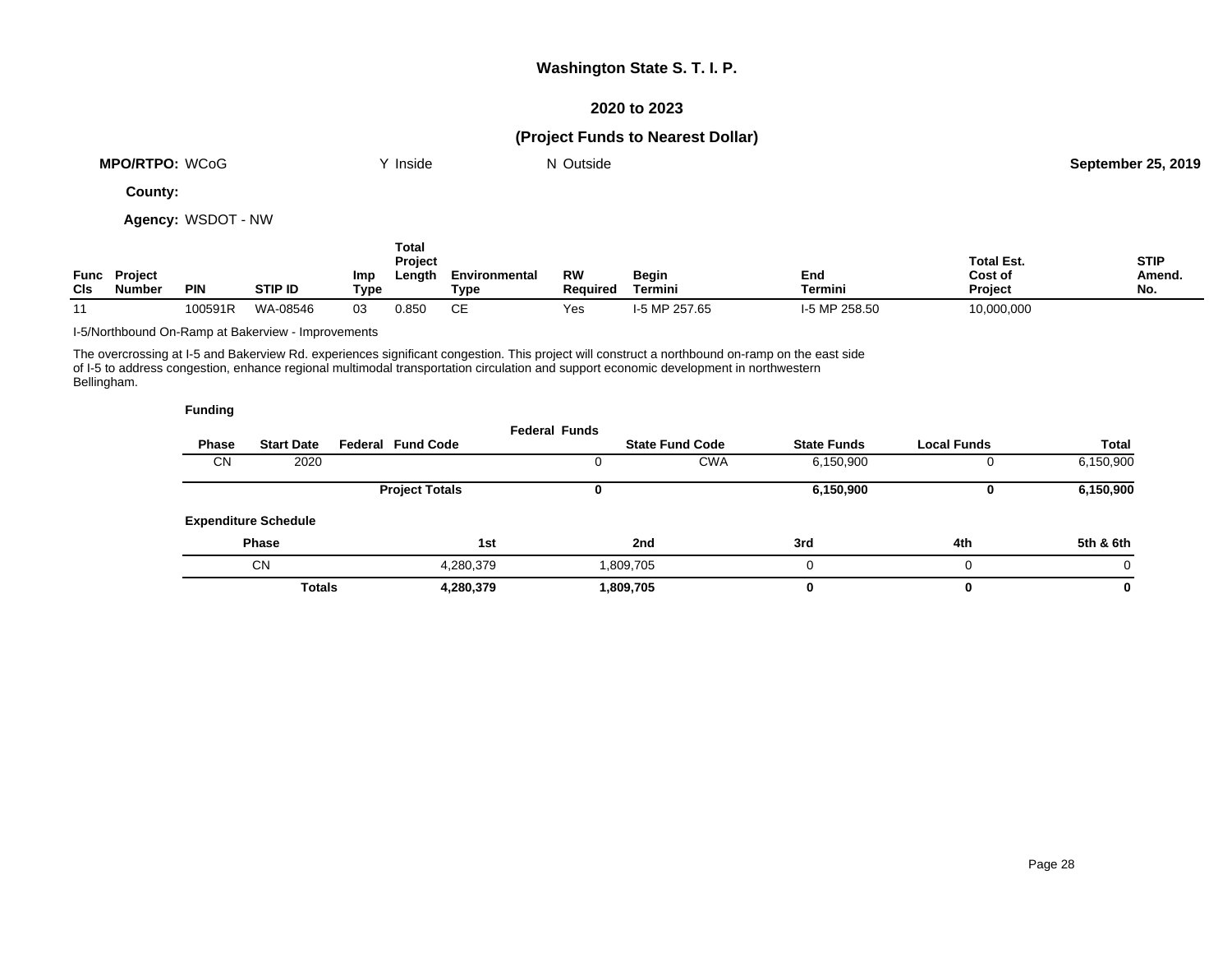### **2020 to 2023**

# **(Project Funds to Nearest Dollar)**

| <b>MPO/RTPO:</b><br>WCoG | <b>Inside</b> | Outside | 25.2019<br>September 25 |
|--------------------------|---------------|---------|-------------------------|
|                          |               |         |                         |

**County:**

**Agency:** WSDOT - NW

| <b>CIs</b> | <b>Func Project</b><br><b>Number</b> | <b>PIN</b> | <b>STIP ID</b> | Imp<br>Type | Total<br>Project<br>Length | Environmental<br>Type | <b>RW</b><br>Reauired | <b>Begin</b><br>Termini | End<br>Termini | <b>Total Est.</b><br>Cost of<br><b>Project</b> | <b>STIP</b><br>Amend.<br>No. |
|------------|--------------------------------------|------------|----------------|-------------|----------------------------|-----------------------|-----------------------|-------------------------|----------------|------------------------------------------------|------------------------------|
| 01         |                                      | 100582D    | WA-11976       | 20          | 0.310                      | <b>DCE</b>            | No                    | I-5 MP 243.00           | I-5 MP 243.31  | 424,921                                        |                              |

I-5/SB Lake Samish Vic - Stormwater Retrofit

This section of I-5 has been identified in a statewide effort in 2012 as a high priority corridor for improving water quality.

| Phase     | <b>Start Date</b>           | <b>Federal Fund Code</b> | <b>Federal Funds</b> | <b>State Fund Code</b> | <b>State Funds</b> | <b>Local Funds</b> | <b>Total</b> |
|-----------|-----------------------------|--------------------------|----------------------|------------------------|--------------------|--------------------|--------------|
| <b>CN</b> | 2021                        | <b>NHPP</b>              | 335,773              |                        |                    | 6,853              | 342,626      |
|           |                             | <b>Project Totals</b>    | 335,773              |                        |                    | 6,853              | 342,626      |
|           | <b>Expenditure Schedule</b> |                          |                      |                        |                    |                    |              |
|           | <b>Phase</b>                |                          | 1st                  | 2nd                    | 3rd                | 4th                | 5th & 6th    |
|           | <b>CN</b>                   |                          | 0                    | 264,574                | 78.052             | 0                  | 0            |
|           | <b>Totals</b>               |                          | 0                    | 264,574                | 78,052             | 0                  | 0            |
|           |                             |                          |                      |                        |                    |                    |              |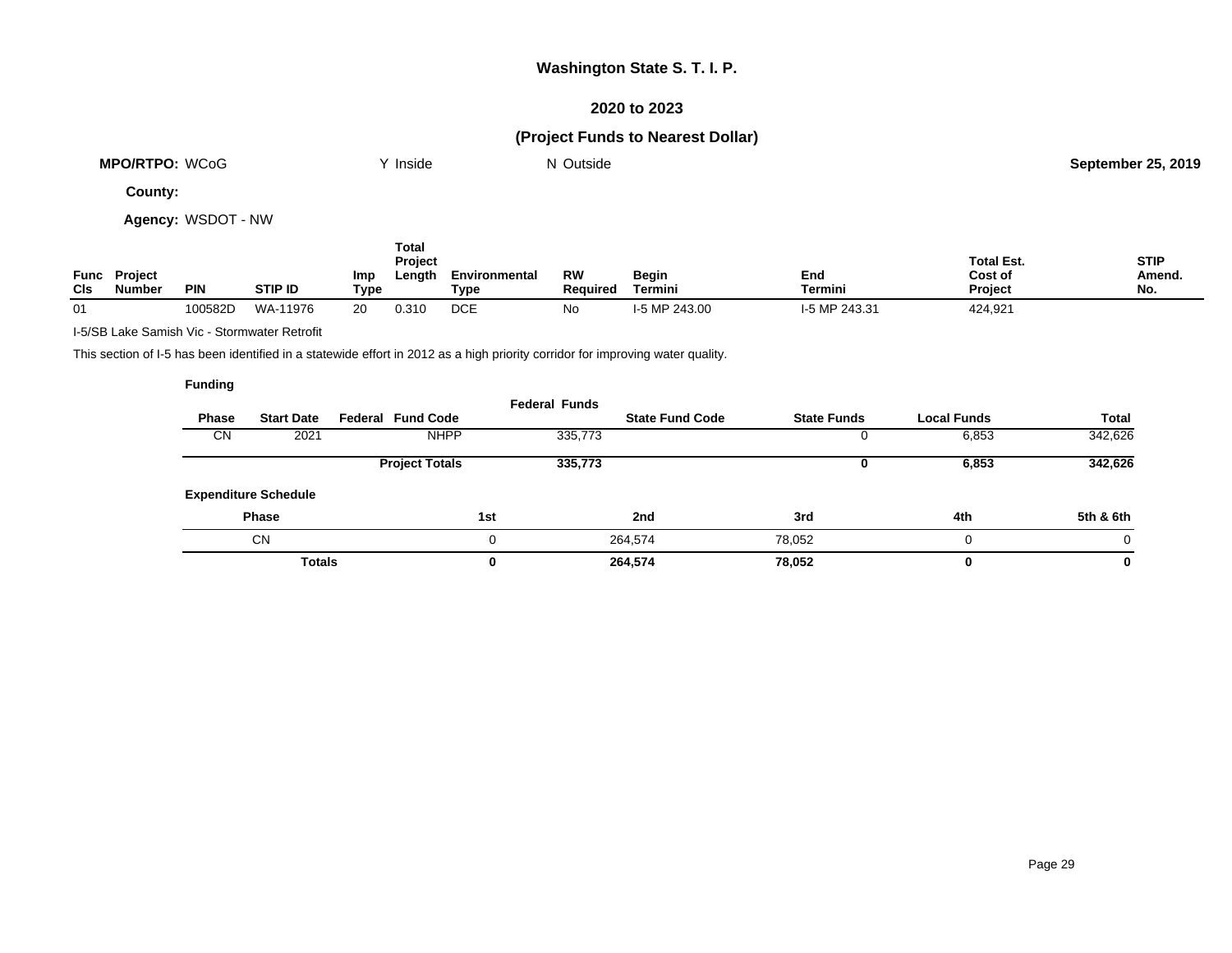### **2020 to 2023**

# **(Project Funds to Nearest Dollar)**

| WCoG<br><b>MPO/RTPO:</b> | <b>Inside</b> | Outside<br>N | 25, 2019<br>September 25. |
|--------------------------|---------------|--------------|---------------------------|
|                          |               |              |                           |

**County:**

**Agency:** WSDOT - NW

|            |                               |            |                |             | Total<br><b>Project</b> |                       |                              |                  |                       | <b>Total Est.</b>         | <b>STIP</b>   |
|------------|-------------------------------|------------|----------------|-------------|-------------------------|-----------------------|------------------------------|------------------|-----------------------|---------------------------|---------------|
| <b>CIs</b> | <b>Func Project</b><br>Number | <b>PIN</b> | <b>STIP ID</b> | Imp<br>Type | Length                  | Environmental<br>Type | <b>RW</b><br><b>Required</b> | Begin<br>Termini | End<br><b>Termini</b> | Cost of<br><b>Project</b> | Amend.<br>No. |
| 11         |                               | 100598K    | WA-08552       | 03          | .000                    | ∼⊏<br>◡∟              | Yes                          | I-5 MP 259.80    | I-5 MP 260.80         | 21,100,000                |               |

I-5/Slater Road Interchange - Improvements

The project will relieve congestion on the I-5 off ramps at the Slater Road Interchange. This will include the implementation of improvements at the Slater Road NB/SB ramp terminals, as well as the intersections on Northwest Ave, Pacific Highway and Rural Ave.

| <b>Funding</b> |                             |                          |                      |                        |                    |                    |              |
|----------------|-----------------------------|--------------------------|----------------------|------------------------|--------------------|--------------------|--------------|
| <b>Phase</b>   | <b>Start Date</b>           | <b>Federal Fund Code</b> | <b>Federal Funds</b> | <b>State Fund Code</b> | <b>State Funds</b> | <b>Local Funds</b> | <b>Total</b> |
| <b>RW</b>      | 2021                        |                          |                      | <b>CWA</b>             | 3,200,000          |                    | 3,200,000    |
| <b>CN</b>      | 2022                        |                          | 0                    | <b>CWA</b>             | 13,800,000         | 0                  | 13,800,000   |
|                |                             | <b>Project Totals</b>    | 0                    |                        | 17,000,000         | 0                  | 17,000,000   |
|                | <b>Expenditure Schedule</b> |                          |                      |                        |                    |                    |              |
|                | Phase                       | 1st                      |                      | 2nd                    | 3rd                | 4th                | 5th & 6th    |
|                | <b>RW</b>                   |                          | 0                    | 1,131,021              | 2,068,979          | 0                  | 0            |
|                | <b>CN</b>                   |                          | 0                    | 0                      | 33,078             | 6,396,998          | 7,369,924    |
|                | <b>Totals</b>               |                          | 0                    | 1,131,021              | 2,102,057          | 6,396,998          | 7,369,924    |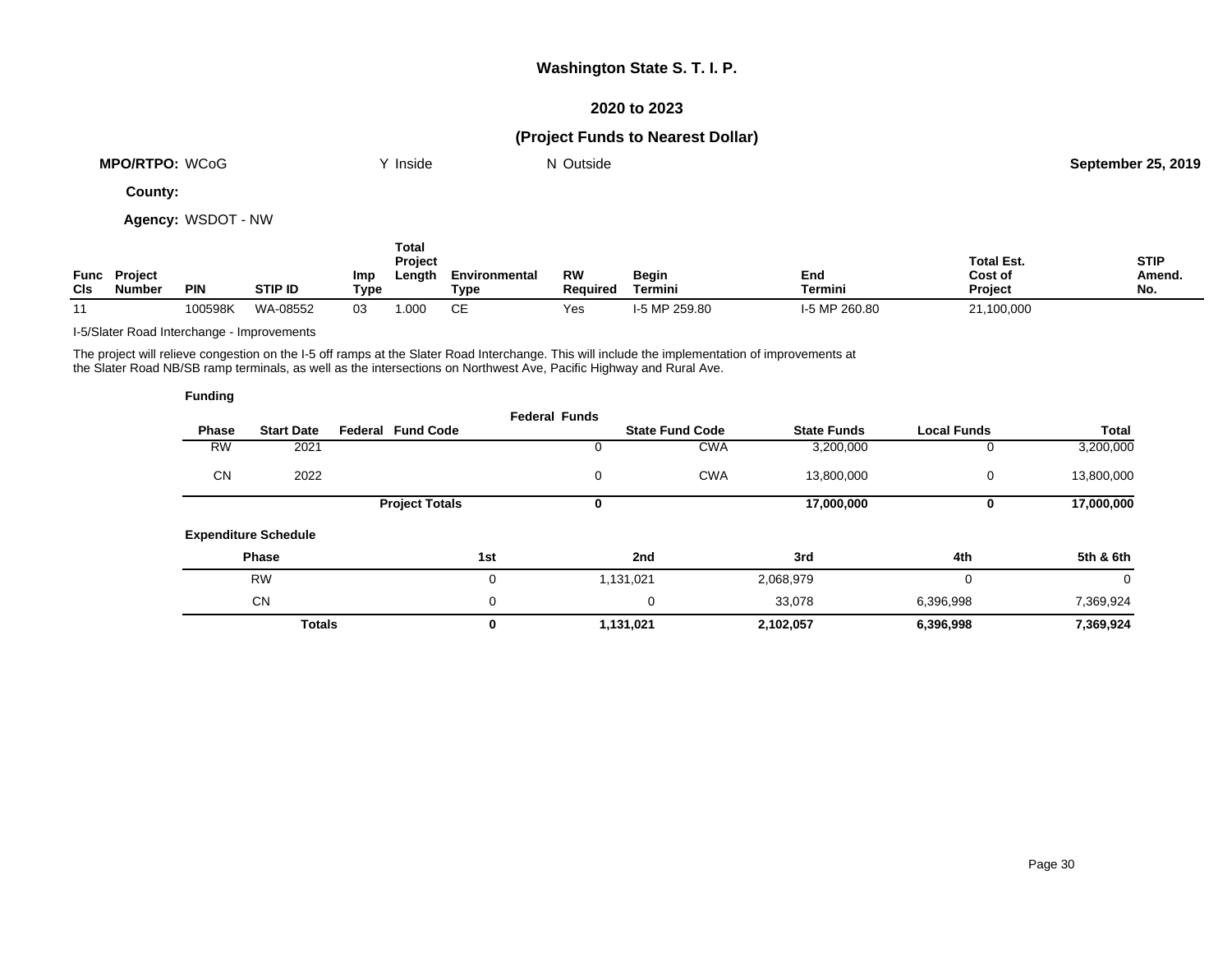### **2020 to 2023**

### **(Project Funds to Nearest Dollar)**

| <b>MPO/RTPO: WCoG</b> | Inside<br> | $\sim$<br>Outside<br>IN. | <b>September 25, 2019</b> |
|-----------------------|------------|--------------------------|---------------------------|
|                       |            |                          |                           |

**County:**

**Agency:** WSDOT - NW

| <b>CIs</b> | <b>Func</b> Project<br>Number | <b>PIN</b> | <b>STIP ID</b> | Imp<br>Type | Total<br>Project<br>Length | Environmental<br>Type | RW<br><b>Required</b> | Begin<br>Termini | End<br>Termini | <b>Total Est.</b><br>Cost of<br><b>Project</b> | <b>STIP</b><br>Amend.<br>No. |
|------------|-------------------------------|------------|----------------|-------------|----------------------------|-----------------------|-----------------------|------------------|----------------|------------------------------------------------|------------------------------|
| 11         | 9999(820)                     | 100017A    | WA-10882       | 21          | 0.000                      | CЕ                    | No                    | N/A              | N/A            | 28,478                                         |                              |

NWR Breakaway Cable Terminal Replacement 17-19 (Phase 2)

The Breakaway Cable Terminal (BCT) does not meet NCHRP 350 specifications. The BCTs will be removed and replaced with guardrail terminals meeting current standards reducing the risk of injury collisions at these locations. (This project is within the boundaries of PSRC, SCOG and WCOG. The total shown is for WCOG only.)

|           |                             |                          | <b>Federal Funds</b> |                        |                    |                    |           |
|-----------|-----------------------------|--------------------------|----------------------|------------------------|--------------------|--------------------|-----------|
| Phase     | <b>Start Date</b>           | <b>Federal Fund Code</b> |                      | <b>State Fund Code</b> | <b>State Funds</b> | <b>Local Funds</b> | Total     |
| <b>CN</b> | 2020                        | <b>HSIP</b>              | 27,908               |                        |                    | 570                | 28,478    |
|           |                             | <b>Project Totals</b>    | 27,908               |                        |                    | 570                | 28,478    |
|           | <b>Expenditure Schedule</b> |                          |                      |                        |                    |                    |           |
|           | <b>Phase</b>                |                          | 1st                  | 2nd                    | 3rd                | 4th                | 5th & 6th |
|           | <b>CN</b>                   | 24.294                   |                      | 4.184                  |                    | 0                  | $\Omega$  |
|           | <b>Totals</b>               | 24,294                   |                      | 4,184                  |                    | 0                  | 0         |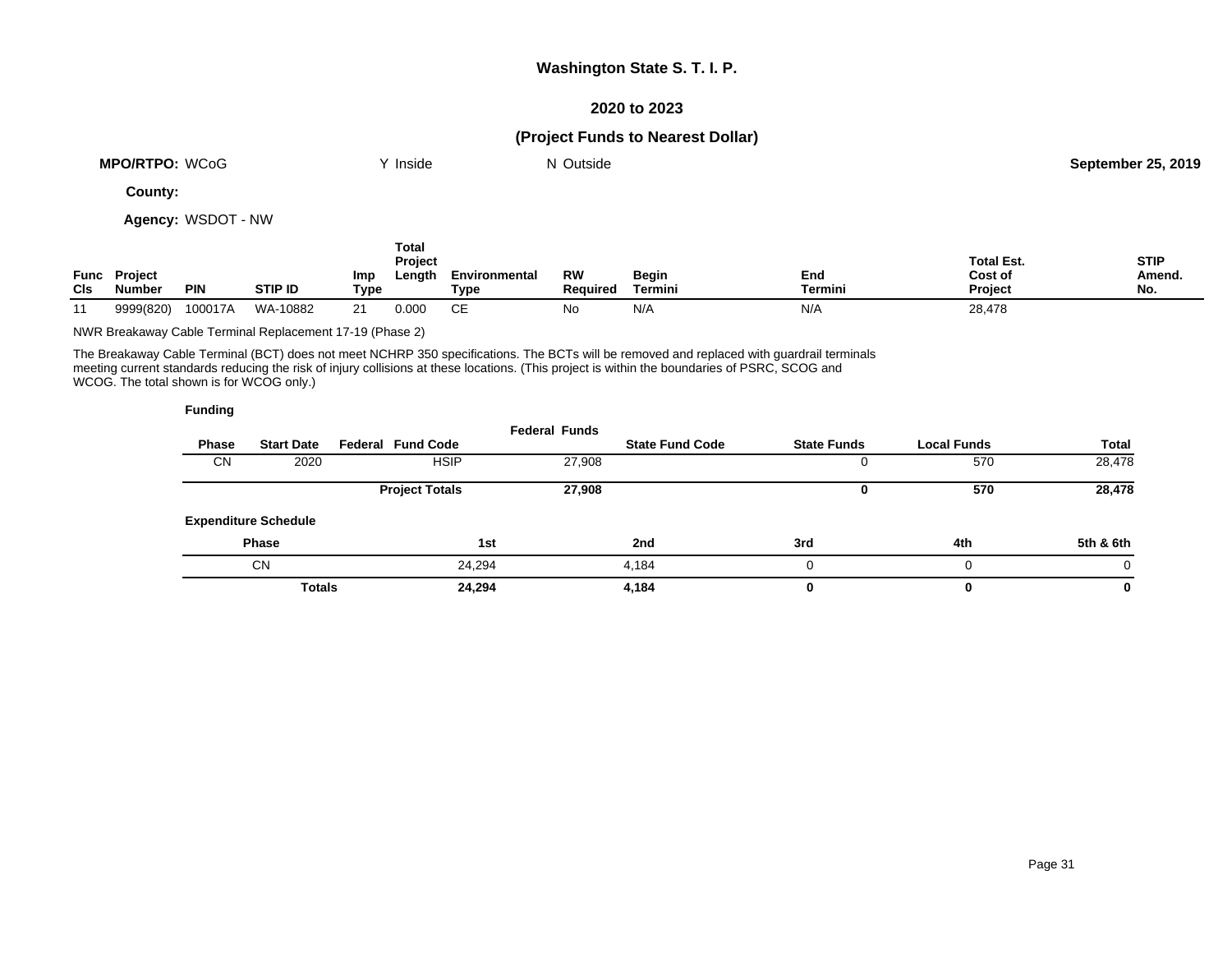### **2020 to 2023**

### **(Project Funds to Nearest Dollar)**

| <b>MPO/RTPO: WCoG</b> | Inside | Outside<br>IN. | September 25, 2019 |
|-----------------------|--------|----------------|--------------------|
|                       |        |                |                    |

**County:**

**Agency:** WSDOT - NW

| Func<br><b>CIs</b> | <b>Project</b><br>Number | <b>PIN</b> | <b>STIP ID</b> | Imp<br><b>Type</b> | Total<br>Project<br>Length | Environmental<br><b>Type</b> | RW<br><b>Required</b> | Begin<br><b>Termini</b> | End<br><b>Termini</b> | <b>Total Est.</b><br>Cost of<br><b>Project</b> | <b>STIP</b><br>Amend.<br>No. |
|--------------------|--------------------------|------------|----------------|--------------------|----------------------------|------------------------------|-----------------------|-------------------------|-----------------------|------------------------------------------------|------------------------------|
| 14                 | 9999(820)                | 100017C    | WA-10884       | 21                 | 0.000                      | ∼⊏<br>ᇆ                      | No                    | N/A                     | N/A                   | 13,356                                         |                              |

NWR Breakaway Cable Terminal Replacement-Non-Interstate 17-19 (Phase 2)

The Breakaway Cable Terminal (BCT) does not meet NCHRP 350 specifications. The BCTs will be removed and replaced with guardrail terminals meeting current standards reducing the risk of injury collisions at these locations. (This project is within the boundaries of PSRC and WCOG. The total shown is for WCOG only.)

|       |                             |                          | <b>Federal Funds</b> |                        |                    |                    |              |
|-------|-----------------------------|--------------------------|----------------------|------------------------|--------------------|--------------------|--------------|
| Phase | <b>Start Date</b>           | <b>Federal Fund Code</b> |                      | <b>State Fund Code</b> | <b>State Funds</b> | <b>Local Funds</b> | <b>Total</b> |
| CN    | 2020                        | <b>HSIP</b>              | 13,089               |                        |                    | 267                | 13,356       |
|       |                             | <b>Project Totals</b>    | 13,089               |                        |                    | 267                | 13,356       |
|       | <b>Expenditure Schedule</b> |                          |                      |                        |                    |                    |              |
|       | <b>Phase</b>                |                          | 1st                  | 2nd                    | 3rd                | 4th                | 5th & 6th    |
|       | <b>CN</b>                   |                          | 11,394               | 1.962                  |                    | $\Omega$           | 0            |
|       | <b>Totals</b>               |                          | 11,394               | 1,962                  |                    | 0                  | 0            |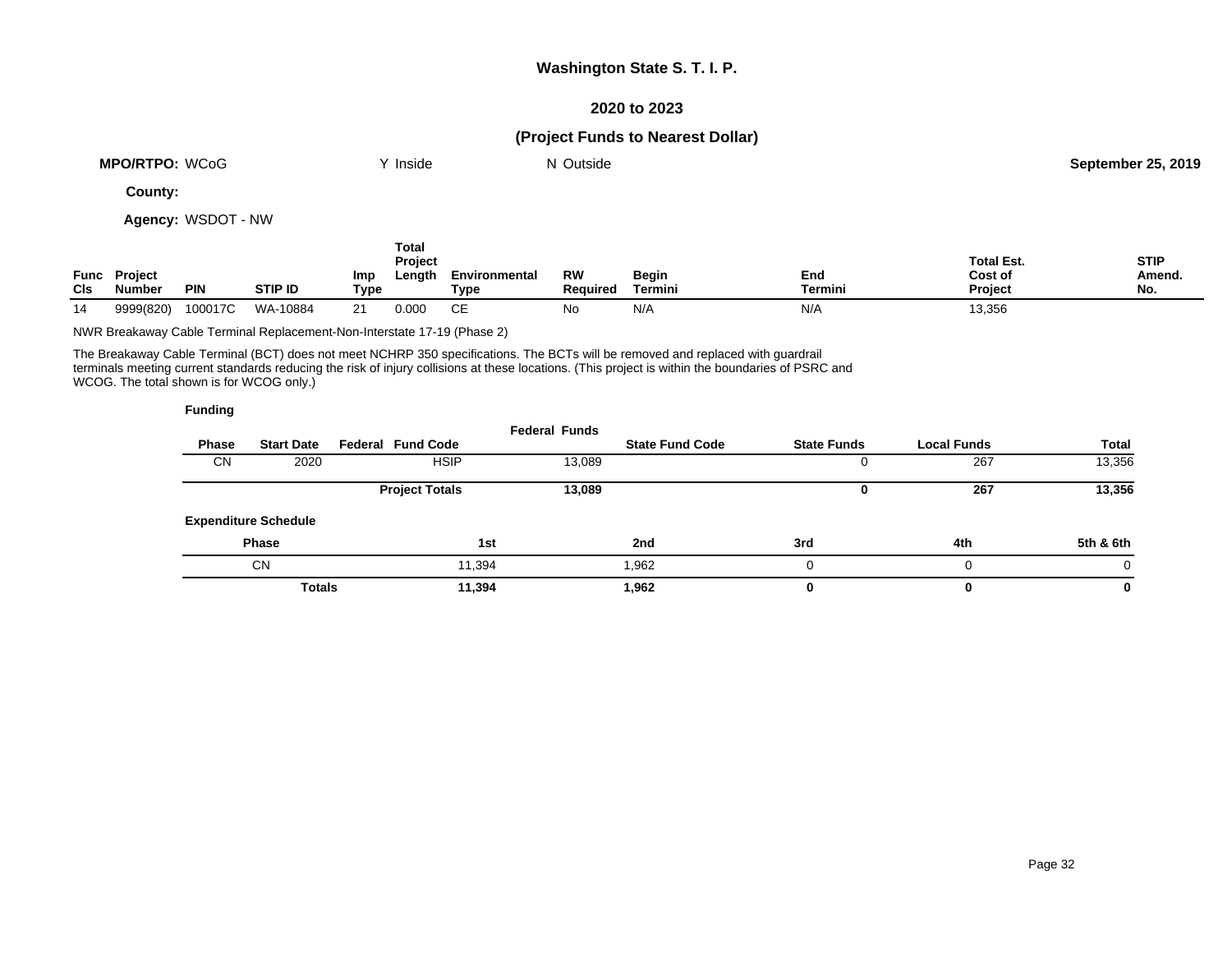### **2020 to 2023**

# **(Project Funds to Nearest Dollar)**

| <b>MPO/RTPO: WCoG</b> | Inside | ' Outside | September 25, 2019 |
|-----------------------|--------|-----------|--------------------|
|                       |        |           |                    |

**County:**

**Agency:** WSDOT - NW

| <b>CIs</b> | <b>Func Project</b><br><b>Number</b> | <b>PIN</b> | <b>STIP ID</b> | Imp<br>Type | Total<br><b>Project</b><br>Length | Environmental<br>Tvpe | <b>RW</b><br><b>Required</b> | Begin<br>Termini | End<br>Termini | <b>Total Est.</b><br>Cost of<br>Project | <b>STIP</b><br>Amend.<br>No. |
|------------|--------------------------------------|------------|----------------|-------------|-----------------------------------|-----------------------|------------------------------|------------------|----------------|-----------------------------------------|------------------------------|
| 06         |                                      | 102077C    | WA-12489       |             | 0.040                             | СE                    | No                           | SR 20 MP 118.08  | SR 20 118.12   | 927,680                                 |                              |

SR 20/Tributary to Thornton Creek - Culvert Replacement

The project will replace the existing 2 feet in diameter corrugated metal culvert with a larger culvert to adequately allow stream water flow.

|              |                             |                          | <b>Federal Funds</b> |                        |                    |                    |              |
|--------------|-----------------------------|--------------------------|----------------------|------------------------|--------------------|--------------------|--------------|
| <b>Phase</b> | <b>Start Date</b>           | <b>Federal Fund Code</b> |                      | <b>State Fund Code</b> | <b>State Funds</b> | <b>Local Funds</b> | <b>Total</b> |
| <b>PE</b>    | 2021                        | <b>STP</b>               | 148,786              |                        |                    | 6,199              | 154,985      |
| <b>CN</b>    | 2023                        | <b>STP</b>               | 757,241              |                        | 0                  | 15,454             | 772,695      |
|              |                             | <b>Project Totals</b>    | 906,027              |                        |                    | 21,653             | 927,680      |
|              | <b>Expenditure Schedule</b> |                          |                      |                        |                    |                    |              |
|              | <b>Phase</b>                |                          | 1st                  | 2nd                    | 3rd                | 4th                | 5th & 6th    |
|              | <b>PE</b>                   |                          | 0                    | 12,564                 | 125,652            | 16,769             | 0            |
|              | <b>CN</b>                   |                          | 0                    | 0                      | 0                  | 664,492            | 108,203      |
|              | <b>Totals</b>               |                          | 0                    | 12,564                 | 125,652            | 681,261            | 108,203      |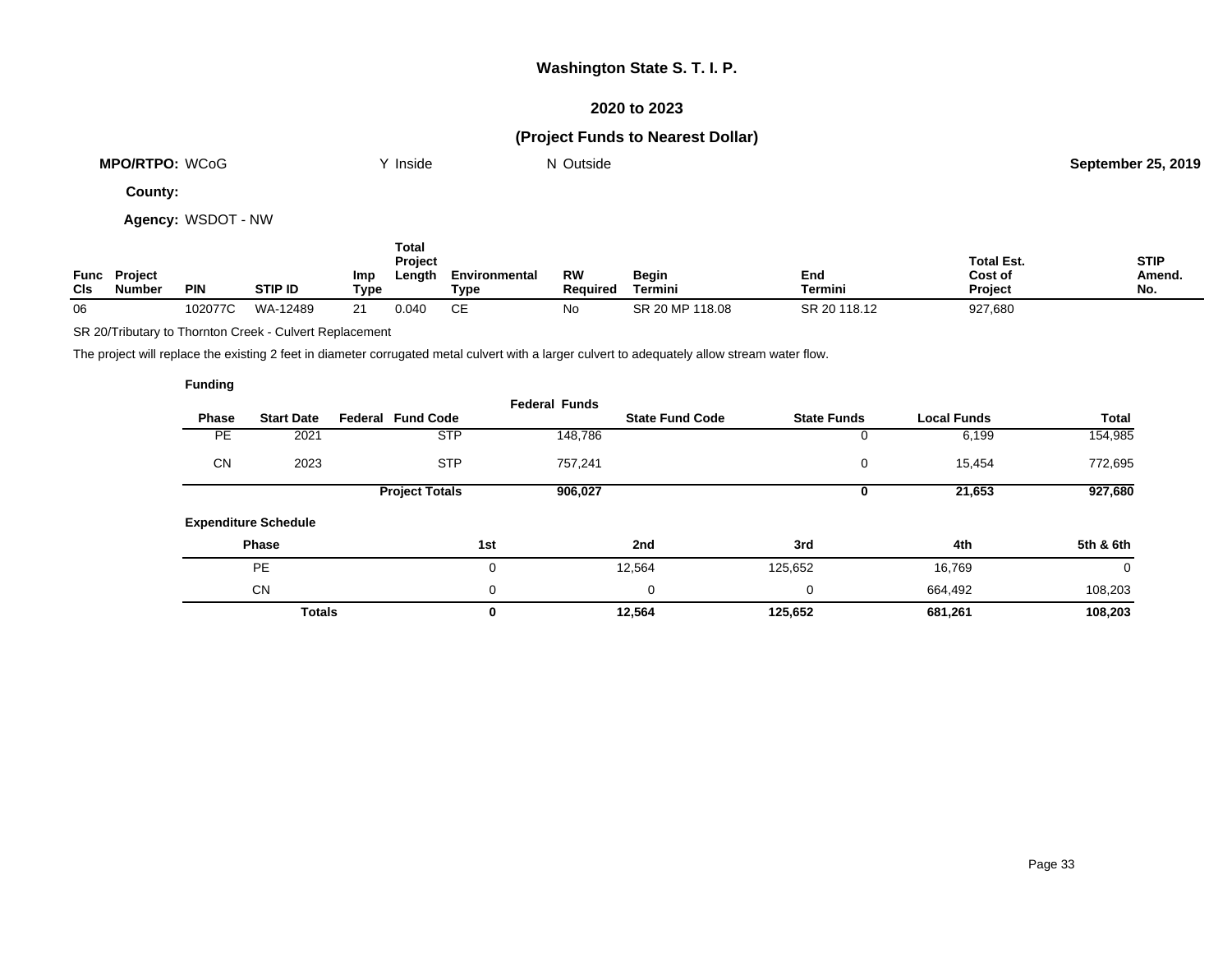### **2020 to 2023**

### **(Project Funds to Nearest Dollar)**

| <b>MPO/RTPO: WCoG</b> | <b>Inside</b> | Outside<br>NL | September 25, 2019 |
|-----------------------|---------------|---------------|--------------------|
|                       |               |               |                    |

**County:**

**Agency:** WSDOT - NW

| Func<br><b>CIs</b> | <b>Project</b><br>Number | <b>PIN</b> | <b>STIP ID</b> | Imp<br>Type | Total<br>Project<br>Lenath | Environmental<br>Type | RW<br><b>Required</b> | <b>Begin</b><br>Termini | End<br>Termini  | <b>Total Est.</b><br>Cost of<br><b>Project</b> | <b>STIP</b><br>Amend.<br>No. |
|--------------------|--------------------------|------------|----------------|-------------|----------------------------|-----------------------|-----------------------|-------------------------|-----------------|------------------------------------------------|------------------------------|
| 14                 |                          | 153912C    | WA-12492       | 01          | 4.860                      | СE                    | Yes                   | SR 539 MP 10.30         | SR 539 MP 15.16 | 40,000,000                                     |                              |

SR 539/Bay-Lyn Dr to International Boundary - Corridor Improvements

The SR 539 border crossing is currently open for daytime crossings only. The planned switch to a 24/7 border crossing operation will increase congestion on the SR 539 corridor between SR 546 and the International Boundary. Constructing a four-lane divided highway will improve mobility, reduce the risk of collisions, and facilitate freight movement across the international border.

|              |                             |                          | <b>Federal Funds</b> |     |                        |                    |                    |              |
|--------------|-----------------------------|--------------------------|----------------------|-----|------------------------|--------------------|--------------------|--------------|
| <b>Phase</b> | <b>Start Date</b>           | <b>Federal Fund Code</b> |                      |     | <b>State Fund Code</b> | <b>State Funds</b> | <b>Local Funds</b> | <b>Total</b> |
| <b>PE</b>    | 2023                        |                          |                      |     | <b>CWA</b>             | 5,000,000          |                    | 5,000,000    |
|              |                             | <b>Project Totals</b>    |                      |     |                        | 5,000,000          |                    | 5,000,000    |
|              | <b>Expenditure Schedule</b> |                          |                      |     |                        |                    |                    |              |
|              | <b>Phase</b>                |                          | 1st                  | 2nd |                        | 3rd                | 4th                | 5th & 6th    |
|              | <b>PE</b>                   |                          | 0                    |     | 0                      |                    | 729,165            | 4,166,664    |
|              | <b>RW</b>                   |                          | 0                    |     | 0                      | $\Omega$           | 0                  | 7,454,149    |
|              | <b>Totals</b>               |                          | 0                    |     | 0                      |                    | 729,165            | 11,620,813   |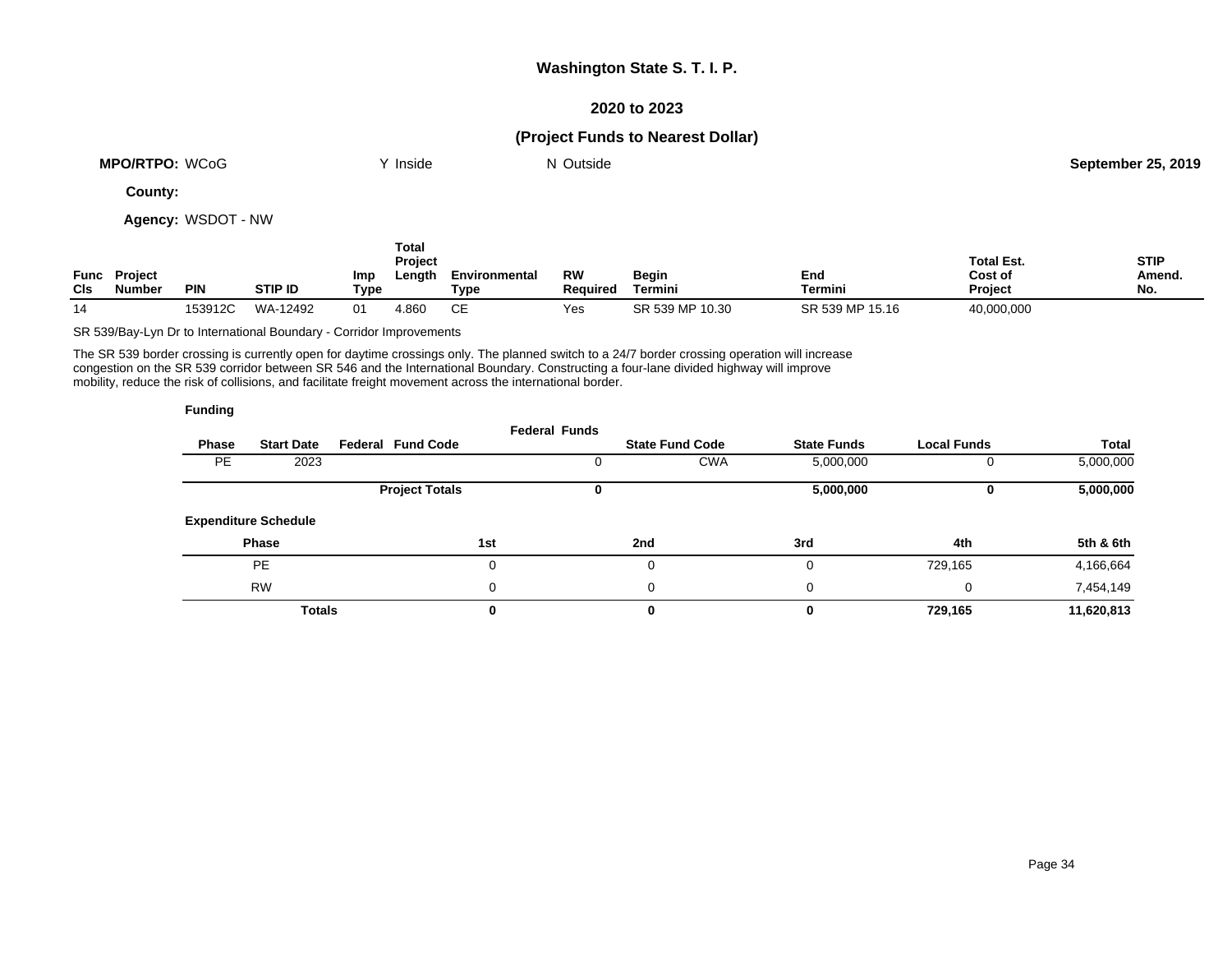### **2020 to 2023**

# **(Project Funds to Nearest Dollar)**

| <b>WCoG</b><br><b>MPO/RTPO:</b> | 'nside | Outside | September 25<br>25.2019 |
|---------------------------------|--------|---------|-------------------------|
|                                 |        |         |                         |

**County:**

**Agency:** WSDOT - NW

| Func<br>CIS | <b>Project</b><br><b>Number</b> | <b>PIN</b> | <b>STIP ID</b> | Imp<br>Type   | Total<br>Project<br>Length | Environmental<br>Type | RW<br><b>Required</b> | Begin<br>Termini | End<br><b>Termini</b> | <b>Total Est.</b><br>Cost of<br><b>Project</b> | <b>STIP</b><br>Amend.<br>No. |
|-------------|---------------------------------|------------|----------------|---------------|----------------------------|-----------------------|-----------------------|------------------|-----------------------|------------------------------------------------|------------------------------|
| 02          |                                 | 153910F    | WA-09485       | $\Omega$<br>ے | 2.170                      | ~~<br>ᇆ               | No                    | SR 539 MP 10.40  | SR 539 MP 12.57       | 397,028                                        |                              |

SR 539/Bay-Lyn Dr to SR 546 - ADA Compliance

This project will evaluate and improve pedestrian safety by upgrading ADA sidewalk ramps within the project limits.

|              |                             |                          | <b>Federal Funds</b> |                        |                    |                    |              |
|--------------|-----------------------------|--------------------------|----------------------|------------------------|--------------------|--------------------|--------------|
| <b>Phase</b> | <b>Start Date</b>           | <b>Federal Fund Code</b> |                      | <b>State Fund Code</b> | <b>State Funds</b> | <b>Local Funds</b> | <b>Total</b> |
| <b>PE</b>    | 2021                        | <b>NHPP</b>              | 185,345              |                        |                    | 7,723              | 193,068      |
| <b>CN</b>    | 2022                        | <b>NHPP</b>              | 1,179,881            |                        | 0                  | 24,079             | 1,203,960    |
|              |                             | <b>Project Totals</b>    | 1,365,226            |                        |                    | 31,802             | 1,397,028    |
|              | <b>Expenditure Schedule</b> |                          |                      |                        |                    |                    |              |
|              | <b>Phase</b>                |                          | 1st                  | 2nd                    | 3rd                | 4th                | 5th & 6th    |
|              | <b>PE</b>                   |                          | 0                    | 51,629                 | 141,439            | 0                  | 0            |
|              | <b>CN</b>                   |                          | 0                    | 0                      | 2,765              | 1,144,389          | 56,807       |
|              | <b>Totals</b>               |                          | 0                    | 51,629                 | 144,204            | 1,144,389          | 56,807       |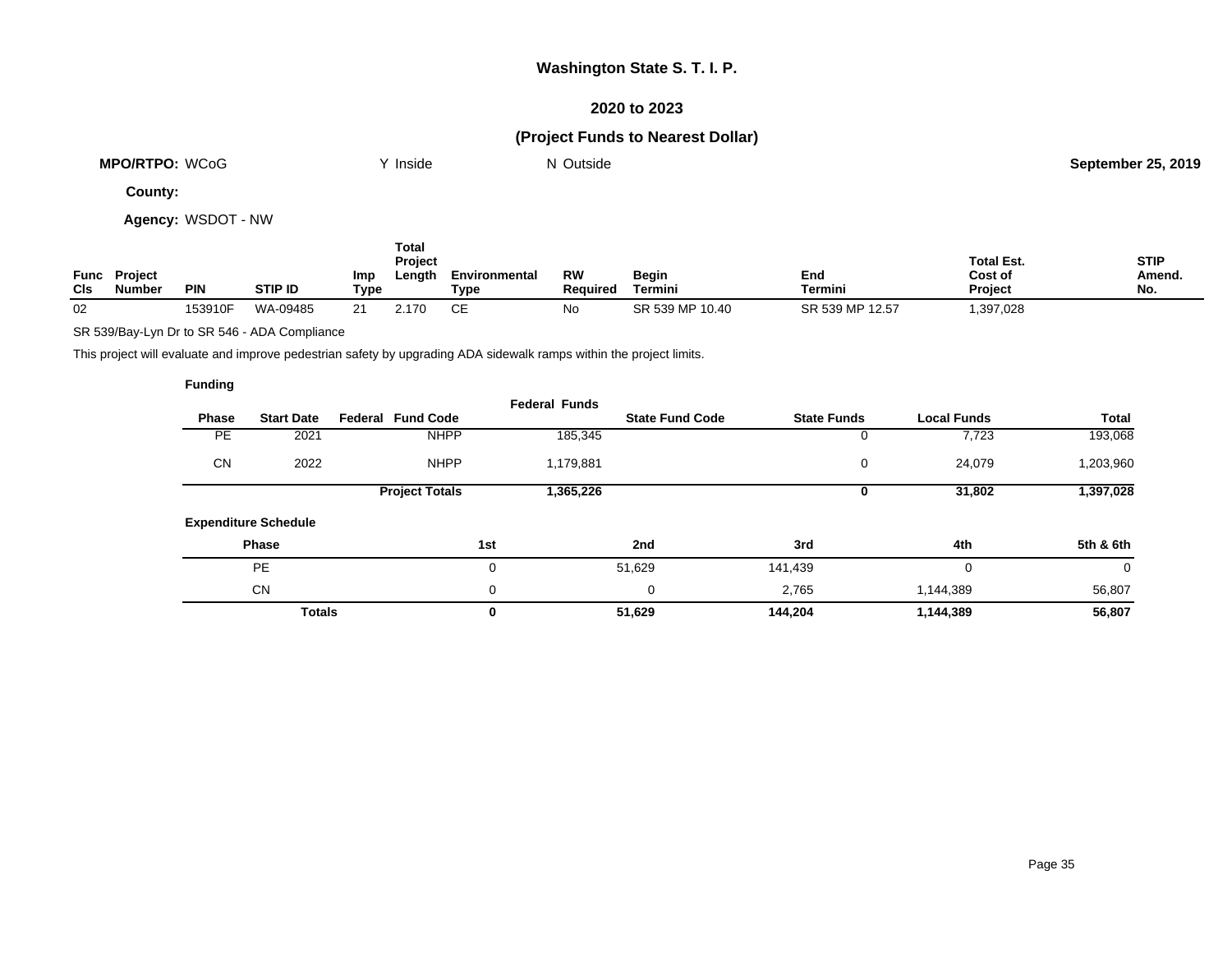### **2020 to 2023**

# **(Project Funds to Nearest Dollar)**

| WCoG<br><b>MPO/RTPO:</b> | Inside | Outside | September 25<br>25.2019 |
|--------------------------|--------|---------|-------------------------|
|                          |        |         |                         |

**County:**

**Agency:** WSDOT - NW

| Func<br>CIS | Project<br><b>Number</b> | <b>PIN</b> | <b>STIP ID</b> | Imp<br>Type | Total<br>Project<br>Length | Environmental<br>Type | <b>RW</b><br>Reauired | <b>Begin</b><br>Termini | End<br>Termini  | <b>Total Est.</b><br>Cost of<br><b>Project</b> | <b>STIP</b><br>Amend.<br>No. |
|-------------|--------------------------|------------|----------------|-------------|----------------------------|-----------------------|-----------------------|-------------------------|-----------------|------------------------------------------------|------------------------------|
| 14          |                          | 153910J    | WA-12491       | 20          | .100                       | CЕ                    | Yes                   | SR 539 MP 10.58         | SR 539 MP 11.68 | 8,045,037                                      |                              |

SR 539/Duffner Ditch - Fish Passage

Remove the existing fish passage barrier and replace it with a fish passable structure.

| <b>Phase</b> | <b>Start Date</b>           | <b>Federal Fund Code</b> | <b>Federal Funds</b> | <b>State Fund Code</b> | <b>State Funds</b> | <b>Local Funds</b> | <b>Total</b> |
|--------------|-----------------------------|--------------------------|----------------------|------------------------|--------------------|--------------------|--------------|
| <b>PE</b>    | 2023                        | <b>NHPP</b>              | 1,170,844            |                        |                    | 48,785             | 1,219,629    |
|              |                             | <b>Project Totals</b>    | 1,170,844            |                        |                    | 48,785             | 1,219,629    |
|              | <b>Expenditure Schedule</b> |                          |                      |                        |                    |                    |              |
|              | <b>Phase</b>                |                          | 1st                  | 2nd                    | 3rd                | 4th                | 5th & 6th    |
|              | PE                          |                          | 0                    | 0                      |                    | 177,860            | 1,016,352    |
|              | <b>RW</b>                   |                          | 0                    | 0                      | 0                  | 0                  | 64,300       |
|              | <b>Totals</b>               |                          | 0                    | 0                      |                    | 177,860            | 1,080,652    |
|              |                             |                          |                      |                        |                    |                    |              |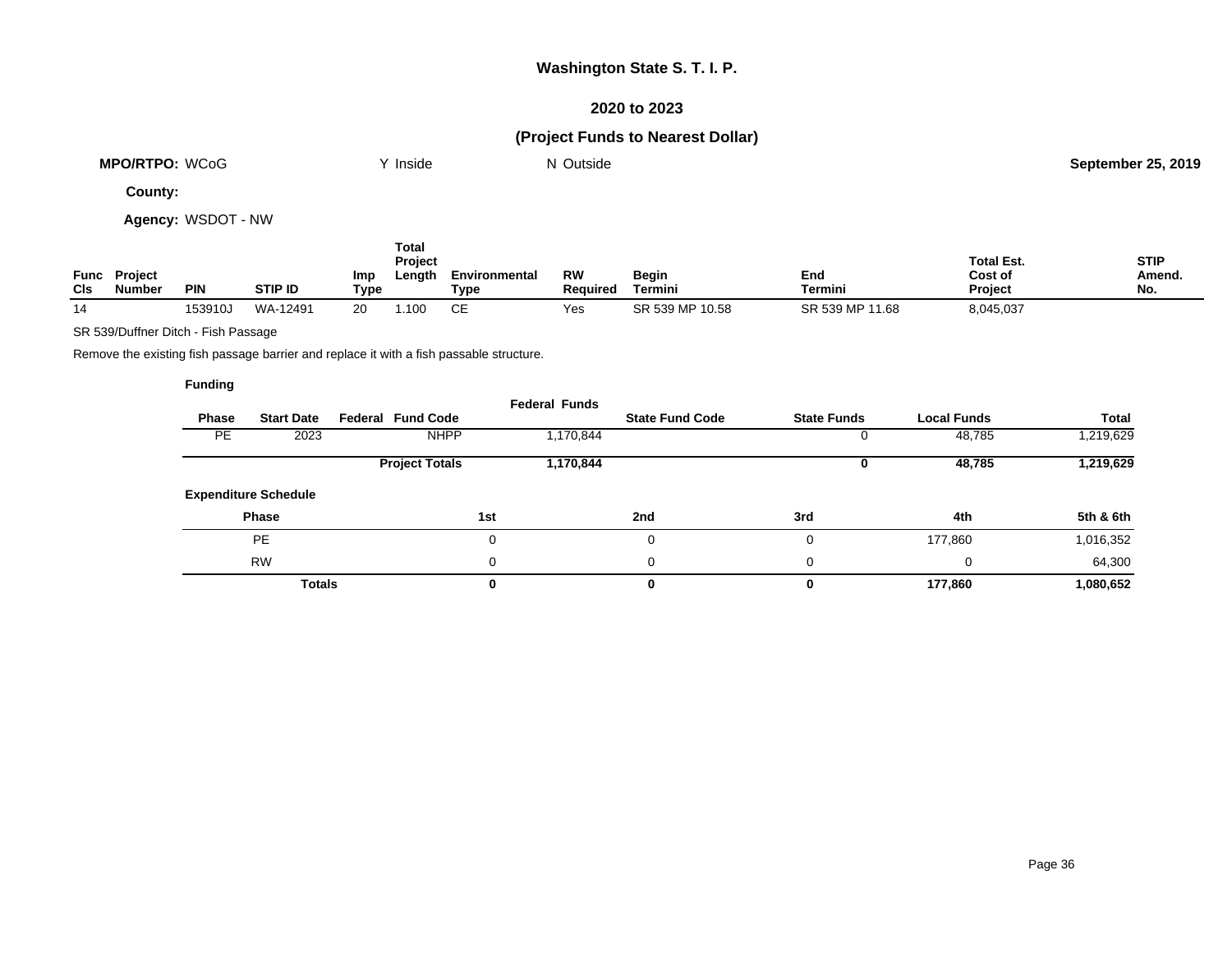### **2020 to 2023**

# **(Project Funds to Nearest Dollar)**

| <b>MPO/RTPO:</b><br><b>WCoG</b> | Inside | Outside<br>IM. | September 25<br>25.2019 |
|---------------------------------|--------|----------------|-------------------------|
|                                 |        |                |                         |

**County:**

**Agency:** WSDOT - NW

| Func<br><b>CIs</b> | <b>Project</b><br>Number | <b>PIN</b> | <b>STIP ID</b> | Imp<br>Type | Total<br><b>Project</b><br>∟ength | Environmental<br>Type | RW<br>Reauired | Begin<br>Termini | End<br>Termini | <b>Total Est.</b><br>Cost of<br><b>Project</b> | <b>STIP</b><br>Amend.<br>No. |
|--------------------|--------------------------|------------|----------------|-------------|-----------------------------------|-----------------------|----------------|------------------|----------------|------------------------------------------------|------------------------------|
| 14                 | 0539(016)                | 153900R    | WA-07630       |             | 0.670                             | СE                    | No             | SR 539 MP 0.00   | SR 539 MP 0.67 | 946,308                                        |                              |

SR 539/Telegraph Road to Westerly Road - ADA Compliance

This project will improve pedestrian safety by upgrading ADA sidewalk ramps within the project limits.

|           |                             |                          | <b>Federal Funds</b> |                        |                    |                    |           |
|-----------|-----------------------------|--------------------------|----------------------|------------------------|--------------------|--------------------|-----------|
| Phase     | <b>Start Date</b>           | <b>Federal Fund Code</b> |                      | <b>State Fund Code</b> | <b>State Funds</b> | <b>Local Funds</b> | Total     |
| <b>CN</b> | 2021                        | <b>NHPP</b>              | 794,401              |                        | υ                  | 16,212             | 810,613   |
|           |                             | <b>Project Totals</b>    | 794,401              |                        | υ                  | 16,212             | 810,613   |
|           | <b>Expenditure Schedule</b> |                          |                      |                        |                    |                    |           |
|           | <b>Phase</b>                |                          | 1st                  | 2nd                    | 3rd                | 4th                | 5th & 6th |
|           | <b>CN</b>                   |                          | 0                    | 5,013                  | 768.065            | 37,535             | 0         |
|           | <b>Totals</b>               |                          | 0                    | 5,013                  | 768,065            | 37,535             | 0         |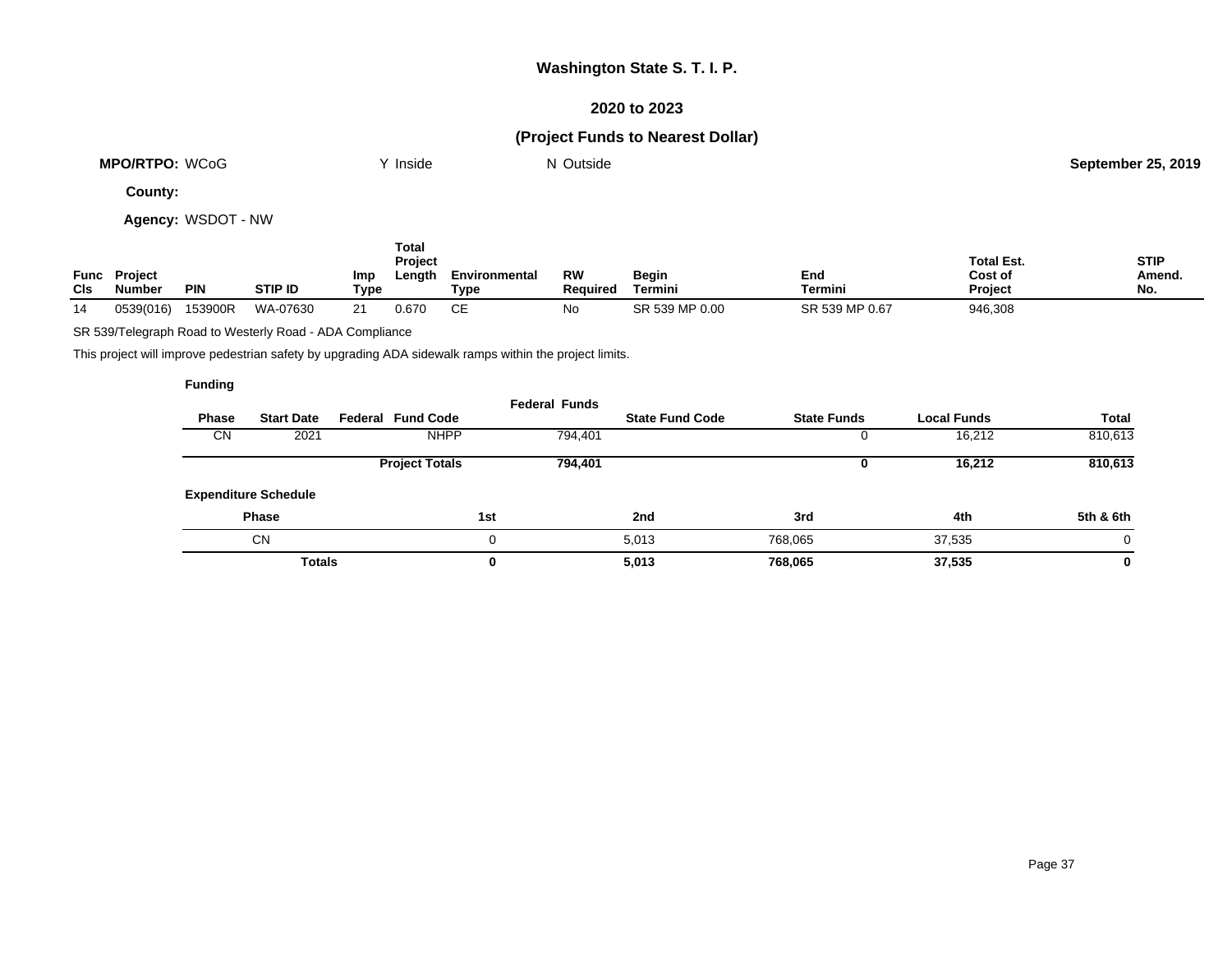### **2020 to 2023**

# **(Project Funds to Nearest Dollar)**

| <b>MPO/RTPO:</b><br><b>WCoC</b> | Inside | Outside<br>w | September 25<br>25.2019 |
|---------------------------------|--------|--------------|-------------------------|
|                                 |        |              |                         |

**County:**

**Agency:** WSDOT - NW

| Func<br><b>CIs</b> | <b>Project</b><br>Number | <b>PIN</b> | <b>STIP ID</b> | Imp<br>Type | Total<br>Project<br>Length | Environmental<br>Type | <b>RW</b><br><b>Required</b> | Begin<br>Termini | End<br>Termini  | <b>Total Est.</b><br>Cost of<br><b>Project</b> | <b>STIP</b><br>Amend.<br>No. |
|--------------------|--------------------------|------------|----------------|-------------|----------------------------|-----------------------|------------------------------|------------------|-----------------|------------------------------------------------|------------------------------|
| 07                 |                          | 154240A    | WA-12490       | 40          | 0.010                      | CЕ                    | Yes                          | SR 542 MP 49.16  | SR 542 MP 49.17 | 919,380                                        |                              |

SR 542/Bagley Creek Bridge - Bridge Scour

The footing for the bridge has been exposed due to erosion to the point of forming a void beneath one of the footings. Filling the void and placing riprap around the exposed footings will protect the bridge from further erosion.

| <b>Funding</b> |                             |                          |                      |                        |         |                    |                    |             |
|----------------|-----------------------------|--------------------------|----------------------|------------------------|---------|--------------------|--------------------|-------------|
| Phase          | <b>Start Date</b>           | <b>Federal Fund Code</b> | <b>Federal Funds</b> | <b>State Fund Code</b> |         | <b>State Funds</b> | <b>Local Funds</b> | Total       |
| PE             | 2021                        | <b>STP</b>               |                      | 89,356                 |         | 0                  | 3,722              | 93,078      |
| <b>RW</b>      | 2022                        | <b>STP</b>               |                      | 63,161                 |         | 0                  | 1,289              | 64,450      |
| <b>CN</b>      | 2023                        | <b>STP</b>               |                      | 746,615                |         | 0                  | 15,237             | 761,852     |
|                |                             | <b>Project Totals</b>    |                      | 899,132                |         | 0                  | 20,248             | 919,380     |
|                | <b>Expenditure Schedule</b> |                          |                      |                        |         |                    |                    |             |
|                | Phase                       |                          | 1st                  | 2nd                    | 3rd     |                    | 4th                | 5th & 6th   |
|                | <b>PE</b>                   |                          | 0                    | 7,486                  | 81,548  |                    | 4,044              | $\mathbf 0$ |
|                | <b>RW</b>                   |                          | 0                    | 0                      | 61,395  |                    | 3,055              | $\mathbf 0$ |
|                | <b>CN</b>                   |                          | 0                    | 0                      | 0       |                    | 464,370            | 297,482     |
|                | <b>Totals</b>               |                          | 0                    | 7,486                  | 142,943 |                    | 471,469            | 297,482     |